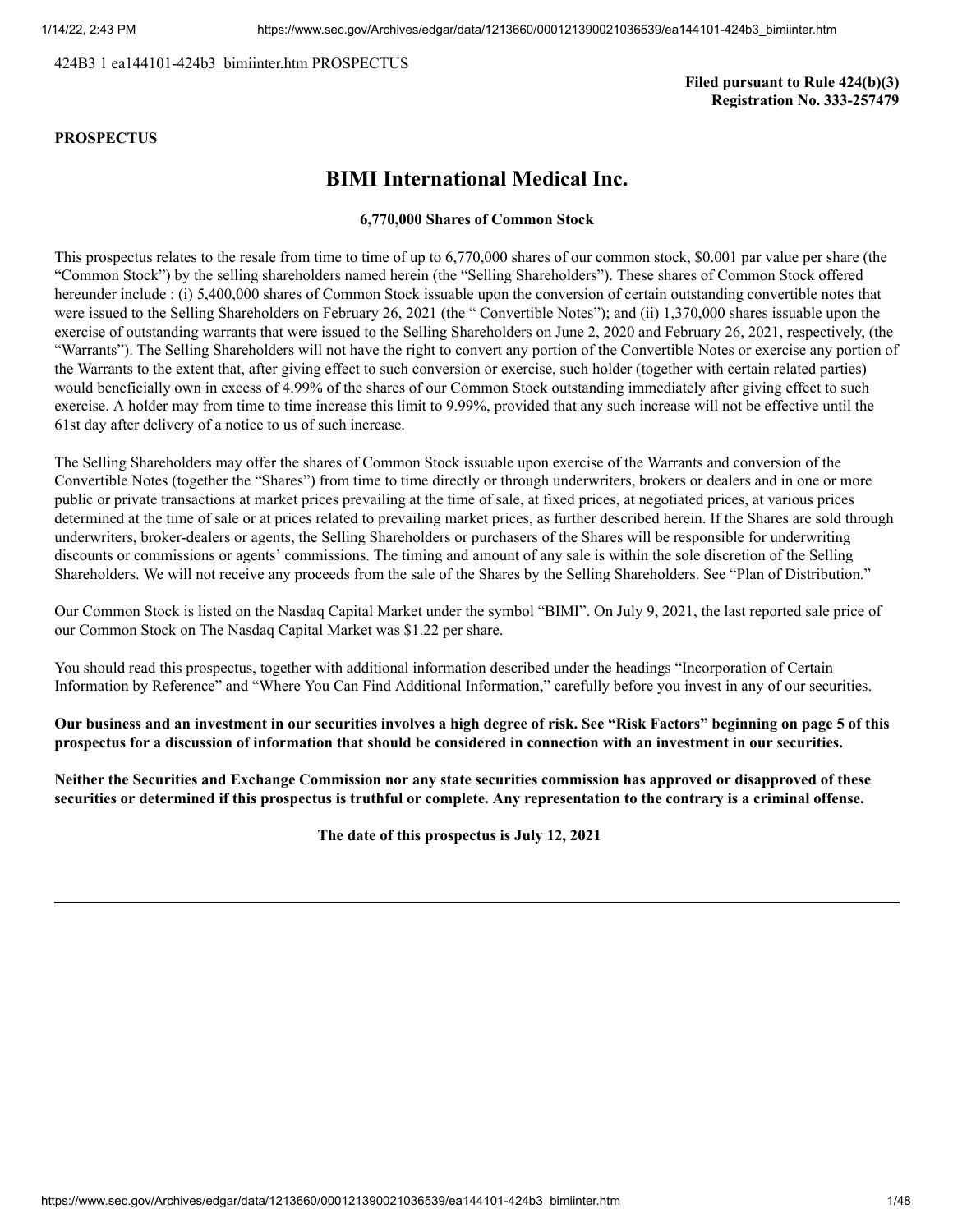## **TABLE OF CONTENTS**

| <b>Description</b>                                       | Page |  |
|----------------------------------------------------------|------|--|
|                                                          |      |  |
| CAUTIONARY NOTE REGARDING FORWARD-LOOKING STATEMENTS     | 11   |  |
| <b>SUMMARY</b>                                           |      |  |
| <b>RISK FACTORS</b>                                      |      |  |
| <b>USE OF PROCEEDS</b>                                   | 24   |  |
| <b>MARKET PRICE AND DIVIDEND POLICY</b>                  | 24   |  |
| <b>CAPITALIZATION</b>                                    | 25   |  |
| <b>SELLING SHAREHOLDERS</b>                              | 26   |  |
| DESCRIPTION OF COMMON STOCK                              | 27   |  |
| <b>PLAN OF DISTRIBUTION</b>                              | 32   |  |
| <b>LEGAL MATTERS</b>                                     | 33   |  |
| <b>EXPERTS</b>                                           | 33   |  |
| WHERE YOU CAN FIND ADDITIONAL INFORMATION                | 34   |  |
| <b>INCORPORATION OF CERTAIN INFORMATION BY REFERENCE</b> | 35   |  |

You should rely only on the information contained in or incorporated by reference into this prospectus. Neither we nor the Selling Shareholders have authorized anyone to provide you with information that is different. This prospectus is not an offer to sell or solicitation of an offer to buy these securities in any circumstances under which the offer or solicitation is unlawful. The Selling Shareholders are offering to sell, and seeking offers to buy, our securities only in jurisdictions where offers and sales are permitted. You should not assume that the information we have included in this prospectus is accurate as of any date other than the date of this prospectus, or that any information we have incorporated by reference is accurate as of any date other than the date of the document incorporated by reference, regardless of the time of delivery of this prospectus or of any of our securities. Our business, financial condition, results of operations, and prospects may have changed since that date.

For investors outside the United States: We have not taken any action that would permit this offering or possession or distribution of this prospectus in any jurisdiction where action for that purpose is required, other than in the United States. Persons outside the United States who come into possession of this prospectus must inform themselves about, and observe any restrictions relating to, the offering of the securities covered hereby and the distribution of this prospectus outside the United States.

We further note that the representations, warranties and covenants made by us in any agreement that is filed as an exhibit to the registration statement of which this prospectus is a part were made solely for the benefit of the parties to such agreement, including, in some cases, for the purpose of allocating risk among the parties thereto, and should not be deemed to be a representation, warranty or covenant to you. Moreover, such representations, warranties or covenants were accurate only as of the date when made. Accordingly, such representations, warranties and covenants should not be relied on as accurately representing the current state of our affairs.

References in this prospectus to "BIMI", "our company", "we", "us", "our" or "its", unless the context otherwise requires, refer to BIMI INTERNATIONAL MEDICAL INC., a Delaware corporation, together with its consolidated subsidiaries.

i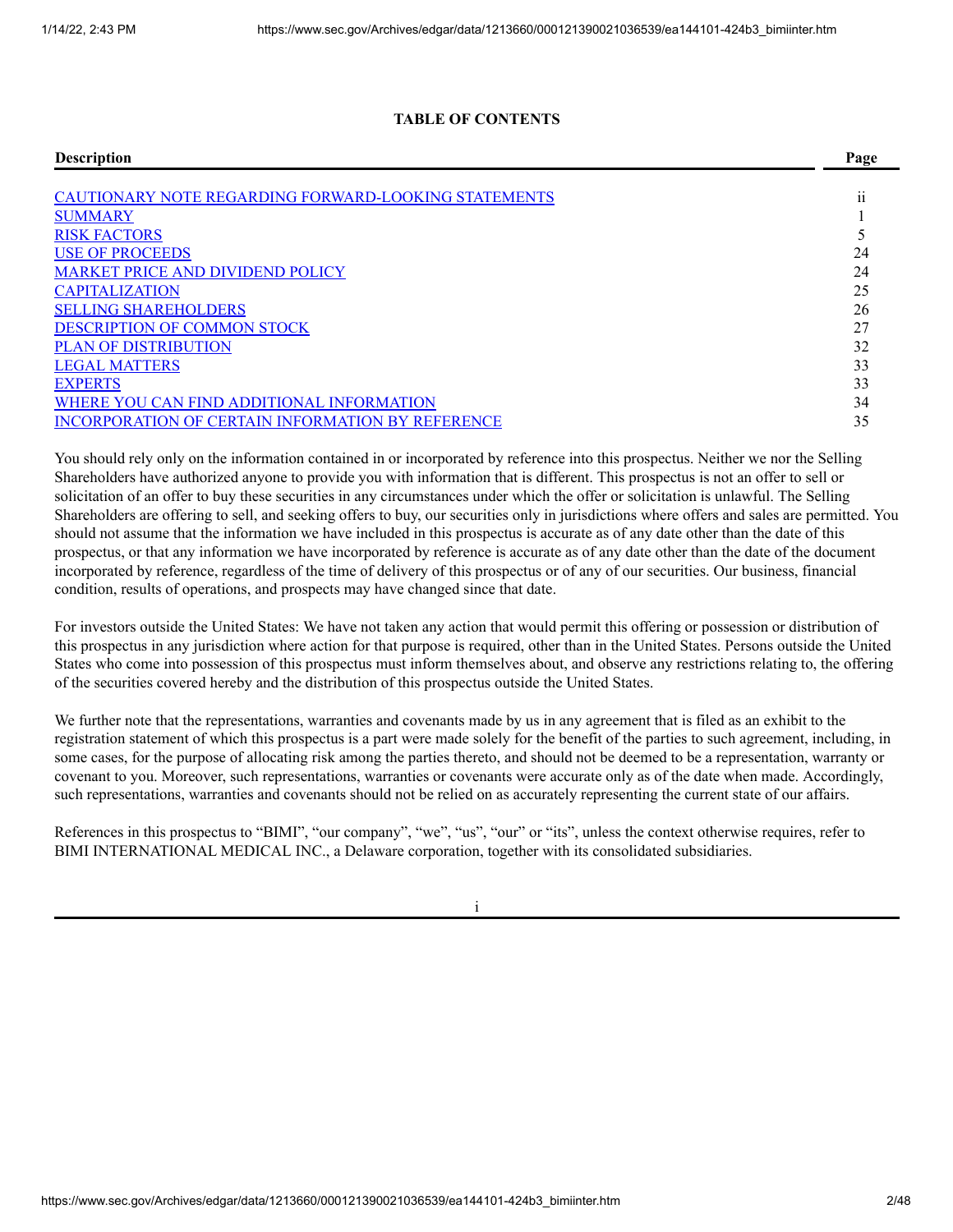## **CAUTIONARY NOTE REGARDING FORWARD-LOOKING STATEMENTS**

<span id="page-2-0"></span>This prospectus includes "forward-looking statements", as such term is used within the meaning of the Private Securities Litigation Reform Act of 1995. These "forward-looking statements" are not based on historical fact and involve assessments of certain risks, developments, and uncertainties in our business looking to the future. Such forward-looking statements can be identified by the use of terminology such as "may", "will", "should", "expect", "anticipate", "estimate", "intend", "continue", or "believe", or the negatives or other variations of these terms or comparable terminology. Forward-looking statements may include projections, forecasts, or estimates of future performance and developments. Forward-looking statements contained in this prospectus are based upon assumptions and assessments that we believe to be reasonable as of the date of this prospectus. Whether those assumptions and assessments will be realized will be determined by future factors, developments, and events, which are difficult to predict and may be beyond our control. Actual results, factors, developments, and events may differ materially from those we assumed and assessed. Risks, uncertainties, contingencies, and developments, including those identified in the "*Risk Factors*" section of this prospectus and in our most recent annual report on Form 10-K, subsequent quarterly reports on Form 10-Q and other filings we make with the SEC pursuant to Section 13(a), 13(c), 14 or 15(d) of the Securities Exchange Act of 1934, as amended (the "Exchange Act"), incorporated by reference herein, could cause our future operating results to differ materially from those set forth in any forward-looking statement. There can be no assurance that any such forward-looking statement, projection, forecast or estimate contained can be realized or that actual returns, results, or business prospects will not differ materially from those set forth in any forward-looking statement. Given these uncertainties, investors are cautioned not to place undue reliance on such forward-looking statements.

ii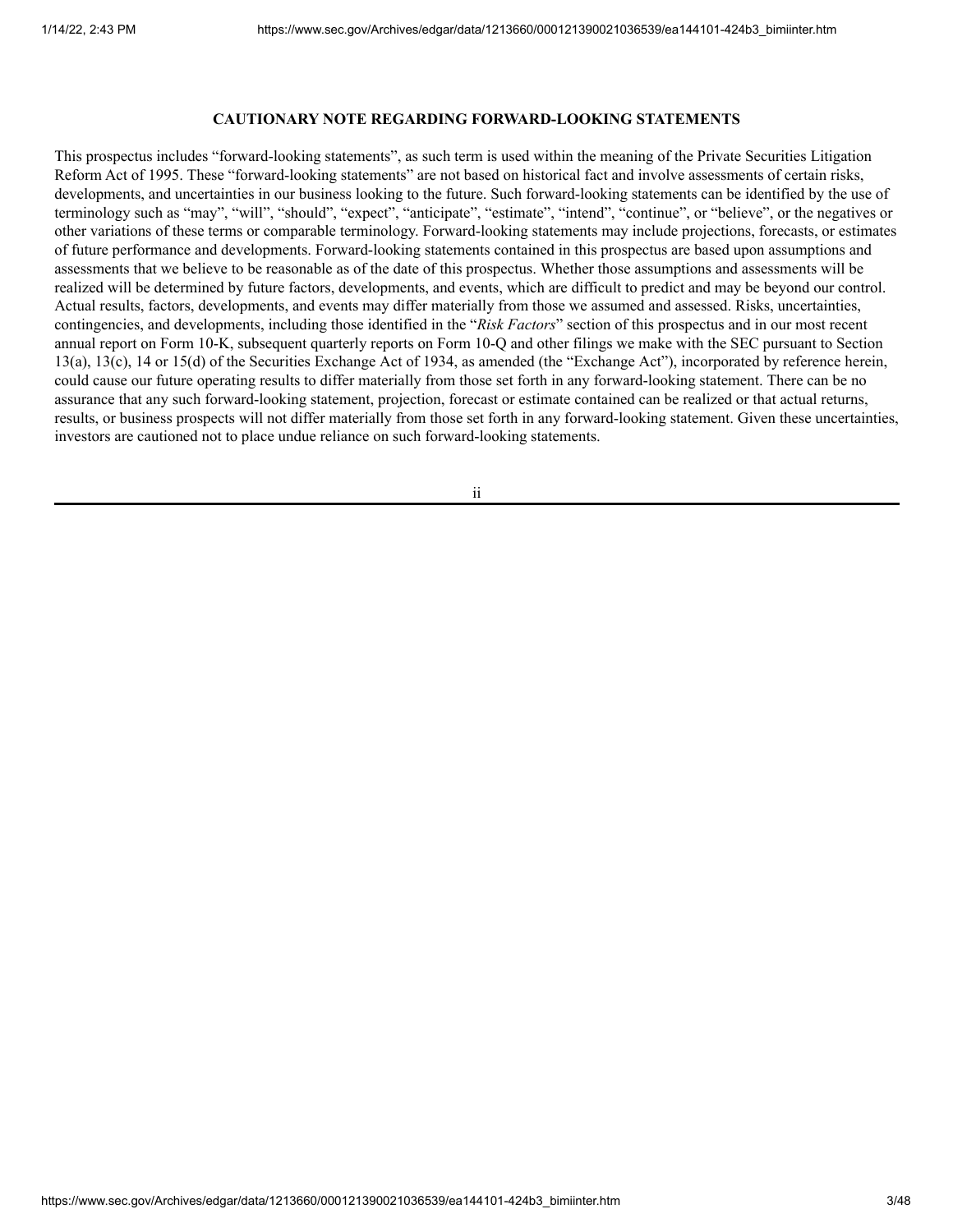## **SUMMARY**

<span id="page-3-0"></span>This summary contains basic information about us and this offering. Because it is a summary, it does not contain all of the information that you should consider before investing. Before you decide to invest in our securities, you should read this entire prospectus carefully, including the section entitled "Risk Factors" and any information incorporated by reference herein.

### **Our Company**

We are a healthcare products and services provider in the People's Republic of China (the "PRC") that currently operates in the retail pharmacy, wholesale pharmaceutical and wholesale medical devices sectors and has recently begun to operate specialty hospitals in the PRC. The retail pharmacy segment sells prescription and OTC medicines, traditional Chinese medicines ("TCM"), healthcare supplies, and sundry items to retail customers through directly-owned pharmacies in Chongqing, the largest city in Southwest region of the PRC. The wholesale pharmaceuticals segment distributes approximately 300 varieties of products in the Chongqing area, including raw ingredients for pharmaceutical products, antibiotics, cardiovascular drugs and anti-obesity medicines. The majority of customers are private pharmaceutical manufacturers and pharmaceutical wholesale companies in China. The wholesale medical devices segment distributes medical devices in the Chongqing area, including medical consumables to drug stores, private clinics, pharmaceutical dealers and hospitals.

From 2007 until October 2019, we were engaged in the energy efficiency enhancement business. With the decline in the construction of power generation plants and municipal water, gas, heat and energy pipelines in China due to a policy change by the PRC government, the demand for our products and services declined markedly, and we incurred operating losses during the period 2012 through 2019, especially in 2018, when the PRC government adopted a series of policies to favor more environmentally friendly projects and products. Our net loss from the operation of the energy efficiency enhancement business was \$16.79 million in 2018 and \$2.18 million in 2019. We explored many different alternatives in an effort to revive this business, including attempts to expand into international markets, before we determined this business was not sustainable for us. In late 2019, we committed to a plan to dispose of the energy efficiency enhancement business and on March 31, 2020, we entered into an agreement for its sale. The sale closed on June 23, 2020 when the \$10 million sales price was paid to us in full.

On October 14, 2019, we acquired Boqi Zhengji Pharmacy Chain Co., Ltd. ("Boqi Zhengji"), an operator of a pharmacy chain in the city of Dalian in the northeast region of the PRC. This was the first step of our shift of focus from the energy sector to the healthcare business. Boqi Zhengji, however, suffered significant setbacks during 2020. The COVID-19 pandemic caused the pharmacy stores to record almost no sales for several months due to the national shutdown order and other government orders specifically targeting OTC drugs. Our efforts to revive Boqi Zhengji's business were unsuccessful and in order to avoid exposing our other business to further risks and potential joint liabilities, we decided to divest the pharmacy chain. On December 11, 2020 we entered into an agreement to sell Boqi Zhengji for \$1,700,000 in cash, and on December 18, 2020, we received the full sales price and Boqi Zhengji was transferred to the buyer.

On March 18, 2020, we completed the acquisition of Chongqing Guanzan Technology Co., Ltd. ("Guanzan") a Chongqing-based wholesale distributor of pharmaceuticals and medical devices. The acquisition was is in line with our expansion strategy, which focuses on deeper penetration of the healthcare market in the Southwest region of China and gaining a wider footprint in the PRC. The acquisition of Guanzan made a significant contribution to our company. We started to focus on deeper penetration of the healthcare market in the Southwest region of China and gain a wider footprint in the PRC. We also decided to re-focus pur operation of retail pharmacies to Chongqing due to our healthcare resource advantage in that region. By the end of 2020, we had opened five (5) retail pharmacies branded "Lijiantang."

On February 2, 2021, we acquired Chongqing Guoyitang Hospital ("Guoyitang"), the owner and operator of a private hospital in Chongqing specializing in obstetrics and gynecology with 50 hospital beds and 98 employees, comprised of 14 doctors, 28 nurses, 43 other medical staff and 13 non-medical staff.

On February 8, 2021, we acquired Chaohu Zhongshan Minimally Invasive Hospital ("Zhongshan"), a private hospital in the southeast region of China specializing in obstetrics and gynecology with 160 hospital beds (of which 110 beds are currently in use) and 95 employees, comprised of 20 doctors, 48 nurses, 10 other medical staff and 17 non-medical staff. Zhongshan is known for its complex minimally invasive surgeries and is equipped with high-end diagnostics equipment and surgical instruments for gynecology and obstetrics use.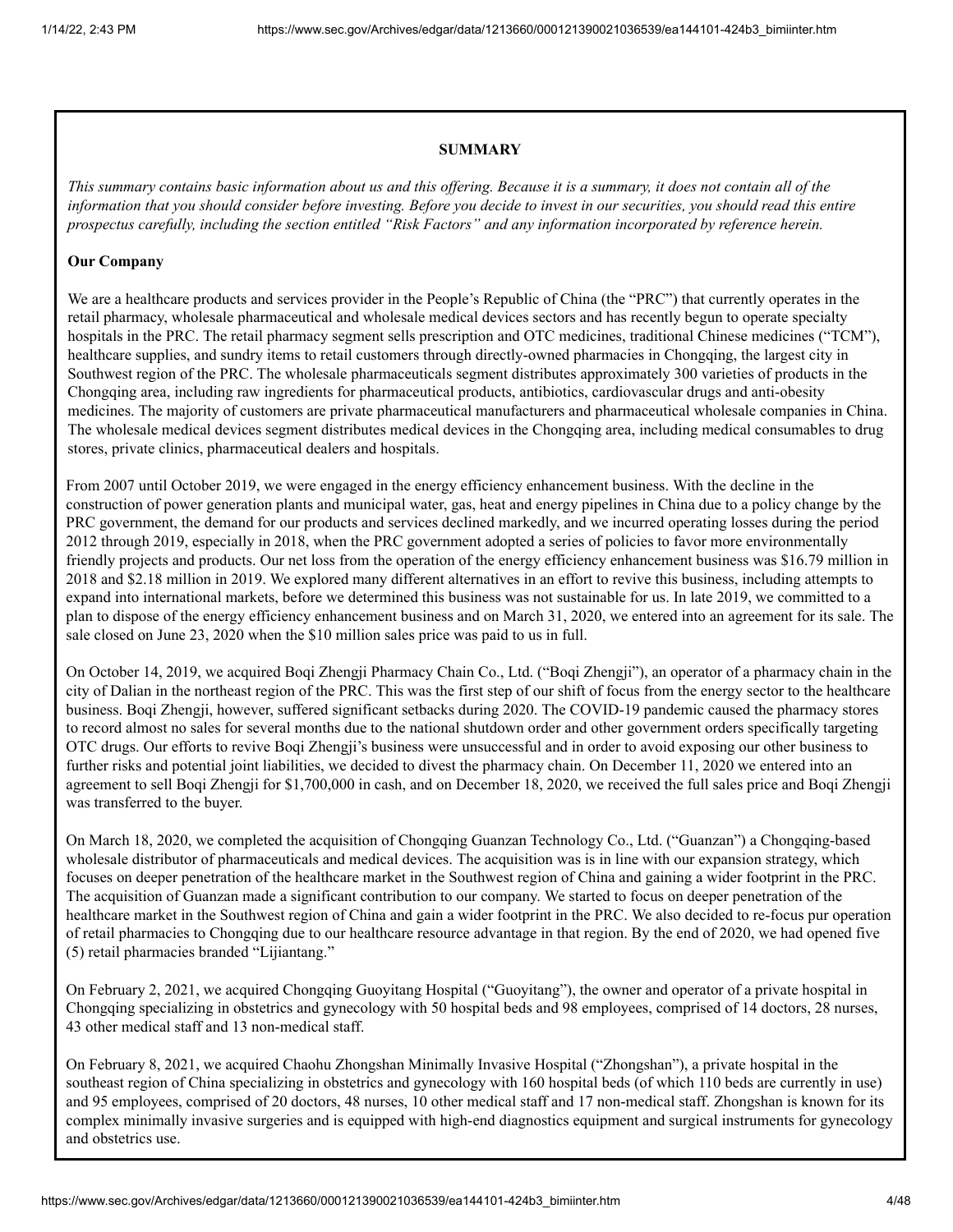1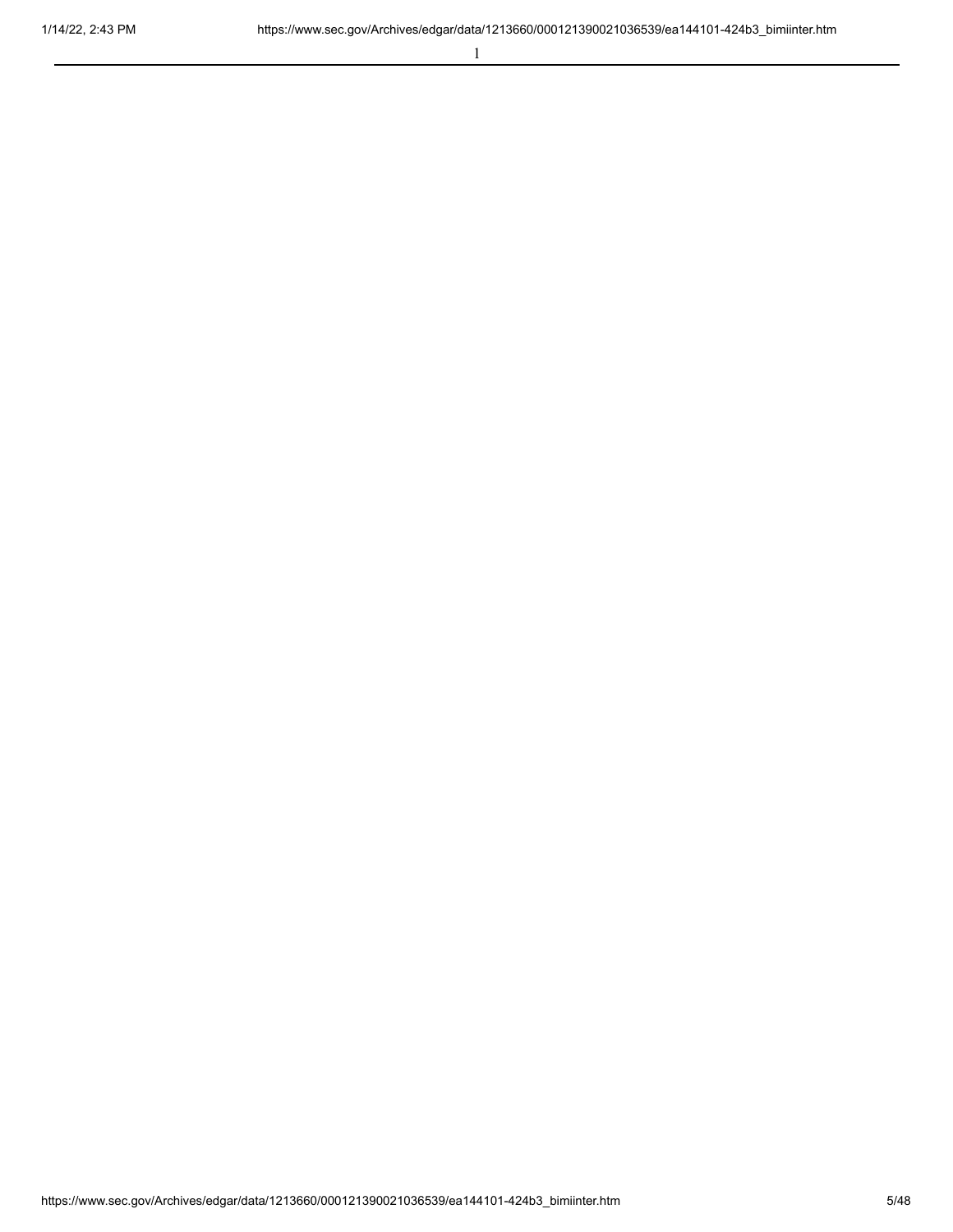On May 6, 2021, we acquired three private hospitals in the PRC, Wuzhou Qiangsheng Hospital ("Qiangsheng") in the southeast region of the PRC, Suzhou Eurasia Hospital ("Eurasia") in the central region of the PRC and Yunan Yuxi Minkang Hospital ("Minkang") in the southwest region of the PRC. Qiangsheng, Eurasia and Minkang are owned by the same owners. Qiangsheng has 20 hospital beds and 68 employees, including 10 doctors, 26 nurses, 14 other medical staff and 18 non-medical staff, and is a general hospital locally known for its OB/GYN and Chinese traditional medicine specialties. Eurasia has 30 hospital beds and 42 employees, including 11 doctors, 12 nurses, 4 other medical staff and 15 non-medical staff. Minkang has 120 hospital beds and 118 employees, including 28 doctors, 55 nurses, 12 other medical staff and 23 non-medical staff, and is a general hospital locally known for its OB/GYN and Chinese traditional medicine specialties. We purchased all the issued and outstanding equity interests in the three hospitals in consideration of RMB 162,000,000 (approximately \$24,923,077). The closing consideration was RMB 20,000,000 (approximately \$3,076,923) in cash and 4,000,000 shares of our Common Stock, the value of which was agreed by the parties to be RMB 78,000,000 or \$12,000,000. The balance of RMB 64,000,000 (approximately \$9,846,153) is subject to post-closing adjustments based on the performance of the three hospitals in 2021 and 2022.

We acquired the five hospitals as part our plan to establish a more comprehensive healthcare platform, promote innovative internet healthcare services and to create a regional healthcare partnership. We plan to form partnerships with hospitals and medical services facilities with regional reputations, with the goal of making quality medical care more accessible to the wider public, especially in less-developed areas, and to provide health management and healthcare services for both urban and rural residents alike in a more inclusive and coherent manner.

## *Impact of COVID-19*

Since the outbreak of the COVID-19 pandemic, our operations have been materially impacted. At the beginning of February 2020, the Chinese government issued a quarantine order, which lasted for more than two months in many parts of the country, where everyone had to stay at home. During February and March 2020, all of our administrative functions had to be performed remotely. In July 2020, there was a second wave of COVID-19 and a lockdown in Dalian, which lasted for several weeks. As a result, sales in our pharmacy stores in Dalian continued to be severely impacted.

As a result of the Chinese government's lockdown order, our customer traffic plummeted and our pharmacies in Dalian suffered a significant reduction in sales. Certain of our popular and high profit margin products could not be sold due to the governmental restrictive orders, which also resulted in the spoilation of a large quantity of our inventory of medicines that are otherwise in high demand in the winter season. Our pharmacies also experienced significant difficulty in obtaining products including prescription drugs, OTC drugs, TCM, nutritional supplements, sundry products and medical consumables from our suppliers for resale, pending the resolution of several large court judgements against Boqi Zhengji in favor of such suppliers. As a result, our retail pharmacy business had minimal sales in 2020. On December 11, 2020, we entered into a Termination and Release Agreement with four individuals who sold Boqi Zhengji to us. The parties to the agreement confirmed that Boqi Zhengji's performance targets as stipulated in the stock purchase agreement we entered into on April 11, 2019 (as amended on February 6, 2020, the "Boqi SPA") would not be met, and therefore the sellers would not be eligible to receive any post-closing cash consideration or any other additional payment under the Boqi SPA.

2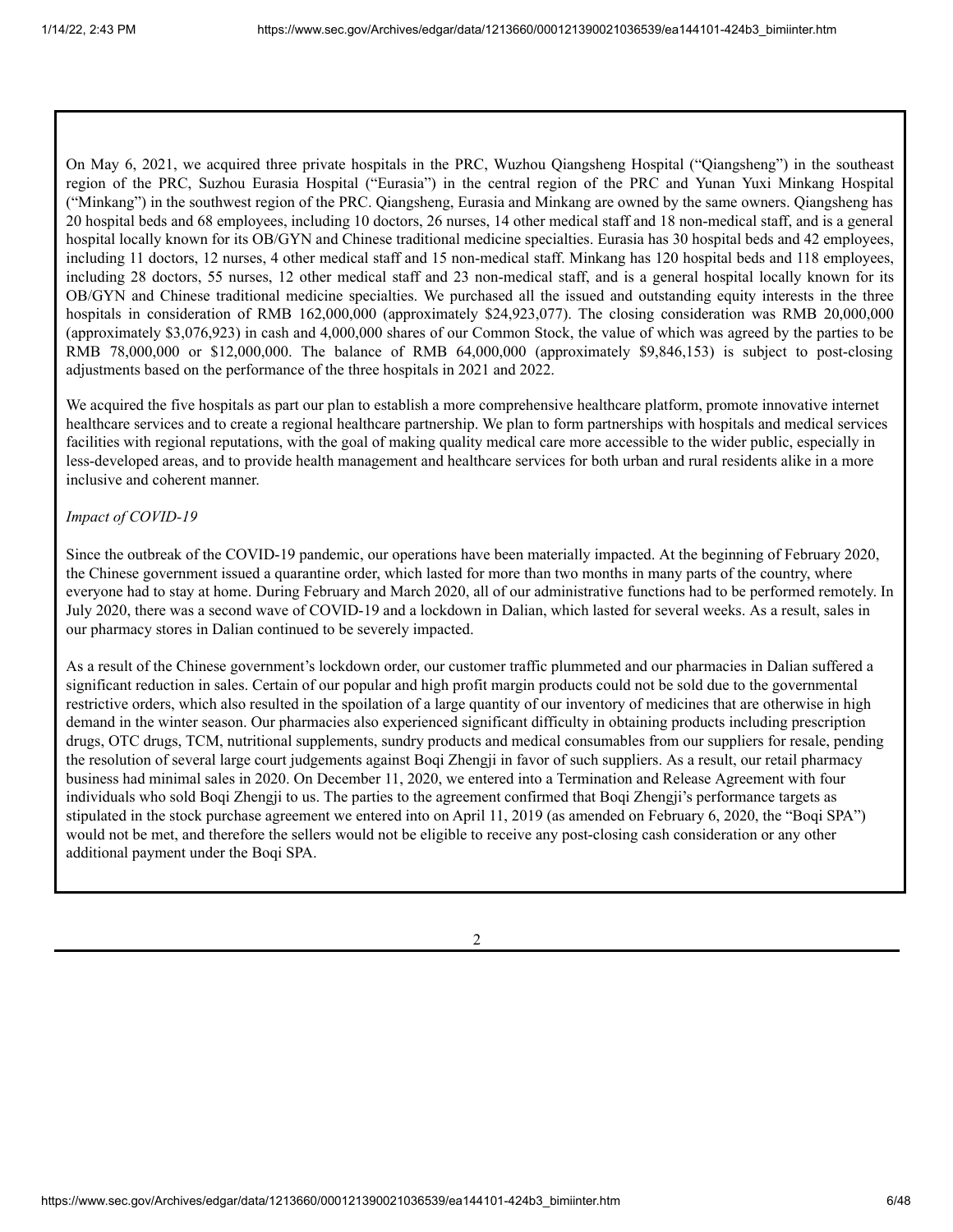## **Private Placement of Convertible Notes and Warrants**

On May 18, 2020, we entered into a Securities Purchase Agreement (the "May SPA") with two institutional investors, two of the Selling Shareholders, to sell a new series of senior secured convertible notes of the Company in a private placement (the "2020 Private Placement"). We entered into the 2020 Private Placement to obtain needed financing. Pursuant to the May SPA, convertible notes in an aggregate original principal amount of \$4,450,000 (the "2020 Notes") were issued to the two institutional investors on June 2, 2020 together with warrants to purchase an aggregate of 1,300,000 shares of Common Stock at an initial exercise price of \$2.845 per share (the "2020 Warrants"). The aggregate number of shares of Common Stock issuable upon exercise of the 2020 Warrants has been reduced from 1,300,000 to 650,000 as a result of a cashless exercise on June 21, 2021. The placement agent received warrants to purchase up to 171,845 shares of Common Stock at an initial exercise price of \$2.845 per share.

Pursuant to the May SPA, additional convertible notes in an aggregate original principal amount not to exceed \$2,100,000 (the "Base Additional Notes") could also be issued to the Selling Shareholders at a later date under certain circumstances.

On February 24, 2021, we entered into an amendment to the May SPA to increase the Base Additional Notes by \$3,300,000 to \$5,400,000. On February 26, two notes in the aggregate original principal amount of \$2,100,000, at a discount of 19.85%, and ranking senior to all outstanding and future indebtedness of our company (the "Base Notes") and two notes in the aggregate original principal amount of \$3,300,000, at a discount of 19.85%, and ranking senior to all outstanding and future indebtedness of our company (the "Excess Notes," together with the Base Notes, the "2021 Notes") were issued to the institutional investors together with the issuance of warrants to purchase an aggregate of 760,000 shares of our Common Stock at an initial exercise price of \$2.845 per share (the "2021 Warrants"). The placement agent received warrants to purchase up to 173,745 shares of Common Stock, at an initial exercise price of \$2.845 per share.

As used herein, the Convertible Notes shall refer to the 2021 Notes only, and the Warrants shall refer to the 2020 Warrants and 2021 Warrants, collectively.

The Convertible Notes are convertible at the election of the Selling Shareholders at any time after the receipt of stockholder approval of their issuance, in whole or in part, at the option of the holders thereof, into shares of Common Stock at a rate equal to the amount of principal, interest (if any) and unpaid late charges (if any), divided by a conversion price of \$2.59. The Convertible Notes mature on the eighteen-month anniversary of the issuance date. Commencing on the six-month anniversary of the issuance date, we shall repay the Convertible Notes every month by converting 1/13<sup>th</sup> of the principal amount thereof into shares of Common Stock, subject to the satisfaction of certain equity conditions, or, at our option, in cash. Such conversion of the Convertible Notes into Common Stock will be made at a 22% discount to the lowest volume weighted average price of the Common Stock during the prior 10 trading days, subject to a floor of \$0.554 with respect to the Base Additional Note, and a floor of \$0.372 with respect to the Excess Additional Note. The Warrants are exercisable at any time after stockholders' approval of their issuance has been obtained, in whole or in part, at the option of the holders thereof at an exercise price of \$2.845.

## **Corporate Information**

We were incorporated under the laws of the State of Delaware under the name of Galli Process, Inc. on October 31, 2000. On December 31, 2001, we. became a majority owned subsidiary of City View TV, Inc., a Florida corporation ("City View") and on February 7, 2002, we changed our name to Global Broadcast Group, Inc. On March 1, 2002, City View merged into Global Broadcast Group, Inc., which was the surviving entity. On November 12, 2004, Global Broadcast Group, Inc. changed its name to Diagnostic Corporation of America and on March 15, 2007, we changed our name to NF Energy Saving Corporation of America, On August 24, 2009, we changed our name to NF Energy Saving Corporation. On December 16, 2019, we changed our name to BOQI International Medical Inc. On June 21, 2021, we changed our name to BIMI International Medical Inc. to better describe our company.

Our principal executive offices are located at No. 10, Huasheng Road, Floor 21, Yuzhong District, Chongqing, P. R. China, 404100. Our telephone number is (+86) 0411-8220-9211.

Our web site can be found at *http://www.usbimi.com.* The information on our web site is not part of this prospectus. We have included our web site address as a factual reference and do not intend it to be an active link to our website. Copies of our current and periodic reports filed with the SEC are available online at www.sec.gov and our website and no portion of our website is incorporated by reference into this prospectus.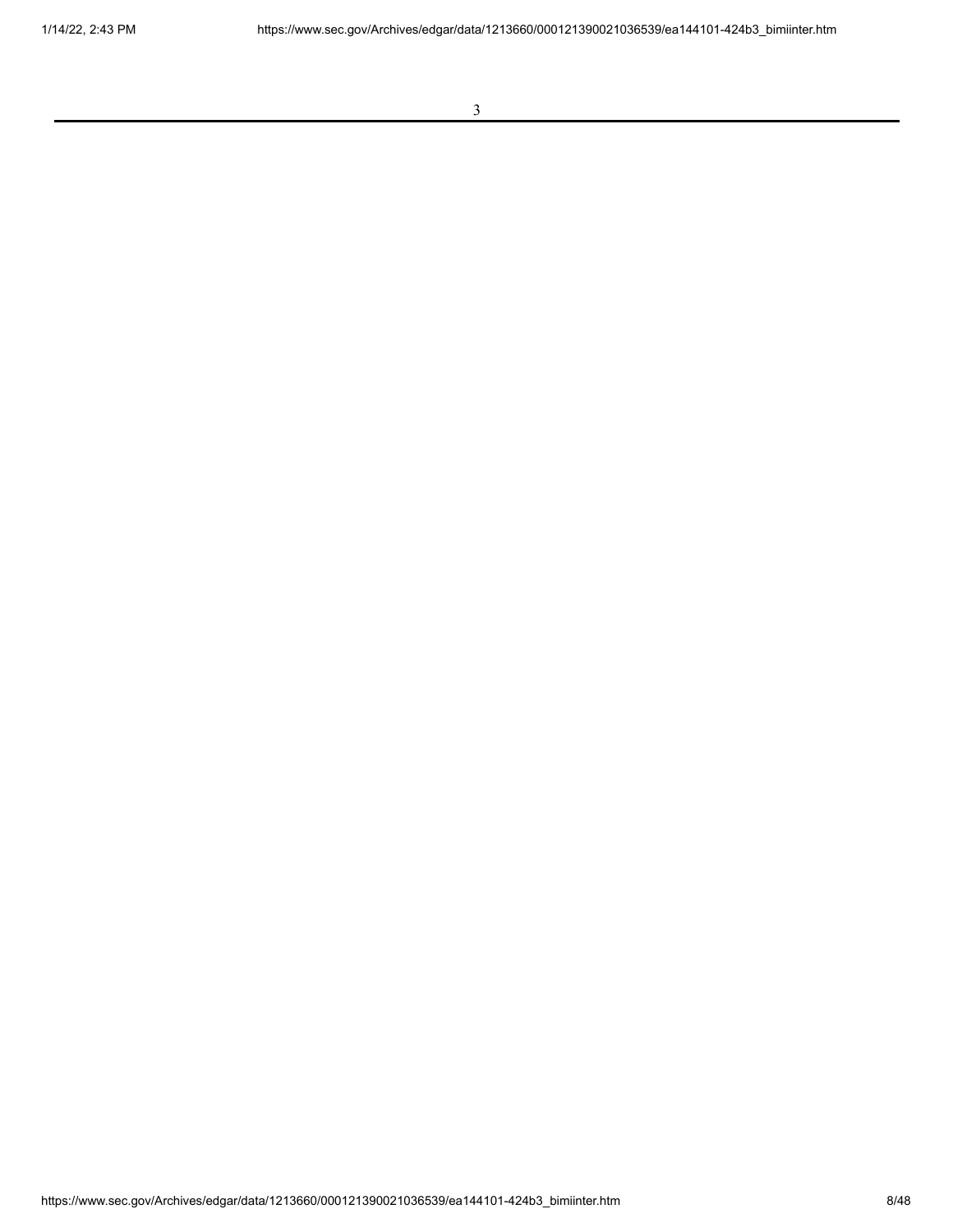| <b>The Offering</b>                                                                                                                                                         |                                                                                                                                                                                                                                                                                                                       |  |  |  |
|-----------------------------------------------------------------------------------------------------------------------------------------------------------------------------|-----------------------------------------------------------------------------------------------------------------------------------------------------------------------------------------------------------------------------------------------------------------------------------------------------------------------|--|--|--|
| This prospectus relates to the resale of up to 6,770,000 shares of Common Stock that may be sold from time to time by the Selling<br>Shareholders named in this prospectus. |                                                                                                                                                                                                                                                                                                                       |  |  |  |
| Common Stock outstanding immediately prior to the offering                                                                                                                  | 24,793,988 shares                                                                                                                                                                                                                                                                                                     |  |  |  |
| Common Stock offered by the Selling Shareholders                                                                                                                            | Up to $6,770,000$ shares                                                                                                                                                                                                                                                                                              |  |  |  |
| Common Stock to be outstanding immediately after the offering,<br>assuming full exercise for cash of the Warrants and conversion of<br>the Convertible Notes                | Approximately 31,563,988 shares                                                                                                                                                                                                                                                                                       |  |  |  |
| Use of Proceeds                                                                                                                                                             | We will not receive any of the proceeds from the sale of the<br>Shares by the Selling Shareholders. However, to the extent that<br>the Warrants are exercised for cash, we will receive proceeds<br>from any exercise of the Warrants, up to an aggregate of<br>approximately \$3,897,650.                            |  |  |  |
|                                                                                                                                                                             | We intend to use any proceeds received from the exercise of<br>the Warrants for general corporate purposes. See "Use of<br>Proceeds" beginning on page 24 of this prospectus.                                                                                                                                         |  |  |  |
| Transfer Agent and the Registrar                                                                                                                                            | American Stock Transfer & Trust Company, LLC                                                                                                                                                                                                                                                                          |  |  |  |
| <b>Risk Factors</b>                                                                                                                                                         | Investment in our securities involves a high degree of risk. See<br>"Risk Factors" on page 5 of this prospectus and under similar<br>sections in the documents we incorporate by reference into this<br>prospectus for a discussion of factors you should consider<br>carefully before making an investment decision. |  |  |  |
| Nasdaq Symbol                                                                                                                                                               | "BIMI"                                                                                                                                                                                                                                                                                                                |  |  |  |
| The number of shares of Common Stock to be outstanding after this offering is based on 24,793,988 shares of Common Stock<br>outstanding as of June 25, 2021, and excludes:  |                                                                                                                                                                                                                                                                                                                       |  |  |  |

● Up to 345,590 shares of Common Stock issuable upon conversion of warrants issued to the placement agent in the 2020 Private Placement and 2021 Private Placement at an initial exercise price of \$2.845 per share, subject to increase based on the number of shares of common stock issued pursuant to the Convertible Notes.

#### 4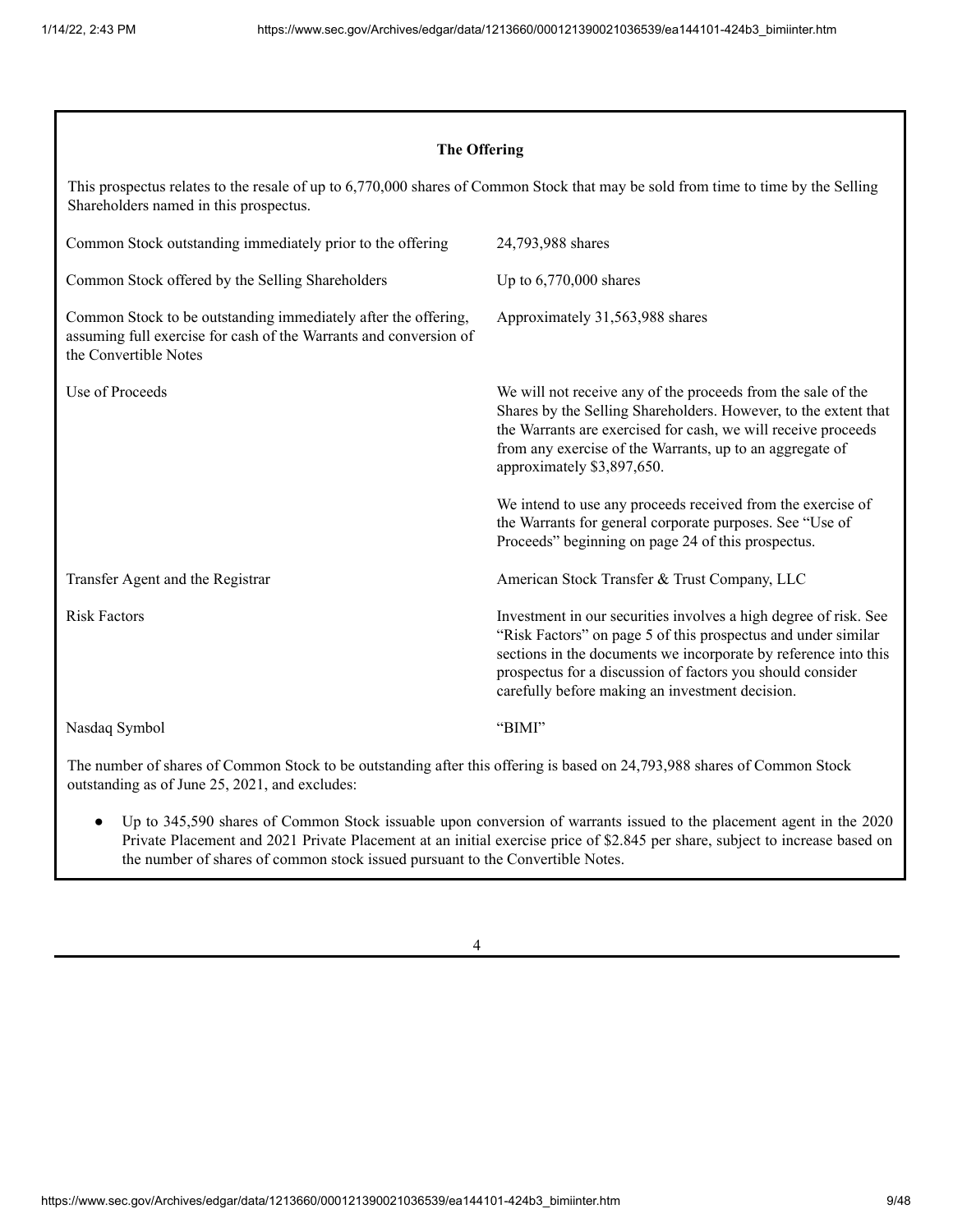## **RISK FACTORS**

<span id="page-9-0"></span>Investing in our securities involves a high degree of risk. You should carefully consider the following risk factors and the risks described under the caption "Risk Factors" and other information contained in our most recent annual report on Form 10-K, subsequent quarterly reports on Form 10-Q and other filings we make with the SEC pursuant to the Securities Exchange Act of 1934, as amended (the "Exchange Act"), incorporated by reference herein, before making an investment decision. Additional risks and uncertainties that we are unaware of may become important factors that affect us. If any of these risks actually occurs, our business, financial condition or operating results may suffer, the trading price of our common stock could decline, and you may lose all or part *of your investment. These risk factors include, but are not limited to:*

- There are doubts about our company's ability to continue as a going concern.
- We are in the early stages of development of our healthcare business and have limited operating history on which you can base an investment decision.
- We may encounter difficulties in realizing the potential financial or strategic benefits of recent business acquisitions. We expect to make additional acquisitions in the future that could disrupt our operations and harm our operating results.
- The recent COVID-19 pandemic had a material adverse effect on our business operations, results of operations, cash flows and financial position.
- We have a substantial amount of existing debt, which may restrict our financing and operating flexibility and have other adverse consequences; defaults could have a material adverse effect on our business, financial condition, results of operations and cash flows.
- If we fail to implement effective internal controls required by the Sarbanes-Oxley Act of 2002, or remedy any material weaknesses in our internal controls that we may identify, such failure could result in material misstatements in our financial statements, cause investors to lose confidence in our reported financial information and have a negative effect on the trading price of our common stock.
- Increasing scrutiny and changing expectations from investors, lenders, customers and other market participants with respect to our Environmental, Social and Governance, or ESG, policies may impose additional costs on us or expose us to additional risks.
- Our business could be subject to environmental liabilities.
- Failure to maintain relationships with our customers or to otherwise expand our distribution network would materially and adversely affect our business.
- Our wholesale business operates without the support of manufacturing capability and is at a significant disadvantage.
- We may be subject to fines and penalties if we fail to comply with the applicable PRC laws and regulations governing sales of medicines under China's National Medical Insurance Program*.*
- We may not be able to maintain proper inventory levels for our pharmacy stores.
- Certain risks are inherent in providing pharmacy services; our insurance may not be adequate to cover any claims against us.
- Our newly acquired hospitals derive a significant portion of revenue by providing healthcare services to patients with public medical insurance coverage; any delayed payment under China's public medical insurance programs could affect our results of operations.
- Our hospitals could become the subject of patient complaints, claims and legal proceedings in the course of their operations, which could result in costs and materially and adversely affect our brand image, reputation and results of operations.
- If we fail to properly manage the employment of the physicians and other medical professionals of our hospitals, we may be subject to penalties against these hospitals, which could materially and adversely affect our business and results of operations.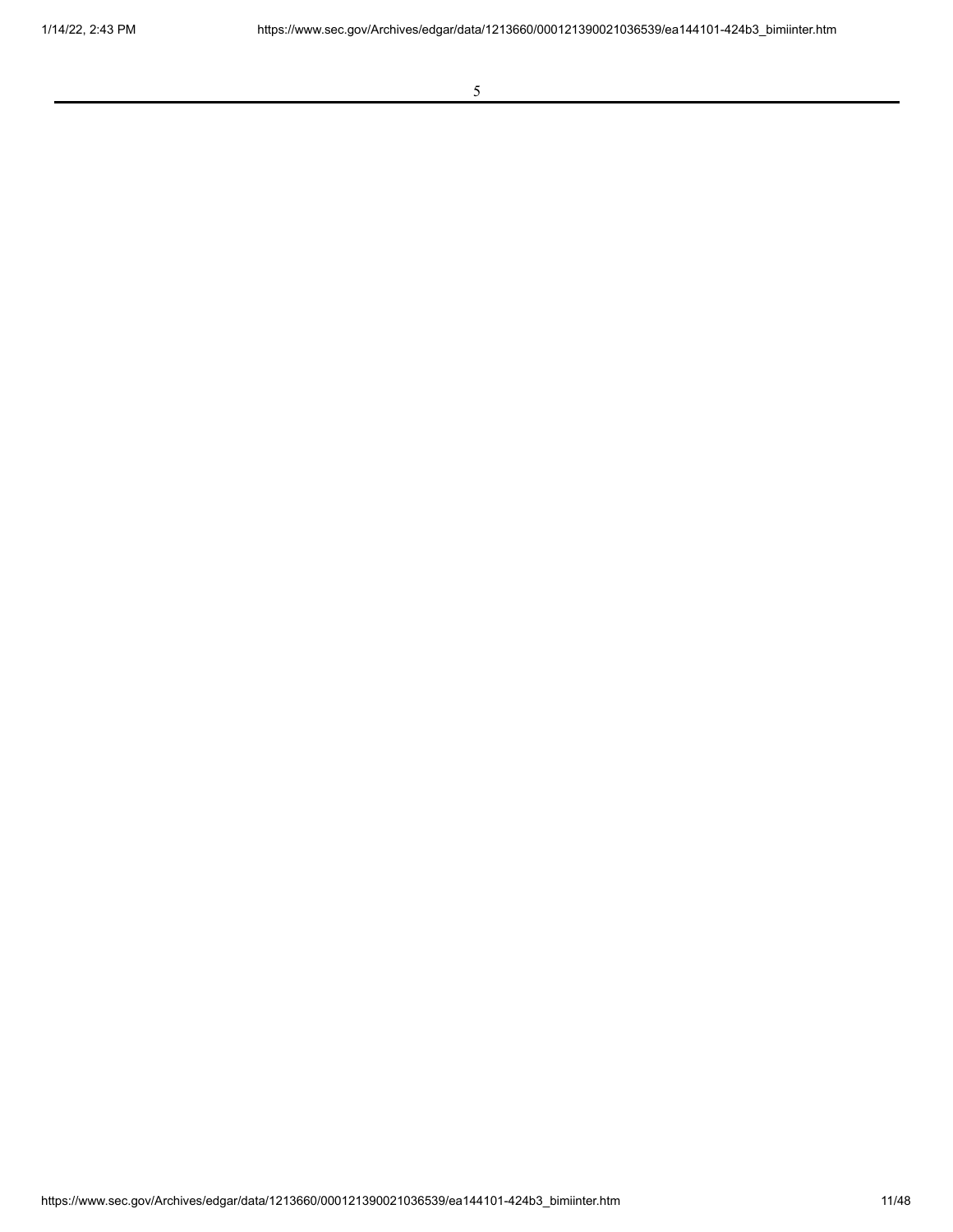- We have limited or no control over the quality of pharmaceuticals, medical consumables and other medical equipment used in the operations of our hospitals. If such quality does not meet the required standards, we could be exposed to liabilities and our reputation, business, results of operations, financial condition and prospects could be adversely affected.
- As a provider of medical services, we are exposed to inherent risks relating to malpractice claims.
- Our retail pharmacies, wholesale operations and newly acquired hospitals require a number of permits and licenses in order to carry on their business.
- If we do not maintain the privacy and security of sensitive customer and business information, we could damage our reputation, incur substantial additional costs and become subject to litigation.
- Regulatory pricing controls may affect the pricing of our hospitals.
- We may be unable to attract, hire, and retain a highly qualified workforce, including key management.
- We substantially depend on a few key personnel who, if not retained, could cause declines in productivity and operational results and loss of our strategic guidance, all of which would diminish our business prospects and value to investors.
- We are responsible for the indemnification of our officers and directors.
- We have limited business insurance coverage in China.
- Because our funds are held in banks in the PRC that do not provide insurance, the failure of any bank in which we deposit our funds could affect our ability to continue in business.
- We may suffer currency exchange losses if the RMB depreciates relative to the US Dollar.
- Governmental control of currency conversion may affect the value of your investment.
- The Chinese government has strengthened the regulation of investments made by Chinese residents in offshore companies and reinvestments in China made by these offshore companies. Our business may be adversely affected by these restrictions.
- The PRC legal system embodies uncertainties which could limit the legal protections available to us and you or could lead to penalties on us.
- It may be difficult to enforce any civil judgments against us or our board of directors or officers, because all of our operating and/or fixed assets are located outside of the United States.
- Because our assets are located overseas, shareholders may not receive distributions that they would otherwise be entitled to if we were declared bankrupt or insolvent.
- A recurrence of Severe Acute Respiratory Syndrome (SARS), Avian Flu, or another widespread public health problem, such as the spread of H1N1 ("Swine") Flu, or COVID-19 in the PRC could adversely affect our operations.
- The PRC may establish complex procedures for some acquisitions of Chinese companies by foreign investors, which could make it more difficult for us to pursue growth through acquisitions in China.
- We will need to raise additional capital that will likely cause dilution to our shareholders.
- Trading volume of our common stock has fluctuated from time to time, which may make it difficult for investors to sell their shares at times and prices that investors feel are appropriate.
- The Nasdaq Capital Market imposes listing standards on our common stock that we may not be able to fulfill, thereby leading to a possible delisting of our common stock.
- We believe that period-to-period comparisons of our financial results will not necessarily be indicative of our future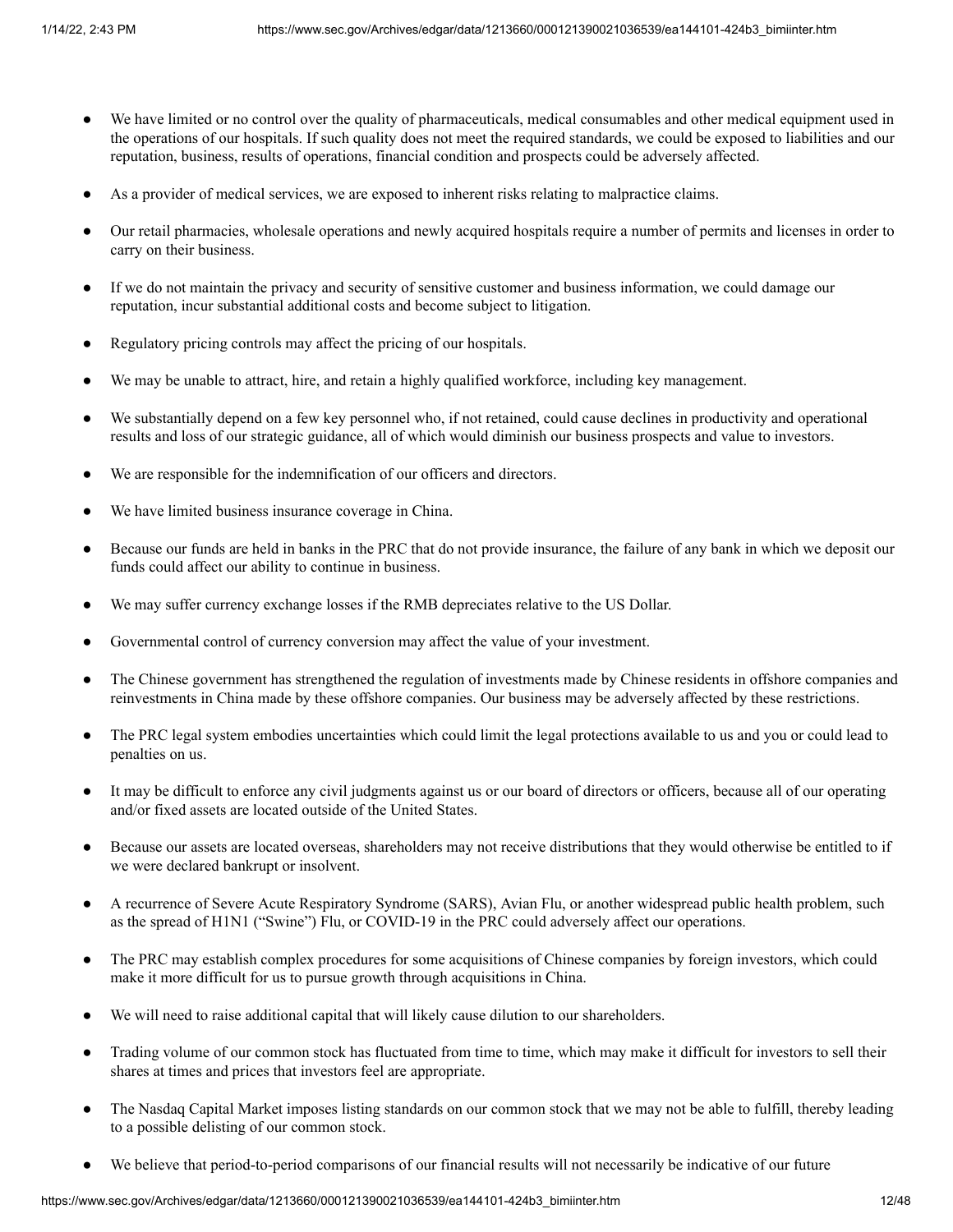performance.

● Because we have not paid dividends and have no present intention of paying dividends, investors will not realize any income from an investment in our common stock unless and until investors sell their shares at profit.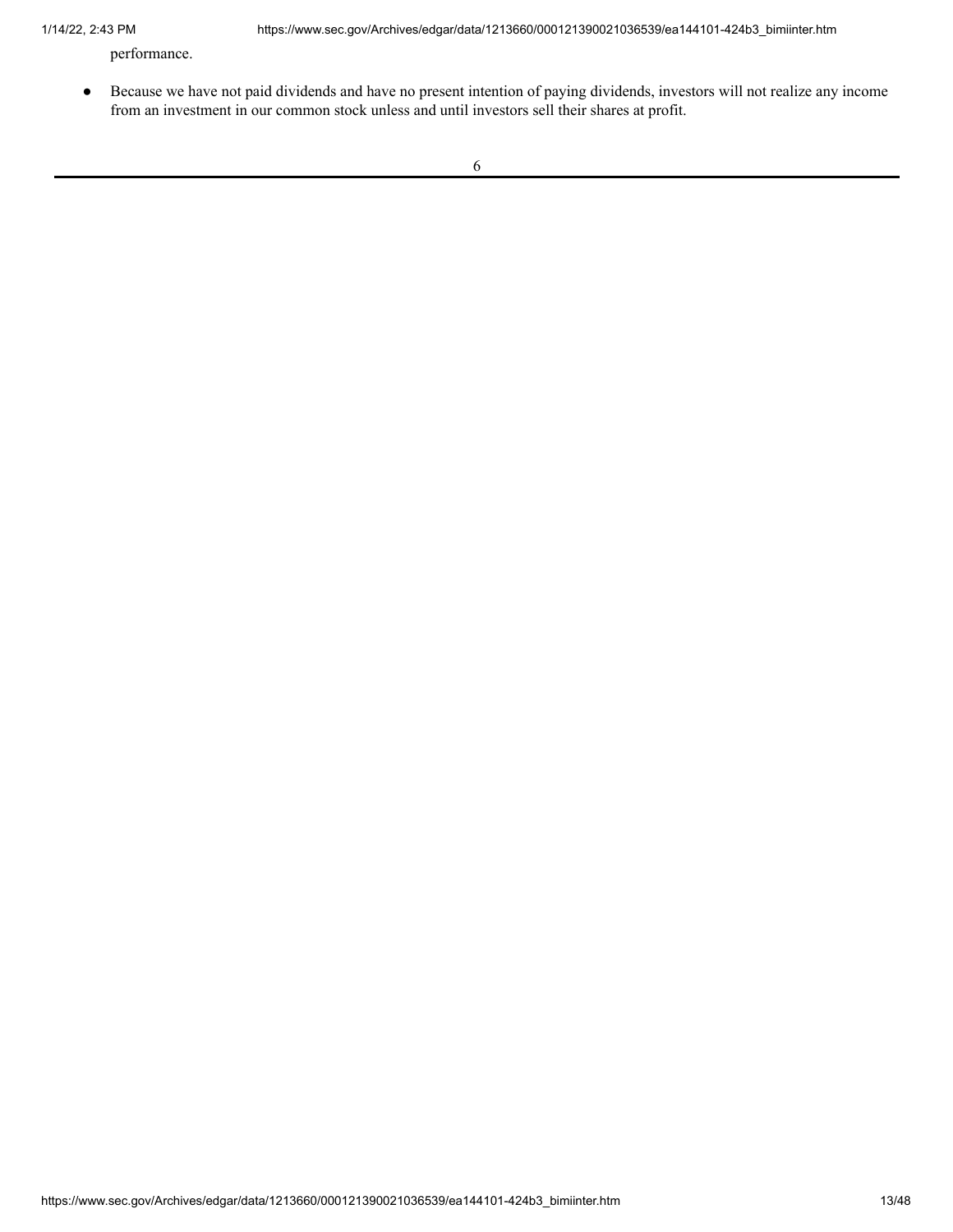### **Risks Related to Our Business**

#### *There are doubts about our company's ability to continue as a going concern.*

Our company's independent auditors have raised doubts about our ability to continue as a going concern. There can be no assurance that sufficient funds required during the next year or thereafter will be generated from operations or that funds will be available from external sources, such as securities, debt or equity financing or other potential sources. We intend to overcome the circumstances that impact our ability to remain a going concern through a combination of new sources of revenues, with interim cash flow deficiencies being addressed through additional financing. We anticipate raising additional funds through public or private financing, securities financing and/or strategic relationships or other arrangements in the near future to support our business operations; however, we may not have commitments from third parties for a sufficient amount of additional capital. We cannot be certain that any such financing will be available to us on acceptable terms, or at all, and our failure to raise capital when needed could limit our ability to continue our operations. Our ability to obtain additional funding will determine if we can continue as a going concern. Failure to secure additional financing in a timely manner and on favorable terms would have a material adverse effect on our financial performance, results of operations and share price and require us to curtail or cease operations, sell off assets, seek protection from creditors through bankruptcy proceedings, or otherwise. Furthermore, additional equity financing may be dilutive to the holders of our shares, and debt financing, if available, may have onerous terms, including restrictive covenants. Any additional financing could have a negative effect on our shareholders.

### We are in the early stages of development of our healthcare business and have limited operating history on which you can base an *investment decision.*

We were formed in 2006, but recently changed our business focus. We are now focused on growing our healthcare business. As a result, we may encounter many expenses, delays, problems, and difficulties that we have not anticipated and for which we have not planned. There can be no assurance that at this time we will successfully develop or acquire a significant customer base, operate profitably, or that we will have adequate working capital to fund our operations or meet our obligations as they become due.

Our recently acquired operations are subject to all of the risks inherent in the initial expenses, challenges, complications, and delays frequently encountered in connection with the formation of any new business. Investors should evaluate an investment in our company in light of the problems and uncertainties frequently encountered by companies attempting to develop new markets. Despite best efforts, we may never overcome these obstacles to achieve financial success. Our business is speculative and dependent upon the implementation of our business plan, as well as our ability to successfully acquire businesses on terms that will be commercially viable for us. There can be no assurance that our efforts will be successful or result in revenue or profit. There is no assurance that we will earn significant revenues or that our investors will not lose their entire investment.

## We may encounter difficulties in realizing the potential financial or strategic benefits of recent business acquisitions. We expect to *make additional acquisitions in the future that could disrupt our operations and harm our operating results.*

A significant part of our business strategy is to pursue acquisitions and other initiatives to spot market opportunities and to expand our healthcare business. On October 14, 2019, we acquired Boqi Zhengji which operates a pharmacy chain business in the PRC. On March 18, 2020, we acquired Guanzan, a medical devices and pharmaceuticals distribution business based in Chongqing, the largest city in the Southwest region of the PRC. On February 2, 2020, we acquired Chongqing Guoyitang Hospital, a private hospital in Chongqing. On February 5, 2020, we acquired Chaohu Zhongshan Minimally Invasive Hospital Co., Ltd, a private hospital in the city of Chaohu, PRC.

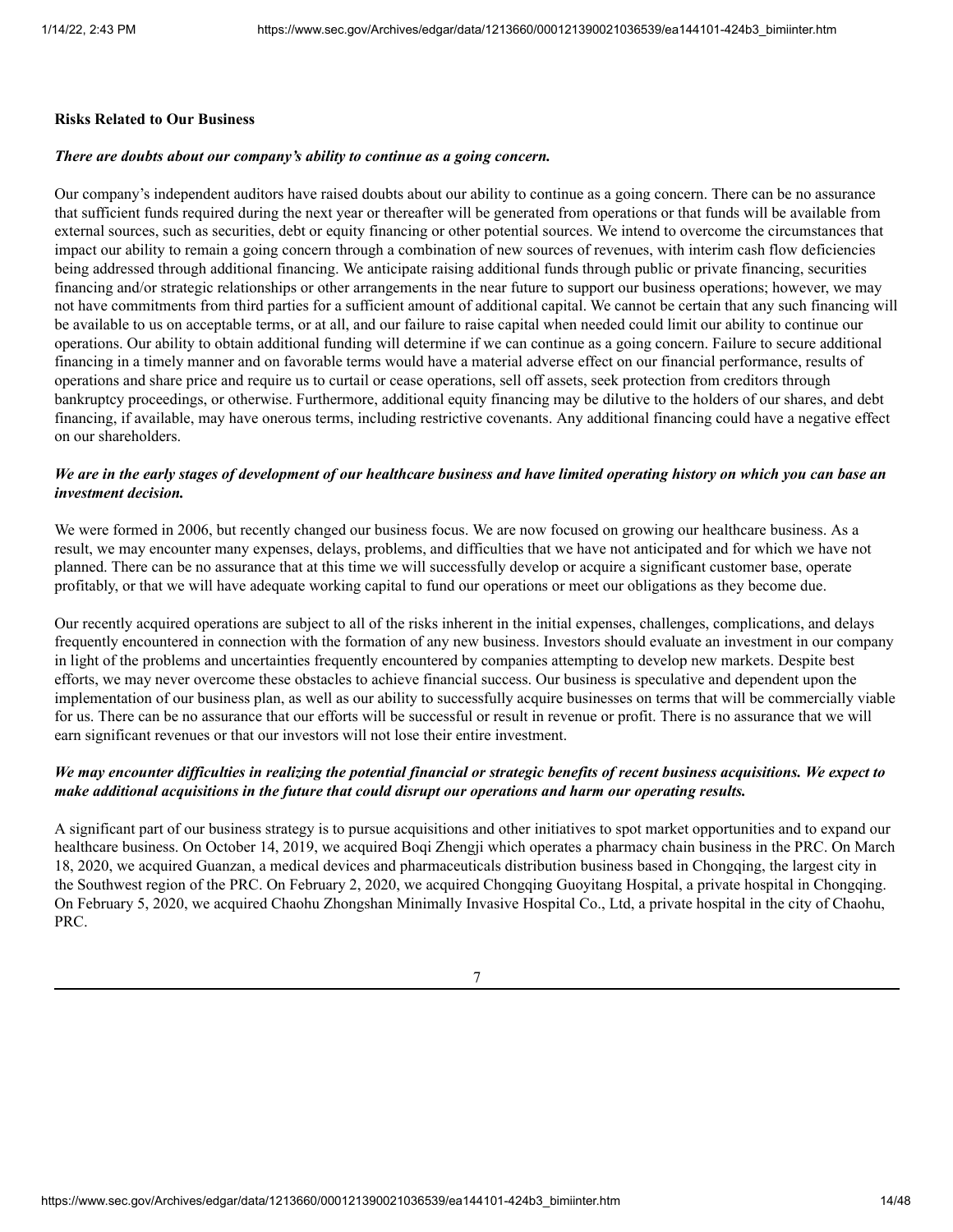Our acquisition of Boqi Zhengji was not successful and we divested this activity in 2020. No assurance can be given that our recent or future acquisitions will be successful and will not adversely affect our business, operating results, or financial condition. In the future, we may seek to acquire or make strategic investments in complementary businesses, technologies, services or products, or enter into strategic partnerships or alliances with third parties in order to expand our business. Failure to manage and successfully integrate such acquisitions could materially harm our business and operating results. We do not have significant experience in assessing the outcome of our recent acquisitions. Even when an acquired business has previously operated successfully, there can be no assurance that our pre-acquisition due diligence will have identified all possible issues that might arise with respect to such businesses. If we acquire other businesses, we may face difficulties, including:

- Difficulties in integrating the operations, systems, technologies, products, and personnel of the acquired businesses or enterprises;
- Diversion of management's attention from normal daily operations of the business and the challenges of managing larger and more widespread operations resulting from acquisitions;
- Integrating financial forecasting and controls, procedures and reporting cycles;
- Difficulties in entering markets in which we have no or limited direct prior experience and where competitors in such markets have stronger market positions;
- Insufficient revenue to offset increased expenses associated with acquisitions; and
- The potential loss of key employees, customers, distributors, vendors and other business partners of the companies we acquire following and continuing after announcement of acquisition plans.

## The recent COVID-19 pandemic had a material adverse effect on our business operations, results of operations, cash flows and *financial position.*

During late 2019, a virus now known as the novel coronavirus or "COVID-19" appeared in Wuhan, the Peoples Republic of China ("PRC" or "China"). By March 11, 2020, the World Health Organization ("WHO") labeled COVID-19 as a pandemic and many countries around the world began closing borders and making efforts to either shelter-in-place or quarantine its population. During the first quarter of 2020, China placed a mandatory quarantine on certain areas, specifically in Wuhan located in Hubei Province, which lasted for more than two months.

Our company and all of its operations are located in China. Since the pandemic broke out, our operations have been materially impacted. At the beginning of February 2020, the PRC government issued a quarantine order, which lasted for more than two months in many parts of the country, where everyone had to stay at home. During February and March 2020, all of our administrative functions had to be performed remotely. Not until the beginning of April 2020 did we start to have a small skeleton crew working in our office and were able to perform those functions that could not be handled remotely.

We have incurred additional costs to ensure we meet the needs of our customers, including providing additional cleaning materials for our stores and other facilities. COVID-19 has also caused supply chain disruption which has resulted in higher supply chain costs to replenish inventory in our stores and distribution centers. Furthermore, we have experienced restricted stock availability in a number of key categories which negatively impacted us. Certain popular and high profit margin products could not be sold due to governmental restrictive orders, which also resulted in the expiration of a large quantify of our medicines that are otherwise in high demand in the winter season. The customer traffic in our retail pharmacy stores in Dalian dropped greatly due to the pandemic. Because of the lockdown order that lasted for more than two months, we suffered reduced sales and an operating loss in the first three quarters in 2020. Although some of the businesses in China have resumed their daily activities while the pandemic is under control, there have been relapses in certain regions of the country which caused temporary lockdowns. If similar lockdown orders or sales restrictions are implemented by the government, they may have greater impact on our business.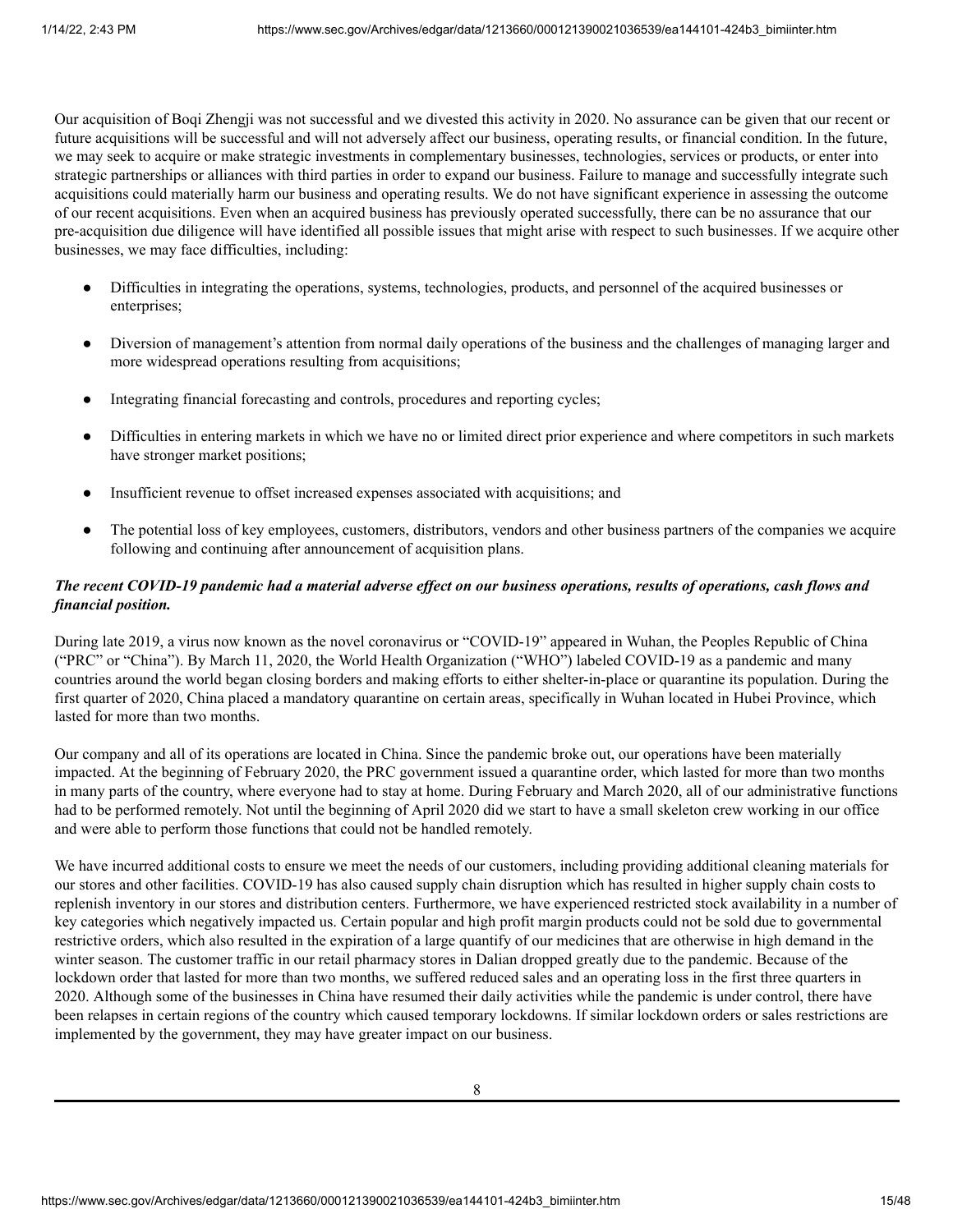We are closely monitoring the impact of the COVID-19 pandemic on all aspects of our business, including how it will impact our customers, employees, suppliers, vendors, business partners and distribution channels. The COVID-19 pandemic has created significant volatility, uncertainty and economic disruption, which will adversely affect our business operations and may materially and adversely affect our results of operations, cash flows and financial position. In addition to volatility in consumer demand and buying habits, we may restrict the operations of our stores or distribution facilities if we deem it necessary or if recommended or mandated by governmental authorities which would have a further adverse impact on us.

The extent to which the COVID-19 pandemic impacts us will depend on numerous evolving factors and future developments that we are not able to predict, including: the severity of the virus; the duration of the outbreak; governmental, business and other actions (which could include limitations on our operations or mandates to provide products or services); the promotion of social distancing and the adoption of shelter-in-place orders affecting foot traffic in stores; the impacts on our supply chain; the impact of the pandemic on economic activity; the extent and duration of the effect on consumer confidence and spending, customer demand and buying patterns including spend on discretionary categories; the health of and the effect on our workforce and our ability to meet staffing needs in our stores, hospitals, wholesale operations and other critical functions, particularly if members of our work force are quarantined as a result of exposure; any impairment in value of our tangible or intangible assets which could be recorded as a result of a weaker economic conditions; and the potential effects on our internal controls including those over financial reporting as a result of changes in working environments such as shelter-in-place and similar orders that are applicable to our team members and business partners, among others. In addition, if the pandemic continues to create disruptions or turmoil in the credit or financial markets, it could adversely affect our ability to access capital on favorable terms and continue to meet our liquidity needs, all of which are highly uncertain and cannot be predicted.

China has slowly begun to relax some quarantine measures and allowed some businesses to operate again. We cannot make any assurances that COVID-19 will not reappear with new infections and to the extent that COVID-19, or another virus appears, we may encounter prolonged operational lockdown measures which would disrupt our business operations.

## We have a substantial amount of existing debt, which may restrict our financing and operating flexibility and have other adverse consequences; defaults could have a material adverse effect on our business, financial condition, results of operations and cash *flows.*

In order to fund our operations and recent acquisitions we have incurred a substantial amount of indebtedness. Our significant level of debt could have important consequences, including, but not limited to, the following:

- making it more difficult for us to service our debt obligations and liabilities;
- making us vulnerable to, and reducing our flexibility to respond to, general adverse economic and industry conditions;
- requiring that a substantial portion of our cash flows from operations be dedicated to servicing debt, thereby reducing the funds available to us to fund working capital, or other general corporate purposes;
- impeding our ability to obtain additional debt or equity financing and increasing the cost of any such borrowing, particularly due to the financial and other restrictive covenants contained in the agreements governing our debt; and
- adversely affecting public perception of us.

Although we believe we will be able to continue to service and repay our debt, there is no assurance that we will be able to do so. If our plans for future operations do not generate sufficient cash flows and earnings, our ability to make required payments on our debt would be impaired. If we fail to pay our indebtedness when due, it could have a material adverse effect on us and may require us to curtail or cease operations, sell off assets, seek protection from creditors through bankruptcy proceedings, or otherwise.

## We have had a history of losses, and our ability to grow sales and achieve profitability are unpredictable.

As of December 31, 2020, we had an accumulated deficit of \$12.9 million and incurred operating losses of approximately \$3,812,281 and \$985,974, in the years ended December 31, 2020 and 2019, respectively. Our ability to maintain and improve future levels of sales and profitability depends on many factors, which include:

successfully implementing our business strategy;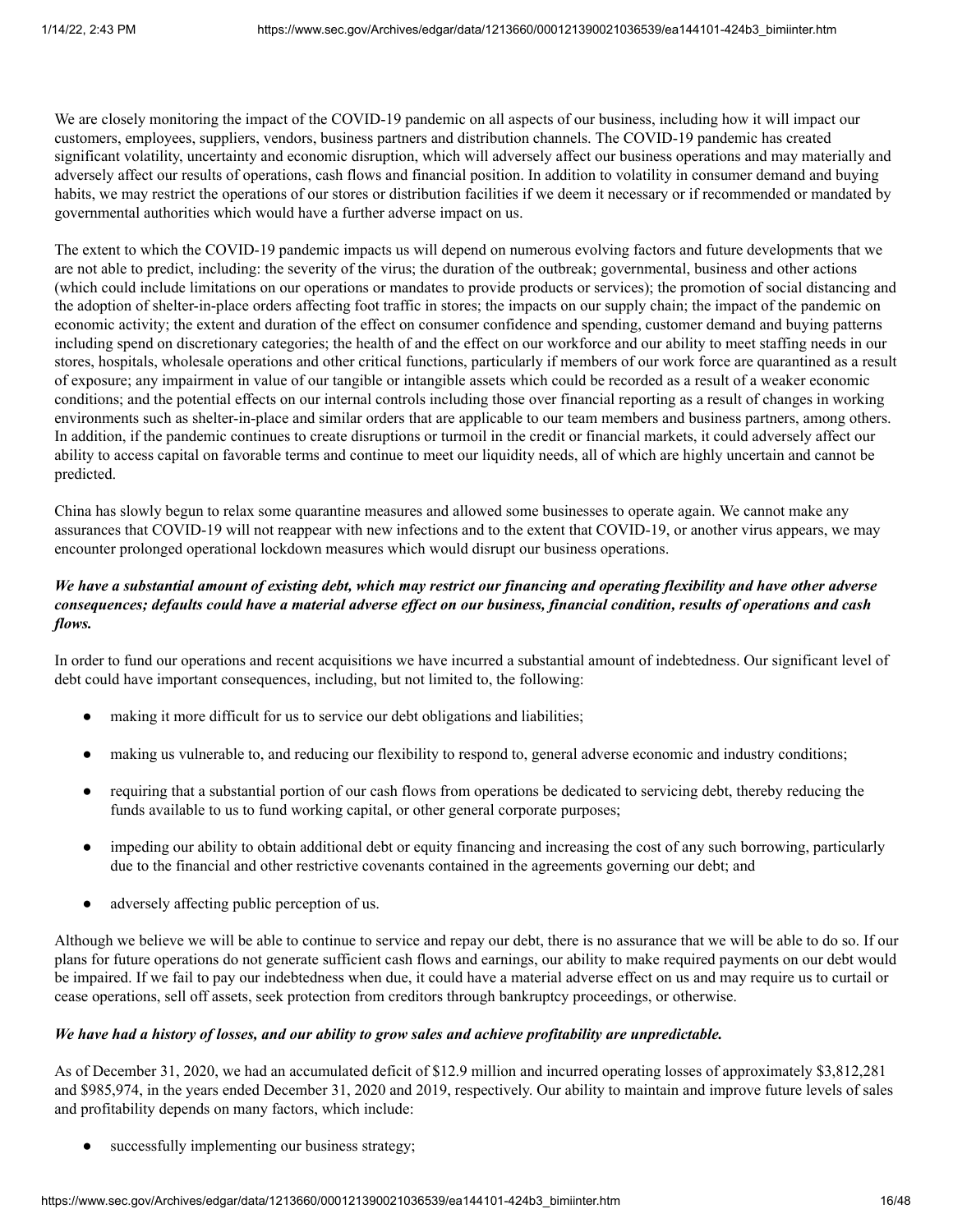- increasing revenues; and
- controlling costs.

There can be no assurance that we will be able to successfully implement our business plan, meet our challenges and become profitable in the future.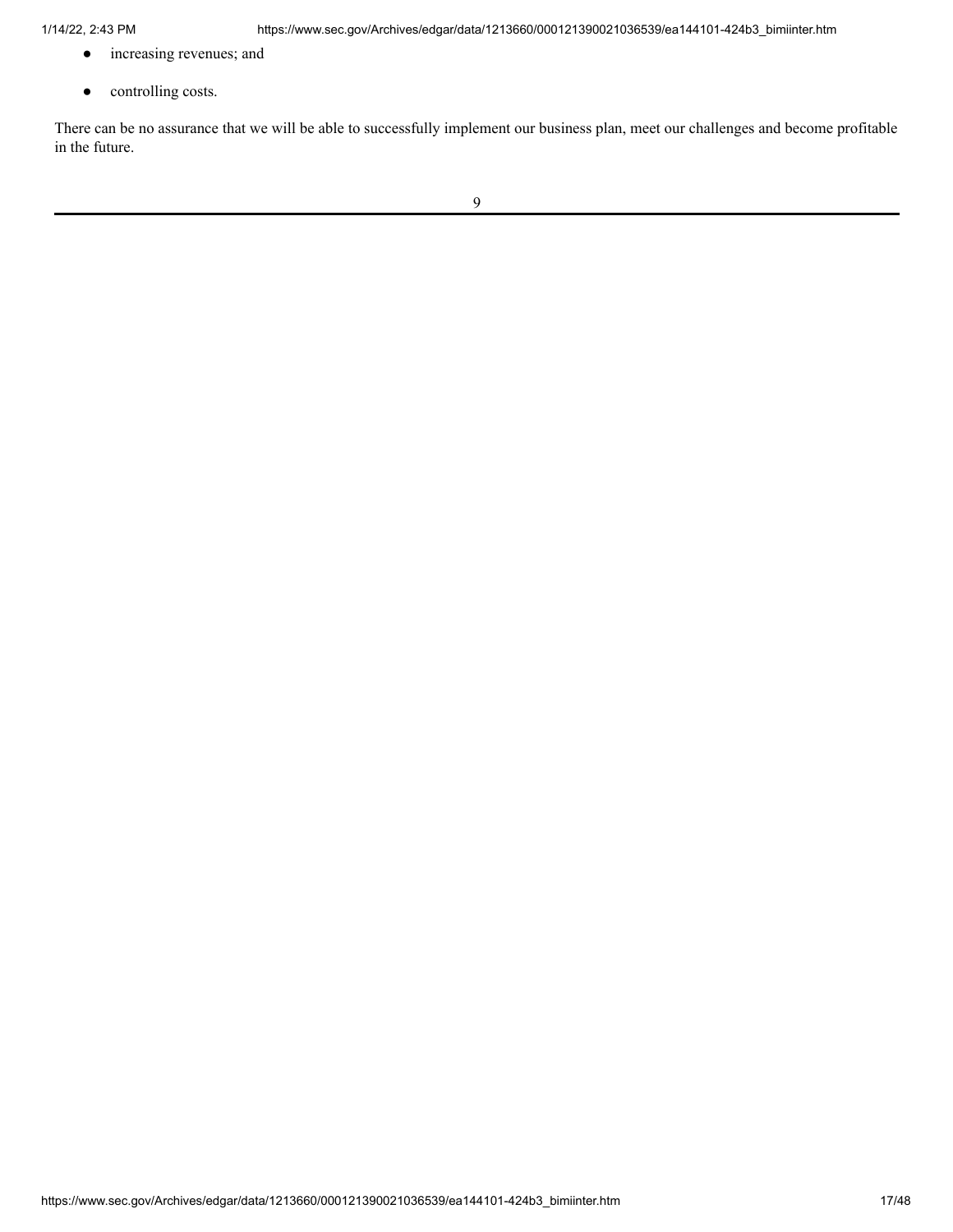## *Our business, results of operations, and cash flows could be adversely af ected by legal proceedings.*

We conduct our operations through a variety of businesses, including the distribution of pharmaceuticals, the dispensing of healthcare products and since February 2021, the operation of private hospitals. Each of our businesses may cause us to become involved in legal disputes or proceedings involving employment, malpractice, product liability, environmental and various other claims. Litigation is costly, time-consuming, and disruptive to ordinary business operations. The defense and resolution of such proceedings could have a material adverse effect on our results of operations and financial condition. Any settlement, judgment or fine could materially adversely affect our results of operations.

#### The markets in which we now operate are very competitive and further increases in competition could adversely affect us.

In the Chinese pharmaceutical wholesale sector, wholesalers without affiliated manufacturers have inherent risks which include lack of control over product availability. We are at a significant disadvantage in comparison to other wholesalers that are also manufacturers. Also, this sector is heavily regulated industry where government exercises strong controls. Any comparative advantages we may have could be lost because of changes in laws or government policies.

We face intense competition with local, regional and national companies, including other drugstore chains, independently owned drugstores, supermarkets, mass merchandisers, dollar stores and internet pharmacies. Competition from on-line retailers has significantly increased during the past few years. The ability of our stores to achieve profitability depends on their ability to achieve a critical mass of loyal, repeat customers.

Some of our competitors have or may merge with or acquire pharmaceutical services companies, and health insurance companies, which may further increase competition. We may not be able to effectively compete against some of our competitors in the retail pharmacy sector because they have financial and other resources that are superior to ours. Further, we may be at a competitive disadvantage because we are more highly leveraged than our competitors. We cannot assure you that we will be able to effectively compete in our markets or increase our sales volume in response to further increased competition, or that any of our competitors are not in a better position to absorb the impact of COVID-19.

Our newly acquired hospitals compete with larger and more established state-owned and private hospitals. We may not be able to effectively compete against these hospitals because they have financial and other resources that are superior to ours and may be able to more easily attract new patients.

#### Consolidation in the healthcare industry could adversely affect our business, financial condition and results of operations.

Many organizations in the healthcare industry have consolidated to create larger healthcare enterprises with greater market power, which has contributed to continued pricing pressures. If this consolidation trend continues, it could give the resulting enterprises even greater bargaining power, which may lead to further pressure on the prices for our products and services and/or reduce our access to customers. If these pressures result in reductions in our prices and/or reduce our access to customers, our business will become less profitable unless we are able to achieve corresponding reductions in costs or develop profitable new revenue streams. We expect that market demand, government regulation, third-party reimbursement policies, government contracting requirements, and societal pressures will continue to cause the healthcare industry to evolve, potentially resulting in further business consolidations and alliances among the industry participants we engage with, which may adversely impact our business, financial condition and results of operations. In addition, our new strategy also includes selective acquisition opportunities and we cannot assure you that we will be able to consummate any such transactions on commercially reasonable terms, if at all.

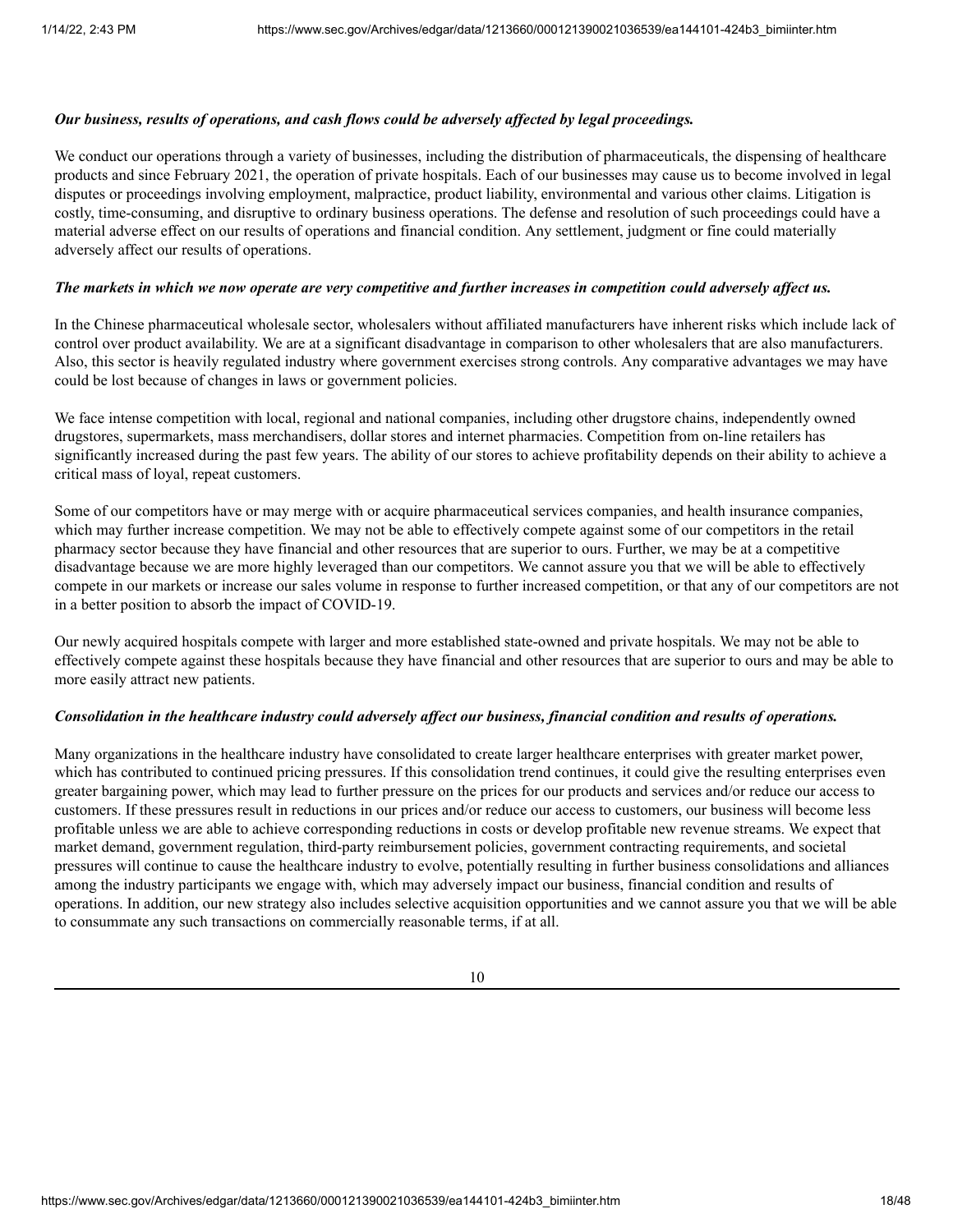## Raising additional capital will be difficult and may cause dilution to our shareholders and restrict our operations.

We expect to finance our cash needs for our working capital and the payment of the cash portion of our recent acquisitions. Although we have been able to obtain funding from outside sources in the last year, we cannot be certain that we will be able to continue to do so or to obtain additional financing on favorable terms. One possible impediment to raising capital is the tightening credit policies of the Chinese banks and the prospects of tightening in the global credit markets. If we cannot raise additional capital on acceptable terms, we may not be able to operate our business, take advantage of future opportunities or respond to competitive pressures or unanticipated requirements. We cannot be sure that we will be able to secure all the financing we will require, or that it will be available on favorable terms. If we are unable to obtain necessary financing, we will be required to substantially curtail our approach to implementing our business objectives.

To the extent that we raise additional capital through the sale of equity or convertible debt, our shareholders' ownership interest will be diluted, and the terms of such securities may include liquidation or other preferences that adversely affect shareholder rights. Debt financing and equity financing, if available, may involve agreements that include covenants limiting or restricting our ability to take specific actions, such as incurring additional debt, making acquisitions or capital expenditures.

#### *Breaches of network or information technology security could have an adverse ef ect on our business.*

Cyber security risks, such as a significant breach of customer, employee, or company data, could attract a substantial amount of media attention, damage our customer relationships and reputation and result in lost sales, fines or lawsuits. Throughout our operations, we receive, retain and transmit certain personal information that our customers provide to purchase products or services, fill prescriptions, enroll in promotional programs, participate in our customer loyalty programs, register on our websites, or otherwise communicate and interact with us. In addition, aspects of our operations depend upon the secure transmission of confidential information over public networks. Although we deploy a layered approach to address information security threats and vulnerabilities designed to protect confidential information against data security breaches, a compromise of our data security systems or of those of businesses with whom we interact, which results in confidential information being accessed, obtained, damaged or used by unauthorized or improper persons, could harm our reputation and expose us to regulatory actions and claims from customers, financial institutions, payment card associations and other persons, any of which could materially and adversely affect our business operations, financial position and results of operations. In addition, a security breach could require that we expend substantial additional resources related to the security of information systems and disrupt our businesses. While no actual or attempted attacks have had a material impact on our operations or financial condition, we cannot provide any assurance that our operations will not be negatively materially affected by such attacks in the future.

## We rely on computer software and hardware systems in managing our operations, the capacity of which may restrict our growth and the failure of which could adversely affect our business, financial condition and results of operations.

We are dependent upon our information management system to monitor daily operations of our retail, wholesale and hospital businesses and to maintain accurate and up-to-date operating and financial data for the compilation of management information. If our computer software and hardware systems fail to meet the increasing needs of our expanding operations, our ability to grow may be constrained. Furthermore, any system failure which causes interruptions to the input, retrieval and transmission of data or causes lags in service time could disrupt our normal operations. Although we believe that our computer software and hardware systems are up to date and that our disaster recovery plan is adequate in handling potential failures, we cannot provide assurance that we can effectively carry out this disaster recovery plan and that we will be able to restore our operation within a sufficiently short time frame to avoid our business being disrupted. Furthermore, our systems are subject to damage or interruption from power outages, computer and telecommunications failures, computer viruses, security breaches, vandalism, natural disasters, catastrophic events and human error, and our disaster recovery planning cannot account for all eventualities. If any of our computer software and/or hardware systems are damaged, fail to function properly or otherwise become unavailable, we may incur substantial costs to repair or replace them, and may experience loss or corruption of critical data and interruptions or delays in our ability to perform critical functions. Due to the limited coverage of business interruption insurance policies offered in China, we do not carry business interruption insurance and, as a result, any business disruption or natural disaster could severely disrupt our business and operations and, in turn, significantly decrease our revenue and profitability.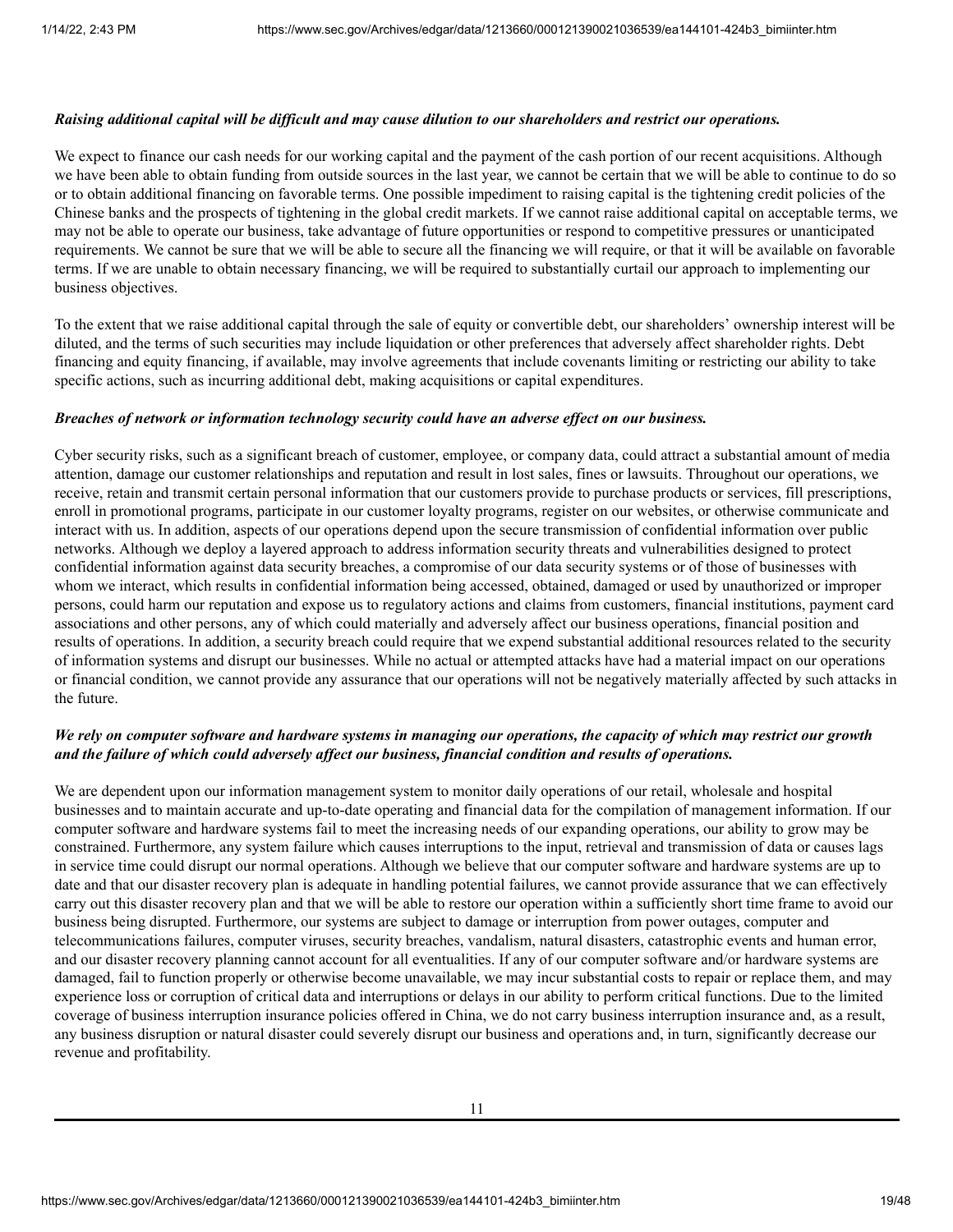## If we fail to implement effective internal controls required by the Sarbanes-Oxley Act of 2002, or remedy any material weaknesses in our internal controls that we may identify, such failure could result in material misstatements in our financial statements, cause investors to lose confidence in our reported financial information and have a negative effect on the trading price of our common *stock.*

Section 404 of the Sarbanes-Oxley Act of 2002 requires management of public companies to develop and implement internal controls over financial reporting and evaluate the effectiveness thereof. A material weakness is a deficiency or a combination of deficiencies, in internal control over financial reporting such that there is a reasonable possibility that a material misstatement of our annual interim financial statement will not be prevented or detected on a timely basis. Due to our limited resources, we currently do not have accounting personnel with extensive experience in maintaining books and records and preparing financial statements in accordance with US GAAP which could lead to untimely identification and resolution of accounting matters inherent in our financial transactions in accordance with US GAAP.

Any failure to complete our assessment of our internal controls over financial reporting, to remediate any material weaknesses that we may identify, including the one identified above, or to implement new or improved controls, could harm our operating results, cause us to fail to meet our reporting obligations or result in material misstatements in our financial statements. Inadequate disclosure controls and procedures and internal controls over financial reporting could also cause investors to lose confidence in our public disclosures and reported financial information, which could have a negative effect on the trading price of our common stock.

## Violations of anti-bribery, anti-corruption and/or international trade laws to which we are subject could have a material adverse *ef ect on our business operations, financial position, and results of operations.*

We are subject to laws concerning our business operations and marketing activities in foreign countries where we conduct business. For example, we are subject to the U.S. Foreign Corrupt Practices Act (the "FCPA"), U.S. export control and trade sanction laws, and similar anti-corruption and international trade laws, any violation of which could create substantial liability for us and also harm our reputation. The FCPA generally prohibits U.S. companies and their officers, directors, employees, and intermediaries from making improper payments to foreign officials for the purpose of obtaining or retaining business abroad or otherwise obtaining favorable treatment. The FCPA also requires that U.S. public companies maintain books and records that fairly and accurately reflect transactions and maintain an adequate system of internal accounting controls. If we are found to have violated the FCPA, or any other anti-bribery, anti-corruption or international trade laws, we may face sanctions including civil and criminal fines, disgorgement of profits, and suspension or debarment of our ability to contract with governmental agencies or receive export licenses. From time to time, we may face audits or investigations by one or more domestic or foreign governmental agencies relating to our international business activities, compliance with which could be costly and time-consuming, and could divert our management and key personnel from our business operations. An adverse outcome under any such investigation or audit could subject us to fines or other penalties, which could adversely affect our business operations, financial position, and results of operations.

## Failure to timely identify or effectively respond to changing consumer preferences negatively affect our relationship with our *customers and the demand for our products and services.*

The success of our businesses depends in part on customer loyalty and superior customer service. Failure to timely identify or effectively respond to changing consumer preferences could negatively affect our relationship with our customers and the demand for our products and services.

Moreover, customer expectations and new technology advances from our competitors have required that our business evolve so that we are able to interface with our customers not only face-to-face but also online and via mobile and social media. If we fail to keep pace with dynamic customer expectations and new technology developments, our ability to compete and maintain customer loyalty could be adversely affected.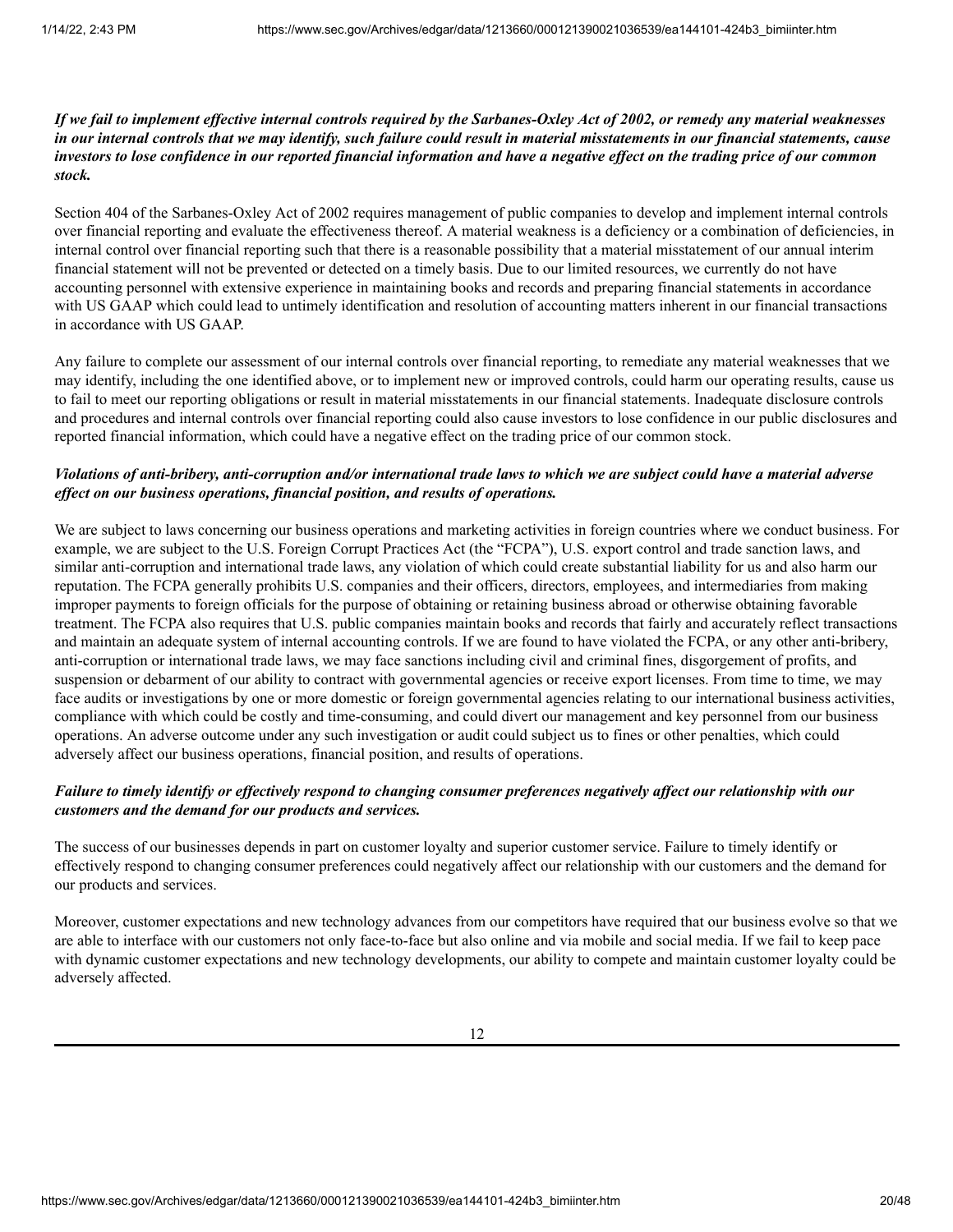#### *Our success depends on our ability to establish ef ective advertising, marketing and promotional programs.*

Our success depends on our ability to establish effective advertising, marketing and promotional programs. Our pricing strategies and value propositions must be appropriate for our target customers. If we are not able to maintain and increase the awareness of our businesses and the services we provide, we may not be able to attract and retain customers and our reputation may also suffer. We expect to incur substantial expenses in our marketing and promotional efforts to both attract and retain customers. However, our marketing and promotional activities may be less successful than we anticipate and may not be effective at building our brand awareness and customer base. In addition, the government may impose restrictions on how marketing and promotional activities can be conducted. Failure to successfully execute our advertising, marketing and promotional programs may result in material decreases in our revenue and profitability.

## Increasing scrutiny and changing expectations from investors, lenders, customers and other market participants with respect to our Environmental, Social and Governance, or ESG, policies may impose additional costs on us or expose us to additional risks.

Companies across all industries and around the globe are facing increasing scrutiny relating to their ESG policies. Investors, lenders and other market participants are increasingly focused on ESG practices and in recent years have placed increasing importance on the implications and social cost of their investments. The increased focus and activism related to ESG may hinder our access to capital, as investors and lenders may reconsider their capital investment allocation as a result of their assessment of our ESG practices. If we do not adapt to or comply with investor, lender or other industry shareholder expectations and standards, which are evolving, or which are perceived to have not responded appropriately to the growing concern for ESG issues, regardless of whether there is a legal requirement to do so, may suffer from reputational damage and the business, financial condition and price our company's shares could be materially and adversely affected.

## Our business is subject to the risks of earthquakes, fire, power outages, floods, health epidemics and other catastrophic events and *to interruption by manmade problems such as terrorism.*

Our operations, as well as our customers, are located in areas exposed to risks of natural disasters such as earthquakes and tsunamis. A significant natural disaster, such as an earthquake, tsunami, fire or a flood, or other catastrophic event, such as a new pandemic, could have a material adverse effect on our or their business, which could in turn materially affect our financial condition, results of operations and prospects.

#### *Our business could be subject to environmental liabilities.*

Our failure to comply with past, present and future environmental laws could result in fines, penalties, third-party claims, reduced sales of our products, substantial product inventory write-offs and reputational damage, any of which could harm our business, financial condition, results of operations and prospects. We also expect that our business will be affected by new environmental laws and regulations on an ongoing basis applicable to us, including our newly acquired hospitals. To date, our expenditures for environmental compliance have not been material. Although we cannot predict the future effect of such laws or regulations, they will likely result in additional costs or require us to change the way we operate, which could have a material adverse effect on our business, financial condition, results of operations and prospects.

## **Risks Relating to Our Wholesale Operations**

## Failure to maintain relationships with our customers or to otherwise expand our distribution network would materially and *adversely af ect our business*.

Our wholesale business sells products to drug stores, private clinics, pharmaceutical distributors and hospitals. For the year ended December 31, 2020, our top ten wholesale medical devices and wholesale pharmaceuticals customers accounted 46 % of our wholesale revenues and one customer accounted for 27.21% of sales. In line with industry practices in the PRC, we enter into written sales agreements with our wholesale customers. However, such sales agreements are not in substance equivalent to a typical distribution agreement in the United States. Each sales agreement is more in the form of a sales order and specifies one or several purchases of one or more products without any continuing obligation to make purchases, unless it is a long-term agreement. Only about 10% of our wholesale customers are subject to purchase arrangements of one-year or longer terms. Their purchases contributed more than 30% of our wholesale revenues in 2020. In the event distribution customers choose not to continue their relationship with us after completing their existing sales agreements, they can do so without breaching any contract or agreement. Our financial results could be adversely affected if we cannot replace these customers. We compete with large wholesalers, many of whom may have higher visibility, greater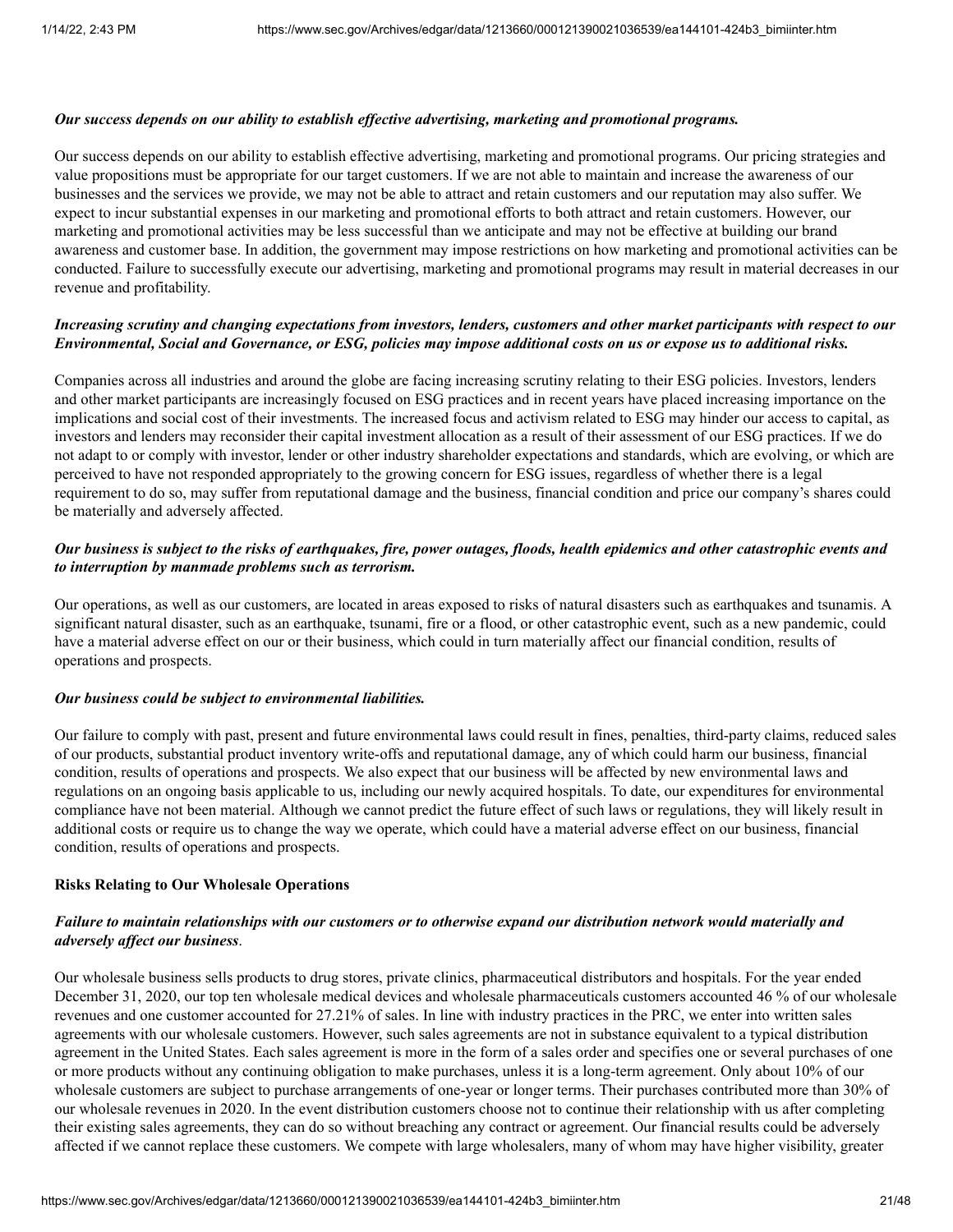1/14/22, 2:43 PM https://www.sec.gov/Archives/edgar/data/1213660/000121390021036539/ea144101-424b3\_bimiinter.htm

name recognition, financial resources, and broader product selection than we do. Consequently, maintaining relationships with existing customers may be difficult and time-consuming.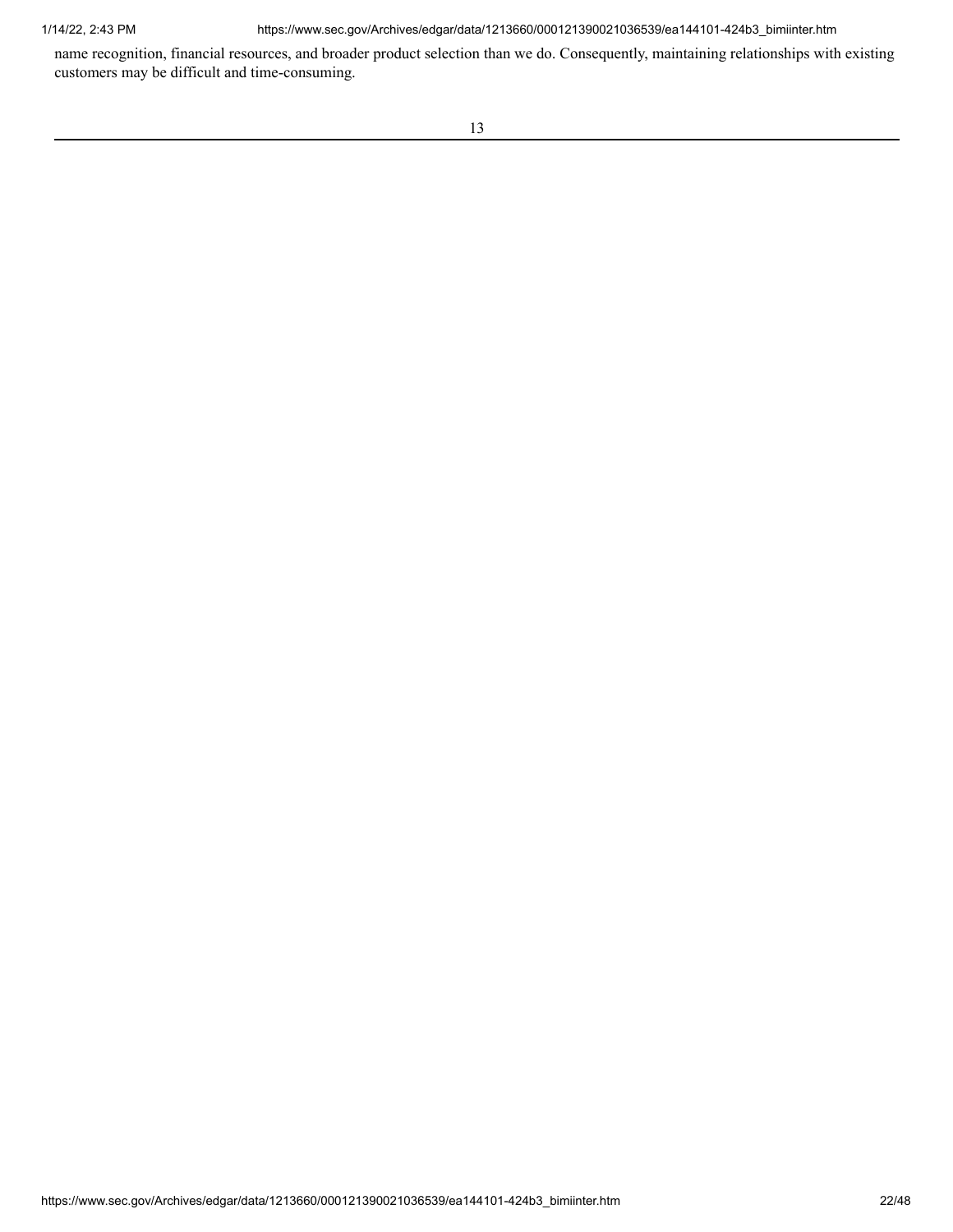Our dependence on a limited number of customers may expose us to the risk of substantial losses if a single large customer stops purchasing our products, purchases lower quantities of our products or goes out of business and we are unable to attract new customers to recover such lost revenues. If any of our significant customers reduces the quantity of the products they purchase from us or stops purchasing from us, our net revenue would be materially and adversely affected. Any disruption in our distribution network could negatively affect our ability to effectively sell our products and would materially and adversely affect our business, financial condition and results of operations.

#### Our wholesale business operates without the support of manufacturing capability and is at a significant disadvantage.

In the Chinese pharmaceutical wholesale sector, wholesalers without affiliated manufacturers have inherent risks which include lack of control over product availability and pricing disadvantages. We are at a significant disadvantage in comparison to other wholesalers that are also manufacturers.

## **Risks Relating to Our Pharmacy Business**

## We may be subject to fines and penalties if we fail to comply with the applicable PRC laws and regulations governing sales of *medicines under China's National Medical Insurance Program.*

Eligible participants in China's national medical insurance program, including urban and suburban residents in China, are entitled to buy medicines using their medical insurance cards from an authorized pharmacy, provided that the medicines they purchase have been included in the national or provincial medical insurance catalogs. The pharmacy, in turn, obtains reimbursement from the relevant government social security bureaus. Moreover, the applicable PRC laws, rules and regulations prohibit pharmacies from selling goods other than pre-approved medicines when purchases are made with medical insurance cards. We have established procedures to prohibit our drugstores from selling unauthorized goods to customers who make purchases with medical insurance cards. However, we cannot provide assurance that those procedures will be strictly followed by all of our employees in all of our stores.

## Our ability to grow our business may be constrained by our inability to find suitable new store locations at acceptable prices or by *the expiration of our current leases.*

Our ability to grow our business may be constrained if suitable new store locations cannot be identified with lease terms or purchase prices that are acceptable to us. We compete with other retailers and businesses for suitable locations for our stores. Local land use regulations and other regulations applicable to the kinds of stores we seek to construct may impact our ability to find suitable locations and influence the cost of constructing our stores. The expiration of leases at existing store locations may adversely affect us if the renewal terms of those leases are unacceptable to us and we are forced to close or relocate stores. Furthermore, changing local demographics at existing store locations could materially and adversely affect revenue and profitability levels at those stores, and overall our business, financial condition, results of operation, and prospects.

#### *We may not be able to maintain proper inventory levels for our pharmacy stores.*

To ensure adequate inventory supply, we must forecast inventory needs and place orders with our suppliers based on our estimates of future demand for particular products. We may not be able to accurately forecast demand for supplies because of the difficulties of estimating the demand for our products. The volatile economic environment and fast-evolving demands and preferences of our customers have made accurate projection of inventory levels increasingly challenging.

14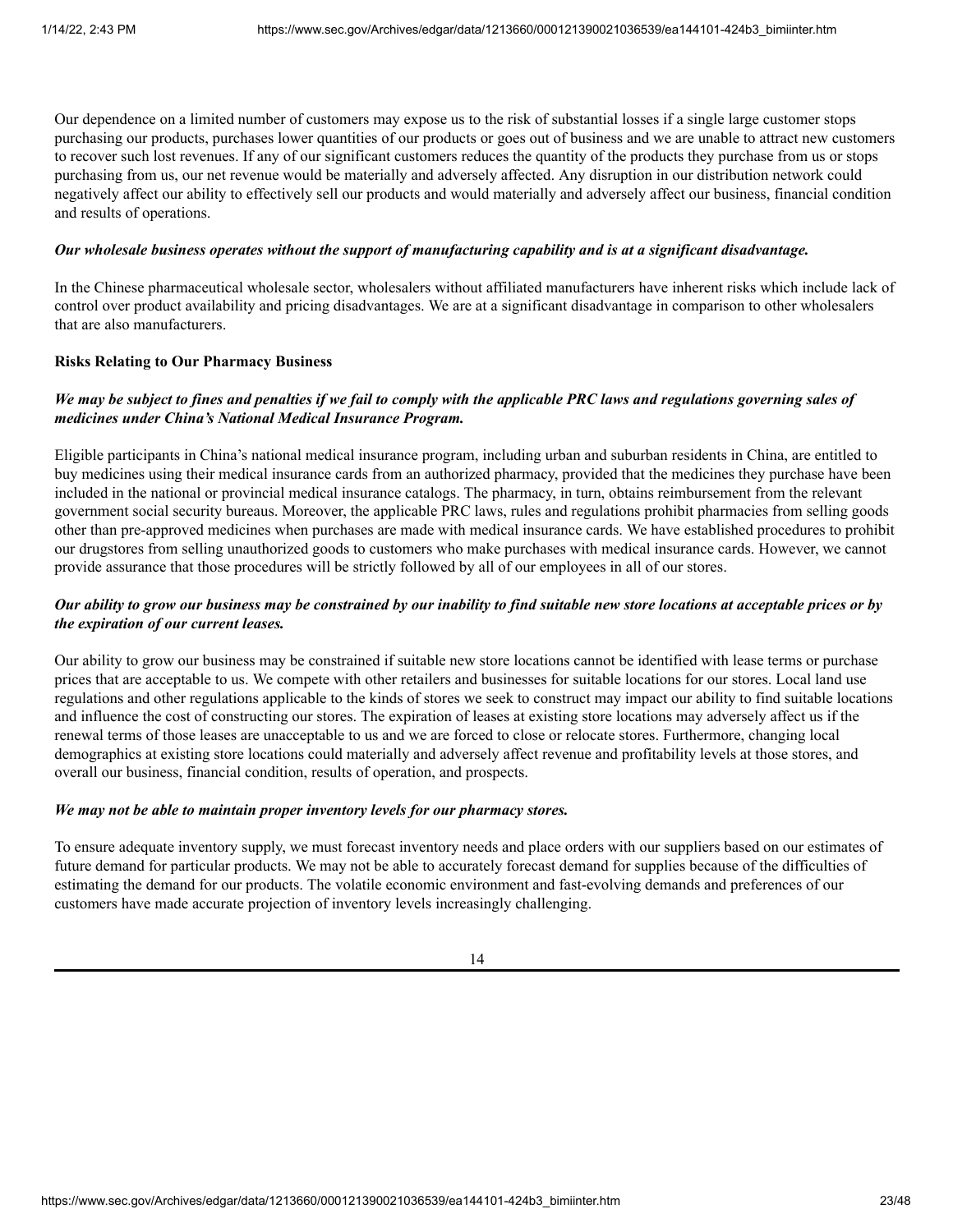Inventory levels in excess of customer demand may result in inventory obsolescence, a decline in inventory values, inventory writedowns or write-offs, or expiration of products, which would cause our gross margin to suffer and could impair the strength of our brand. High inventory levels may also require us to commit substantial capital resources, preventing us from using them for other important business purposes. Conversely, if we underestimate customer demand or if our suppliers fail to provide supplies to us in a timely manner, we may experience inventory shortages. Such inventory shortages might result in unfilled customer needs, damage to our reputation, and have a negative impact on customer relationships and reduce our sales. We cannot assure you that we will be able to maintain proper inventory levels for our operations and such failure may have an adverse effect on our business, financial condition, results of operations and profitability.

## Certain risks are inherent in providing pharmacy services and we do not maintain professional liability and errors and omissions *liability insurance.*

Pharmacies are exposed to risks inherent in the distribution of pharmaceuticals and other healthcare products, such as with respect to improper filling of prescriptions, labeling of prescriptions, adequacy of warnings, unintentional distribution of counterfeit drugs and expiration of drugs. In addition, laws that require our pharmacists to offer counseling, without additional charge, to customers about medication, dosage, delivery systems, common side effects and other information the pharmacists deem significant can impact our business. Our pharmacists may also have a duty to warn customers regarding any potential negative effects of a prescription drug if the warning could reduce or negate these effects. We currently do not maintain professional liability and errors and omissions liability insurance. Consequently, we may be required to expend substantial funds to satisfy these types of claims, which could have an adverse effect on our business, financial condition, results of operations and profitability.

## **Risks Related to Our Newly Acquired Hospitals**

## Our newly acquired hospitals derive a significant portion of revenue by providing healthcare services to patients with public medical insurance coverage; any delayed payment under China's public medical insurance programs could affect our results of *operations*

Our newly acquired hospitals are China's Medical Insurance Designated Medical Institutions. Patients who are covered by the public medical insurance programs may choose to rely on public medical insurance programs to pay for some of their healthcare services. Any dispute or late or delinquent settlement under the public medical insurance programs may cause the trade receivables of our hospitals to increase or result in write-offs. Depending on the relevant public medical insurance programs' practice, a Medical Insurance Designated Medical Institution may be subject to a government-approved annual quota for the medical fees that it is allowed to recover from the relevant public medical insurance bureau.

In addition, we cannot assure you that our newly acquired hospitals will be able to maintain their status as Medical Insurance Designated Medical Institutions, the loss of which will not only harm our reputation but may also result in reduced patient visits. Furthermore, the PRC government may alter its reimbursement policies in coverage plans in the future such that: (i) certain healthcare services provided by our hospitals will no longer be covered; or (ii) more stringent thresholds on existing coverage may be imposed. Any reduction in the rates paid or the scope of services covered may reduce patient accessibility to our hospitals and may lead to reduced patient flow and medical fees. Any of these events could lead to a decrease in our revenue generation and profitability which could have a material adverse effect on our business, results of operations and prospects.

## Our hospitals could become the subject of patient complaints, claims and legal proceedings in the course of their operations, which could result in costs and materially and adversely affect our brand image, reputation and results of operations.

We rely on the physicians and other medical professionals of our hospitals to make proper clinical decisions regarding the diagnoses and treatment of their patients. However, we do not have direct control over the clinical activities of our hospitals or over the decisions and actions taken by the physicians and other medical professionals as their diagnoses and treatments of patients are subject to their professional judgment and in most cases, must be performed on a real time basis. Any incorrect decisions or actions on the part of the physicians and other medical professionals, or any failure by our hospitals to properly manage their clinical activities may result in undesirable or unexpected outcomes, including complications, injuries and even deaths in extreme cases. In addition, there are inherent risks associated with the clinical activities that may result in unavoidable and unfavorable medical outcomes.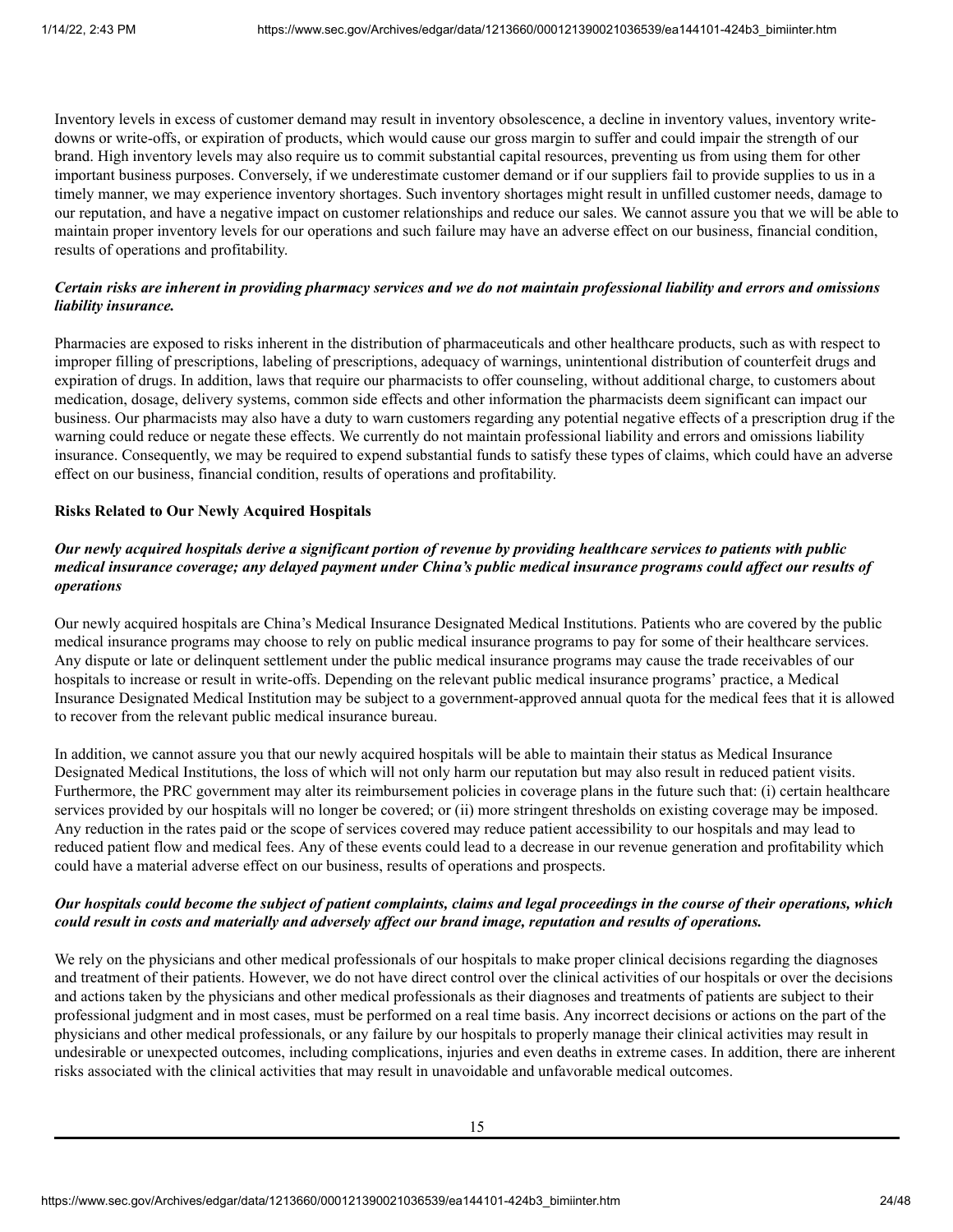In recent years, physicians, hospitals and other healthcare service providers in China have become subject to an increasing number of patient complaints, claims and legal proceedings alleging malpractice or other causes of action. Although rare, incidents have occurred in hospitals and medical institutions in China where dissatisfied patients carried out extreme actions or even violence during the course of the disputes. Any such incident, if occurs, would harm our reputation, impair the ability of our hospitals to recruit and retain medical professionals and staff, discouraging other patients from visiting our hospitals, and cause us to incur substantial costs.

Any negative publicity about us, our hospitals or the healthcare service industry could harm the brand image and reputation and trust in the services provided by our hospitals, which could result in a material and adverse impact on our business and prospects.

## If we fail to properly manage the employment of the physicians and other medical professionals of our hospitals, we may be subject to penalties against these hospitals, which could materially and adversely affect our business and results of operations.

The activities of physicians and other medical professionals are strictly regulated under the PRC laws and regulations. Physicians, nurses and medical technicians who practice at medical institutions must hold licenses and may only practice within the scope of their licenses and at the specific medical institutions at which their licenses are registered. In practice, it takes some time for physicians, nurses and medical technicians to transfer their licenses from one medical institution to another or add another medical institution to their permitted practicing institutions. We cannot assure you that the physicians of our hospitals will complete the transfer of their licenses and related government procedures timely or at all. In addition, we cannot assure you that the medical professionals at our hospitals will always strictly follow the requirements and will not practice outside the permitted scope of their respective licenses. Any failure by our hospitals to properly manage the employment of their physicians and other medical professionals may subject us to administrative penalties against our hospitals, which could materially and adversely affect our business.

## We have limited or no control over the quality of pharmaceuticals, medical consumables and other medical equipment used in the operations of our hospitals. If such quality does not meet the required standards, we could be exposed to liabilities and our *reputation, business, results of operations, financial condition and prospects could be adversely af ected.*

The provision of healthcare services involves the frequent use of a variety of pharmaceuticals, medical equipment and medical consumables, substantially of which we procure from suppliers we do not have control over. We cannot assure you that all supplies are authentic, free of defects and meet the relevant quality standards. If these supplies are subsequently found to have been defective at the time of the supply, even though we did not know or could not have known about such defect, we may be subject to liability claims, negative publicity, reputational damage or administrative sanction, any of which may adversely affect our results of operations and reputation. We cannot assure you that significant claims of such nature will not be asserted against us in the future, and that adverse verdicts will not be reached or that we will be able to recover losses from our suppliers. In addition, we cannot assure you that we will be able to find suitable replacement suppliers, failing which our business, results of operations, financial condition and prospects will be adversely affected.

## Our hospitals' operations are susceptible to fluctuations in the costs of pharmaceuticals and medical consumables, which could *adversely af ect our profitability and results of operations.*

The profitability of our hospitals is influenced by fluctuations in the costs of pharmaceuticals and medical consumables. The availability and prices of the pharmaceuticals and medical consumables can fluctuate from time to time and are subject to factors beyond our control, including supply, demand, general economic conditions and governmental regulations, each of which may affect the procurement costs or cause a disruption in the supply. Consistent with industry practice, we and our hospitals have not entered into any long-term supply agreements with our suppliers and we cannot assure you that our hospitals will be able to anticipate and react to changes in medical supply costs in the future by locating replacement suppliers or adjusting service offerings, or that our hospitals will be able to pass these cost increases onto the patients. Any of these factors may have a material and adverse effect on our profitability and results of operations.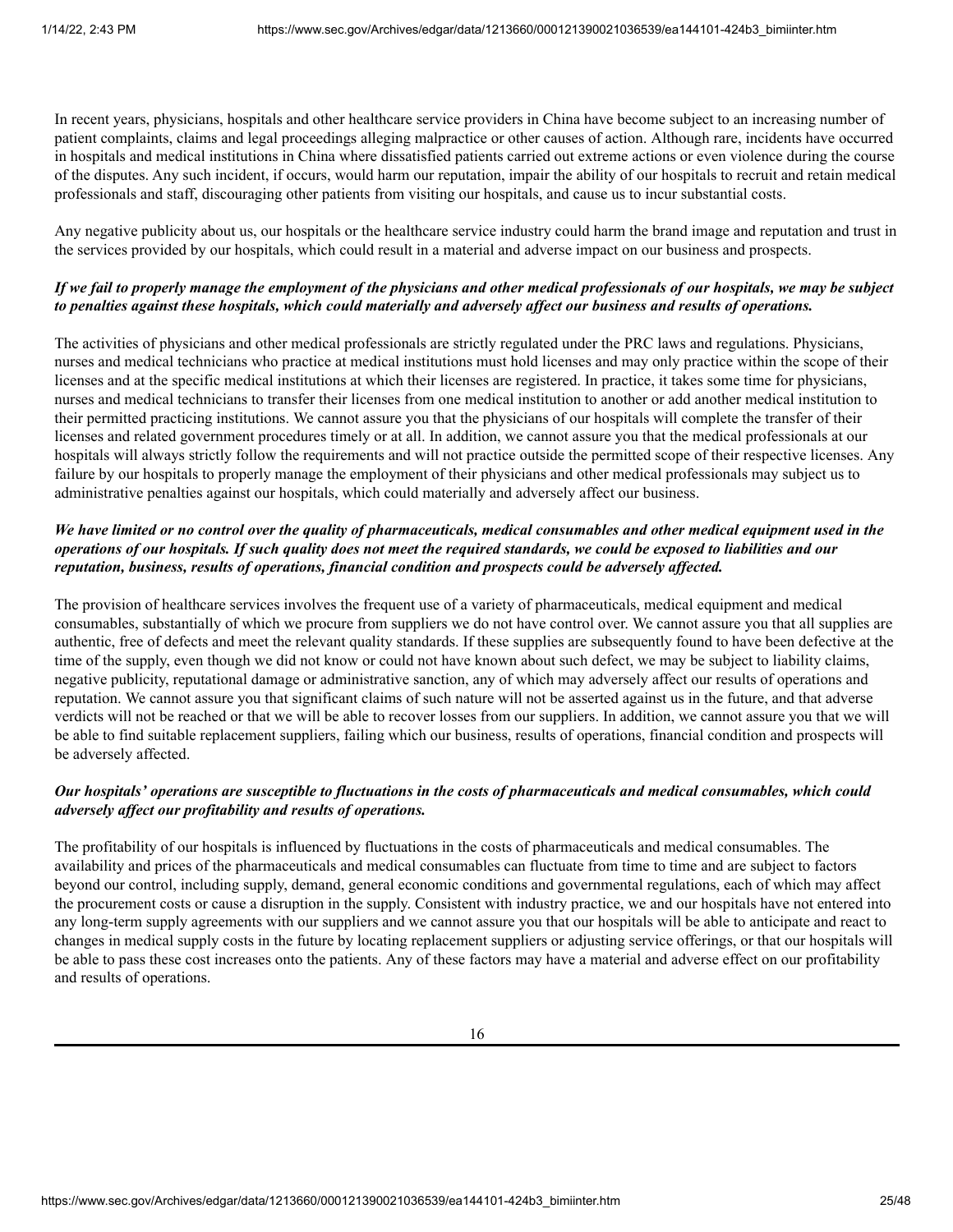#### *Our performance depends on our ability to recruit and retain quality physicians.*

The success of our hospitals depends in part on the number and quality of the physicians and the medical staffs of our hospitals, the admitting and utilization practices of those physicians, maintaining good relations with those physicians and controlling costs related to the employment of physicians. We may face increased challenges in this area as the physician population reaches retirement age, especially if there is a shortage of physicians willing and able to provide comparable services. If we are unable to provide adequate support personnel or technologically advanced equipment and hospital facilities that meet the needs of those physicians and their patients, admissions may decrease and our operating performance may decline.

#### *As a provider of medical services, we are exposed to inherent risks relating to malpractice claims.*

As a provider of medical services, any misdiagnosis or improper treatment may result in negative publicity regarding us or our services, which would harm our reputation. If we are found liable for malpractice, we may be required to pay substantial monetary damages. Furthermore, even if we successfully defend ourselves against a malpractice claim, we could be required to spend significant management, financial and other resources in the process, which could disrupt our business, and our reputation and brand name may also suffer. Since malpractice claims are not common in China, we do not carry malpractice insurance. As a result, any imposition of malpractice liability could materially harm our business, financial condition and results of operations.

#### **Risks Related to Regulatory Matters**

## Our retail pharmacies, wholesale operations and newly acquired hospitals require a number of permits and licenses in order to *carry on their business.*

We are required to obtain certain permits and licenses from various PRC governmental authorities to operate our businesses. We are subject to a number of regulations pertaining to the licensing of our wholesale business, retail pharmacies, and the licensing, conduct and number of medical professionals. We cannot provide any assurance that we can maintain all required licenses, permits and certifications to carry on our business at all times. Moreover, these licenses, permits and certifications are subject to periodic renewal and/or reassessment by the relevant PRC governmental authorities and the standards of such renewal or reassessment may change from time to time. We intend to apply for renewal of these licenses, permits and certifications when required by applicable laws and regulations. Any failure by us to obtain and maintain all licenses, permits and certifications necessary to carry on our business at any time could have a material adverse effect on our business, financial condition and results of operations. In addition, any inability to renew any of these licenses, permits and certifications could severely disrupt our business, and prevent us from continuing to carry on our business. Any changes in the standards used by governmental authorities in considering whether to renew or reassess our business licenses, permits and certifications, as well as any enactment of new regulations that may restrict the conduct of our business, may also decrease our revenue and/or increase our costs, materially reducing our profitability and prospects. Furthermore, if the interpretation or implementation of existing laws and regulations changes or if new regulations come into effect requiring us to obtain any additional licenses, permits or certifications that were previously not required to operate our existing businesses, we cannot provide assurance that we can successfully obtain such licenses, permits or certifications.

The operations of our hospitals are subject to various laws and regulations at the national and local levels. These laws and regulations mainly relate to the operations of medical institutions and licensing of medical professionals, the use and safety management of pharmaceuticals and medical equipment, the quality and pricing of healthcare services, occupational health and safety as well as environmental protection. In addition, our hospitals are subject to periodic license or permit renewal requirements and inspections by various government agencies and departments at the provincial and municipal level.

If we fail to maintain or renew any major license, permit, certificate or approval for all or any of our acquired hospitals, or if the medical professionals in above hospitals become unlicensed at any time during their practices, or if the hospitals are found to be noncompliant with any applicable laws or regulations, we may face penalties, suspension of operations or even revocation of operating licenses, depending on the nature of the findings, any of which could materially and adversely affect our business, financial condition and results of operations.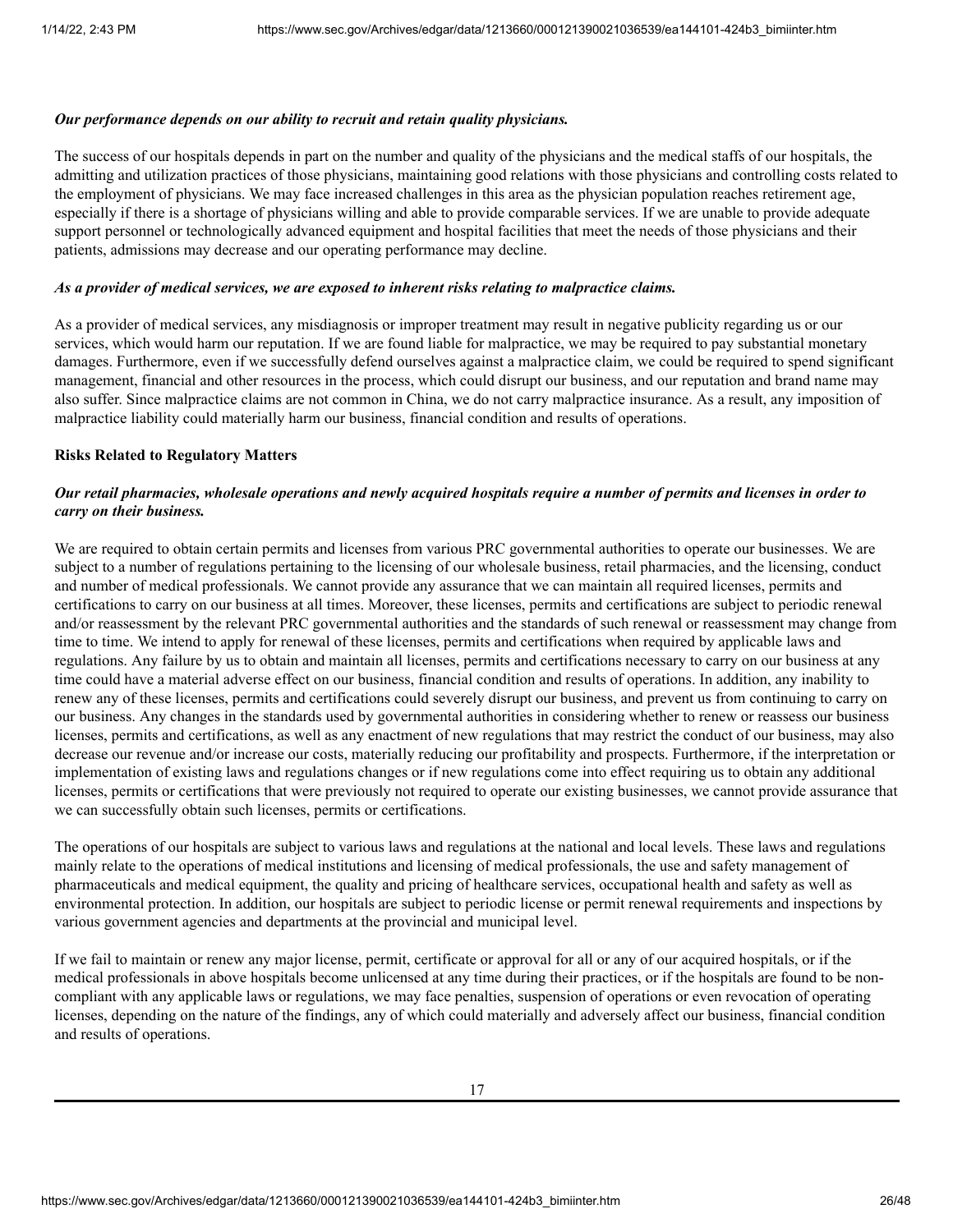### *Regulatory pricing controls may af ect the pricing of our hospitals.*

The PRC government issues policies on the pricing of healthcare services, pharmaceuticals and medical consumables. As Medical Insurance Designated Medical Institutions, our hospitals are subject to the pricing guidelines set by the relevant local healthcare administrative authorities. We cannot predict if the PRC government will lower the price ceilings or change the pricing guidelines in the future or if additional healthcare services, pharmaceuticals or medical consumables may become subject to price control, or more stringent insurance reimbursement limits, which may put pressure on the pricing of our hospitals. As a result, our financial condition and results of operations could be materially and adversely affected.

## If we do not maintain the privacy and security of sensitive patient, customer and business information, we could damage our *reputation, incur substantial additional costs and become subject to litigation.*

The protection of patient, customer, employee, and company data is critical to our businesses. Our hospitals collect and maintain medical data and treatment records of our patients. PRC laws and regulations generally require medical institutions and their medical personnel to protect the privacy of their customers and prohibit unauthorized disclosure of personal information. Such medical institutions and their medical personnel will be liable for damage caused by divulging the customers' private or medical records without consent. We have taken measures to maintain the confidentiality of our customers' medical records, including encrypting such information in our information technology system so that it cannot be viewed without proper authorization and setting internal rules requiring our employees to maintain the confidentiality of our customers' medical records. However, these measures may not always be effective in protecting our customers' medical records. Our information technology systems could be breached through hacking. Personal information could be leaked due to any theft or misuse of personal information due to misconduct or negligence. Failure to protect customers' medical records, or any restriction on or liability as a result of, our use of medical data, could have a material adverse effect on our business.

The regulatory environment surrounding information security and privacy is increasingly demanding, with the frequent imposition of new and changing requirements across businesses. Compliance with changes in privacy and information security laws and standards may result in significant expense due to increased investment in technology and the development of new operational processes. If we or those with whom we share information fail to comply with these laws and regulations or experience a data security breach, our reputation could be damaged, and we could be subject to additional litigation and regulatory risks. Our security measures may be undermined due to the actions of outside parties, employee error, malfeasance, or otherwise, and, as a result, an unauthorized party may obtain access to our data systems and misappropriate business and personal information. Because the techniques used to obtain unauthorized access, disable or degrade service, or sabotage systems change frequently and may not immediately produce signs of intrusion, we may be unable to anticipate these techniques or to implement adequate preventative measures. Any such breach or unauthorized access could result in significant legal and financial exposure, damage to our reputation, and potentially have an adverse effect on our businesses.

## *The impact of China's regulatory reforms is unpredictable.*

The regulatory system of Chinese medical service, especially the changes in the field of healthcare reform may have a material adverse effect on the operation and development of our business in the future. New laws and policies are expected to be promulgated. It is uncertain what impact these new regulations and policies would have on our competitiveness, operations and corporate structure. In recent years, the PRC government launched a new healthcare reform plan to ensure that every citizen has access to affordable basic healthcare services. In pursuit of these policy objectives, the PRC government has implemented extensive regulations and policies to address the affordability, accessibility and quality of healthcare services, medical insurance coverage, distribution of pharmaceutical products and reform of public hospitals. In addition, the PRC government has gradually reduced regulatory hurdles for establishing and investing in private hospitals, in particular by private capital, and encouraged development of hospital management groups.

Our business operations and future expansion are largely driven by the PRC government's policies, which may change significantly and are beyond our control. There can be no assurance that the PRC government will not impose additional or stricter laws or regulations on healthcare services or foreign investments, or strengthen and tighten supervision and management of medical institutions including hospitals, in particular, private hospitals, or implement stricter or more comprehensive regulations on the distribution of pharmaceuticals, medical equipment and medical consumables.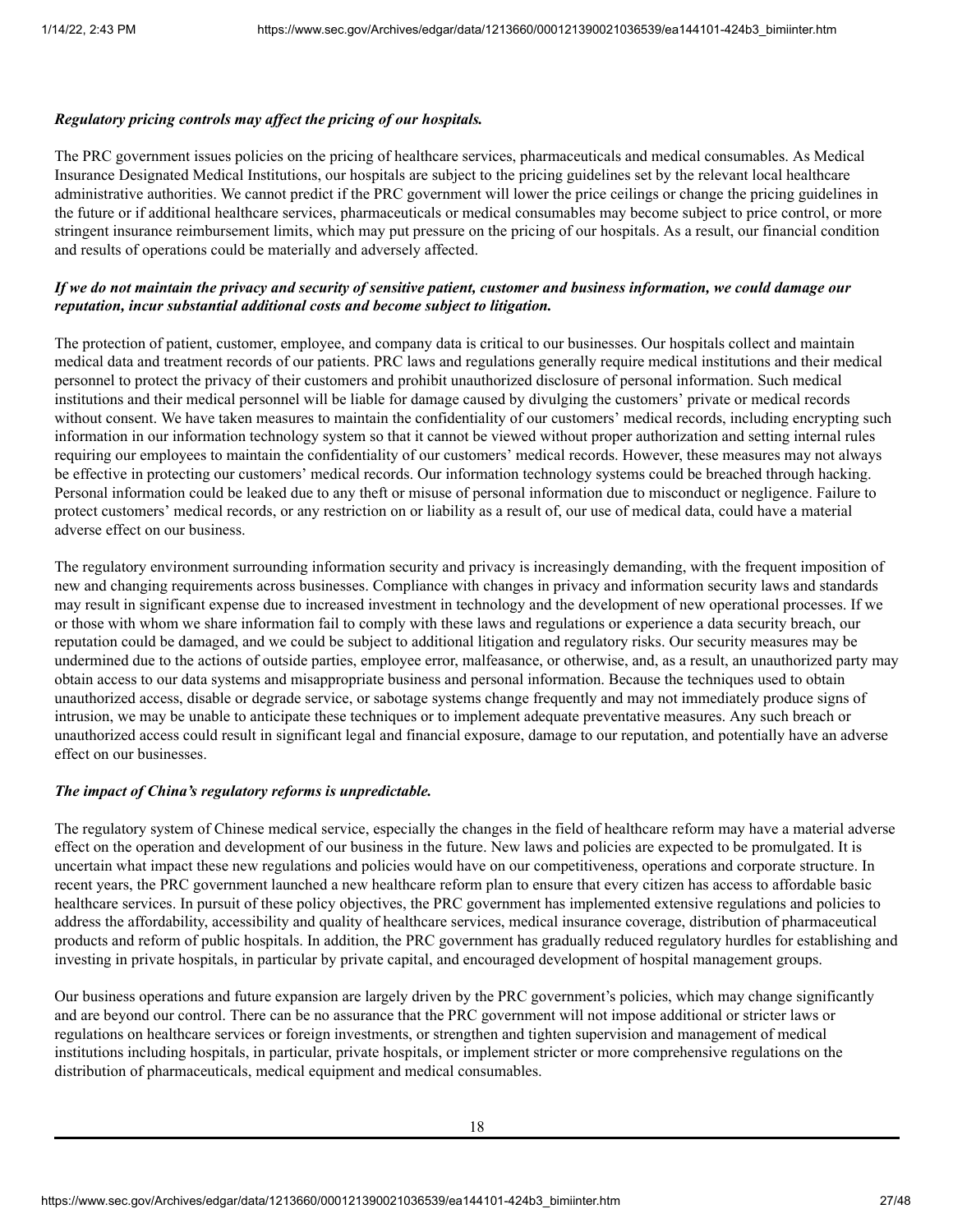Depending on the priorities of the PRC government, the political situation and the regulatory regime with respect to foreign investment control at any given time, and the development of the Chinese healthcare system, future regulatory changes may affect public hospital reform, limit private or foreign investments in healthcare service industry, change reimbursement rates for healthcare services provided to publicly insured patients, or implement additional price control on pharmaceuticals or healthcare services. Any of these events could have a material and adverse impact on our business, financial condition, results of operations, prospects and future growth.

## **Risks Related to Our Human Capital**

#### *We may be unable to attract, hire, and retain a highly qualified workforce, including key management.*

The talents and efforts of our employees, particularly our key management, are vital to our success. Our management team has significant business experience and would be difficult to replace. In addition, institutional knowledge may be lost in any potential managerial transition. We may be unable to retain them or to attract other highly qualified employees, including our medical staff and workers, particularly if we do not offer employment terms that are competitive with the rest of the labor market. Failure to attract, hire, develop, motivate, and retain highly qualified employee talent, or failure to develop and implement an adequate succession plan for the management team, could disrupt our operations and adversely affect our business and our future success.

## We substantially depend on a few key personnel who, if not retained, could cause declines in productivity and operational results and loss of our strategic guidance, all of which would diminish our business prospects and value to investors.

Our success depends to a large extent upon the continued service of a few executive officers and key employees, including Mr. Yongquan Bi, our Chairman, and Mr. Tiewei Song, our Chief Executive Officer and President. The loss of the services of one or more of our key employees would have an adverse effect on us and our PRC operating subsidiaries, as these individuals play a significant role in developing and executing our overall business plan and maintaining customer relationships and proprietary technology systems. While none of our key personnel is irreplaceable, the loss of the services of any of these individuals would be disruptive to our business. We believe that our overall future success depends in large part upon our ability to attract and retain highly skilled managerial and marketing personnel. There is no assurance that we will be successful in attracting and retaining such personnel on terms acceptable to us or the employee. Inadequate personnel will limit our growth and will be seen as a detriment to our prospects, leading potentially to a loss in value for investors.

## Our labor costs may be adversely affected by competition for staffing, the shortage of experienced nurses and labor union activity.

Our operations are dependent on the efforts, abilities and experience of our management and employees. We compete with other businesses and health care providers in recruiting and retaining qualified management and support personnel responsible for the daily operations of each of our businesses including our hospitals. In some markets, the availability of nurses and other medical support personnel has been a significant operating issue to health care providers. The COVID-19 pandemic has exacerbated workforce competition and shortages. We may be required to enhance wages and benefits to recruit and retain medical and medical support personnel or to hire more expensive temporary or contract personnel. As a result, our labor costs could increase. We also depend on the available labor pool of semi-skilled and unskilled employees in each of the markets in which we operate. If a significant portion of our employee base unionizes, it is possible our labor costs could increase. Our failure to recruit and retain qualified management, medical and support personnel, pharmacists and other personnel, or to control labor costs, could have a material, adverse effect on our results of operations.

19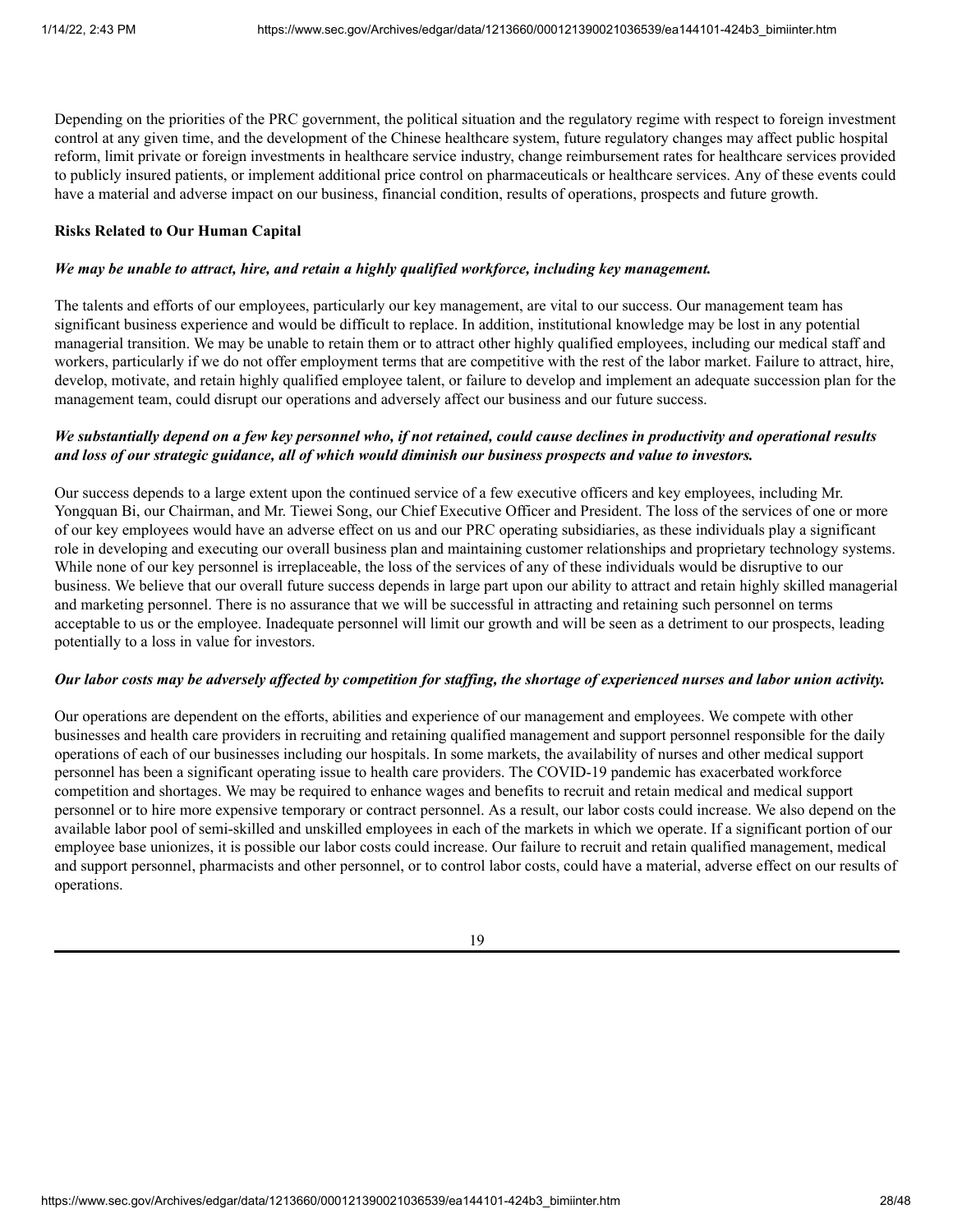#### *Labor laws in the PRC may adversely af ect our operations.*

The Labor Contract Law of the PRC imposes liabilities on employers and significantly impacts the cost of an employer's decision to reduce its workforce. The law requires certain terminations to be based upon seniority and not merit. In the event we decide to significantly change or decrease our workforce, this law could adversely affect our ability to enact such changes in a manner that is most advantageous to our business or in a timely and cost-effective manner, thus materially and adversely affecting our financial condition and results of operations.

### *We are responsible for the indemnification of our of icers and directors.*

The Delaware General Corporation law and our bylaws provide for the indemnification of our directors, officers, employees, and agents, under certain circumstances, against costs and expenses incurred by them in any litigation to which they become a party arising from their association with or activities on our behalf. We currently do not have any directors and officers liability insurance. Consequently, we may be required to expend substantial funds to satisfy these indemnity obligations. Any payment in respect of these indemnification rights could have an adverse effect on our business, financial condition, results of operations and profitability.

### **Risk Related to Doing Business in China**

## Adverse changes in economic and political policies of the PRC government could have a material adverse effect on the overall *economic growth of China, which could adversely af ect our business.*

All of our business operations are currently conducted in the PRC, under the jurisdiction of the PRC government. Accordingly, our results of operations, financial condition and prospects are subject to a significant degree to economic, political and legal developments in China. China's economy differs from the economies of most developed countries in many respects, including with respect to the amount of government involvement, level of development, growth rate, and control of foreign exchange and allocation of resources. While the PRC economy has experienced significant growth in the past 20 years, growth has been uneven across different regions and among various economic sectors of China. The PRC government has implemented various measures to encourage economic development and guide the allocation of resources.

Our business and revenue growth primarily depend on the size of the healthcare market in China. As a result, our revenue and profitability may be negatively affected by changes in national, regional or local economic conditions and consumer confidence in China. External factors beyond our control that affect consumer confidence include unemployment rates, levels of personal disposable income, national, regional or local economic conditions, and acts of war or terrorism. Changes in economic conditions and consumer confidence could adversely affect consumer preferences, purchasing power and spending patterns. A decrease in overall consumer spending as a result of changes in economic conditions could adversely affect our product sales and negatively impact our profitability. In addition, acts of war or terrorism may cause damage to our facilities, disrupt the supply of the products and services we offer in our stores, or adversely impact consumer demand. Any of these factors could have a material adverse effect on our business, financial condition and results of operations.

#### *We have limited business insurance coverage in China.*

The insurance industry in China is still at an early stage of development. Insurance companies in China offer limited business insurance products. As a result, we do not have any business liability or disruption insurance coverage for our operations in China. Any business disruption, litigation or natural disaster might result in substantial costs and diversion of resources.

## Because our funds are held in banks in the PRC that do not provide insurance, the failure of any bank in which we deposit our *funds could af ect our ability to continue in business.*

Banks and other financial institutions in the PRC do not provide insurance for funds held on deposit. A portion of our assets are in the form of cash deposited with banks in the PRC, and in the event of a bank failure, we may not have access to our funds on deposit. Depending upon the amount of money we maintain in a bank that fails, our inability to have access to our cash could impair our operations, and, if we are not able to access funds to pay our suppliers, employees and other creditors, we may be unable to continue in business.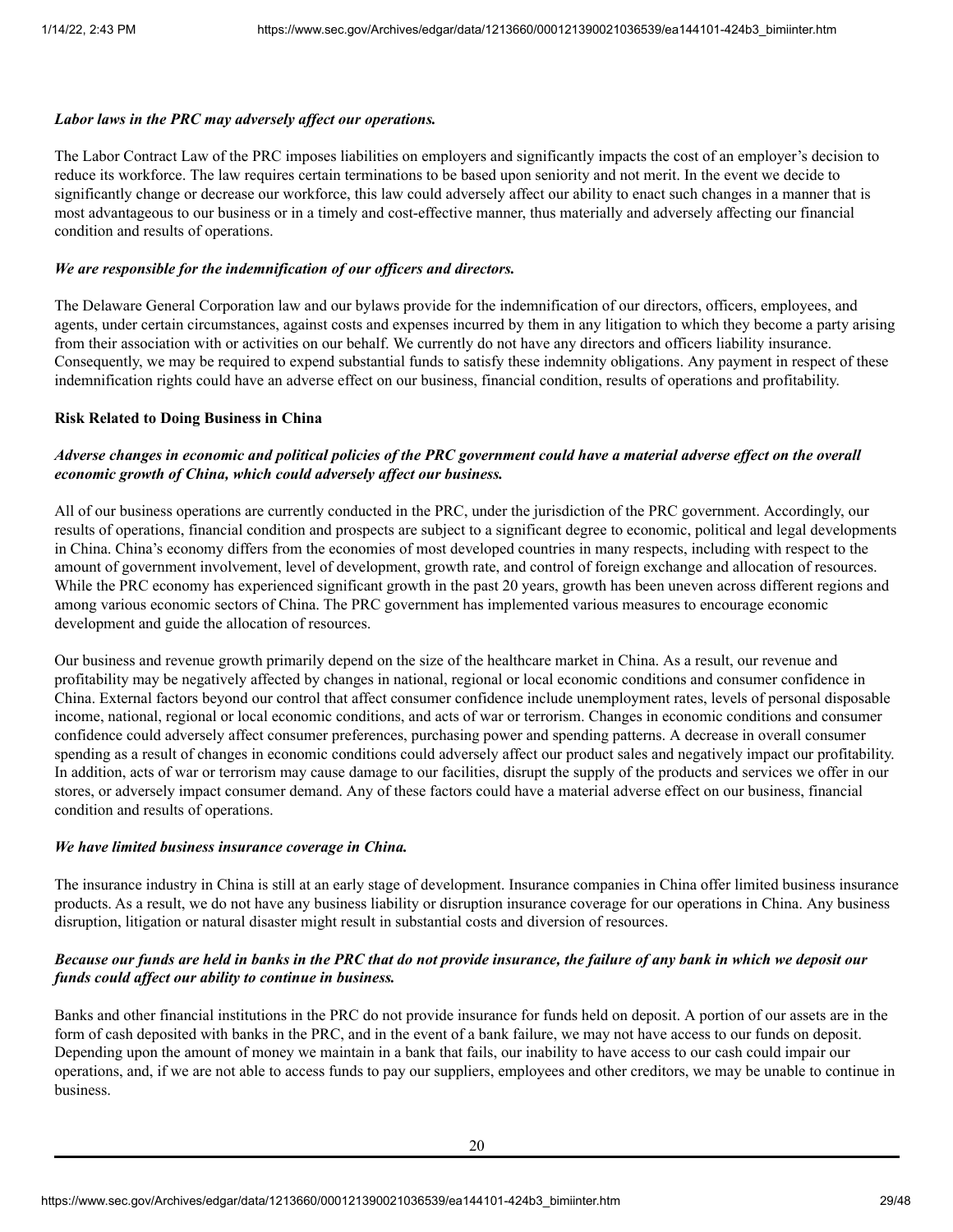#### *We may suf er currency exchange losses if the RMB depreciates relative to the US Dollar.*

Our reporting currency is the US dollar. However, substantially all of our revenues are denominated in RMB. In July 2005, China changed its exchange rate regime by establishing a managed floating exchange rate regime based on market supply and demand with reference to a basket of currencies. The RMB is no longer officially pegged to the US dollar, and the exchange rate will have some flexibility. Despite fluctuations in the exchange rate in 2020, the floating exchange rate regime has remained stable. If the RMB depreciates relative to the US dollar, our revenues as expressed in our US dollar financial statements will decline in value and if the RMB appreciates relative to the US dollar, our revenues as expressed in our US dollar financial statements will increase in value. There are very limited hedging transactions available in China to reduce our exposure to exchange rate fluctuations. While we may decide to enter into hedging transactions in the future, the availability and effectiveness of these hedges may be limited and we may not be able to successfully hedge our exposure, if at all. In addition, our currency exchange losses may be magnified by PRC exchange control regulations that restrict our ability to convert RMB into US dollars.

#### *Governmental control of currency conversion may af ect the value of your investment.*

The PRC government imposes controls on the convertibility of the RMB into foreign currencies and, in certain cases, the remittance of currency out of China. We receive all our revenues in RMB. Under existing PRC foreign exchange regulations, payments of current account items, including profit distributions, interest payments and expenditures from trade related transactions, can be made in foreign currencies without prior approval from the Chinese State Administration of Foreign Exchange ("SAFE") by complying with certain procedural requirements. However, approval from SAFE or its local branch is required where RMB is to be converted into foreign currency and can be remitted out of China to pay capital expenses such as the repayment of loans denominated in foreign currencies. The PRC government may also at its discretion restrict access in the future to foreign currencies for current account transactions.

## The Chinese government has strengthened the regulation of investments made by Chinese residents in offshore companies and reinvestments in China made by these offshore companies. Our business may be adversely affected by these restrictions.

The SAFE has adopted certain regulations that require registration with, and approval from, Chinese government authorities in connection with direct or indirect control of an offshore entity by Chinese residents. The term "control" under SAFE regulation is broadly defined as the operation rights, beneficiary rights or decision-making rights acquired by PRC residents in the offshore special purpose vehicles or PRC companies by means of acquisition, trust, proxy, voting rights, repurchase, convertible bonds or other arrangements. The SAFE regulations retroactively require registration of investments in non-Chinese companies previously made by Chinese residents. In particular, the SAFE regulations require Chinese residents to file with SAFE information about offshore companies in which they have directly or indirectly invested and to make follow-up filings in connection with certain material transactions involving such offshore companies, such as mergers, acquisitions, capital increases and decreases, external equity investments or equity transfers. In addition, Chinese residents must obtain approval from SAFE before they transfer domestic assets or equity interests in exchange for equity or other property rights in an offshore company. A newly established enterprise in China which receives foreign investments is also required to provide detailed information about its controlling shareholders and to certify whether it is directly or indirectly controlled by a domestic entity or resident.

In the event that a Chinese shareholder with a direct or indirect stake in an offshore parent company fails to make the requisite SAFE registration, the Chinese subsidiaries of such offshore parent company may be prohibited from making distributions of profit to the offshore parent and from paying the offshore parent proceeds from any reduction in capital, share transfer or liquidation in respect of the Chinese subsidiaries. Further, failure to comply with the various SAFE registration requirements described above can result in liability under Chinese law for foreign exchange evasion.

These regulations may have a significant impact on our present and future structuring and investment. We have requested our shareholders who to our knowledge are PRC residents to make the necessary applications, filings and amendments as required under these regulations. We intend to take all necessary measures to ensure that all required applications and filings will be duly made and all other requirements will be met. We further intend to structure and execute our future offshore acquisitions in a manner consistent with these regulations and any other relevant legislation. However, because it is presently uncertain how the SAFE regulations, and any future legislation concerning offshore or cross-border transactions, will be interpreted and implemented by the relevant government authorities in connection with our future offshore financing or acquisitions, we cannot provide any assurances that we will be able to comply with, qualify under, or obtain any approvals required by the regulations or other legislation. Furthermore, we cannot assure you that any PRC shareholders of our company or any PRC company into which we invest will be able to comply with those requirements. The inability of our company or any PRC shareholder to secure required approvals or registrations in connection with our future offshore financings or acquisitions may subject us to legal sanctions, restrict our ability to pay dividends from our Chinese subsidiaries to our offshore holding company, and restrict our overseas or cross-border investment activities or affect our ownership structure.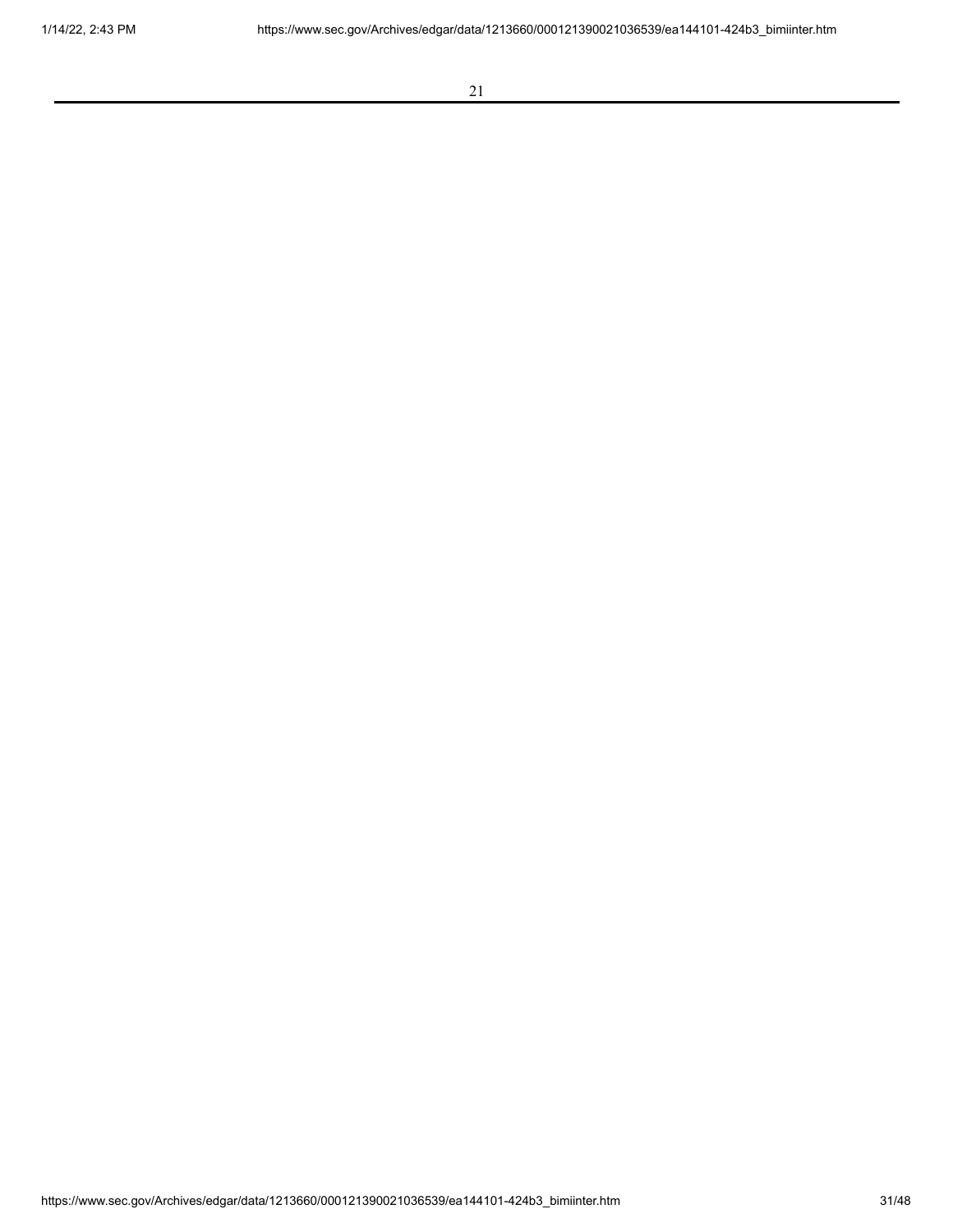## The PRC legal system embodies uncertainties which could limit the legal protections available to us and you or could lead to *penalties on us.*

The PRC legal system is a civil law system based on written statutes. Unlike common law systems, it is a system in which decided legal cases have little precedential value. In 1979, the PRC Government began to promulgate a comprehensive system of laws and regulations governing economic matters in general. The overall effect of legislation over the past 40 years has significantly enhanced the protections afforded to various forms of foreign investment in mainland China. Our PRC operating subsidiaries are all subject to laws and regulations applicable to foreign investment in the PRC in general and laws and regulations applicable to foreign invested companies in particular.

## It may be difficult to enforce any civil judgments against us or our board of directors or officers, because all of our operating *and/or fixed assets are located outside of the United States.*

Although we are incorporated in the State of Delaware, all of our operating and fixed assets are located in the PRC. As a result, it may be difficult for investors to enforce judgments outside the United States obtained in actions brought against us in the United States, including actions predicated upon the civil liability provisions of the federal securities laws of the United States or of the securities laws of any state of the United States. In addition, our directors and officers (principally based in the PRC) and all or a substantial portion of their assets are located outside the United States. As a result, it may not be possible for investors to effect service of process within the United States upon those directors and officers, or to enforce against them or us judgments obtained in United States courts, including judgments predicated upon the civil liability provisions of the federal securities laws of the United States or of the securities laws of any state of the United States. We have been advised by our PRC counsel that, in their opinion, there is doubt as to the enforceability in the PRC, in original actions or in actions for enforcement of judgments of United States courts, of civil liabilities predicated solely upon the federal securities laws of the United States or the securities laws of any state of the United States.

## Because our assets are located overseas, shareholders may not receive distributions that they would otherwise be entitled to if we *were declared bankrupt or insolvent.*

Because all of our assets are located in the PRC, they may be outside of the jurisdiction of U.S. courts to administer if we are the subject of an insolvency or bankruptcy proceeding. As a result, if we declared bankruptcy or insolvency, our shareholders may not receive the distributions on liquidation that they would otherwise be entitled to if our assets were to be located within the U.S., under U.S. Bankruptcy law.

## A recurrence of Severe Acute Respiratory Syndrome (SARS), Avian Flu, or another widespread public health problem, such as the *spread of H1N1 ("Swine") Flu, or COVID-19 in the PRC could adversely af ect our operations.*

Our operations in the PRC may be affected by the spread of public health problems including a renewed outbreak of SARS, Avian Flu or another widespread public health problem, such as the spread of H1N1 ("Swine") Flu, in China, where all of our operations are located and where all of our sales occur. Such an outbreak will have an impact on our operations as a result of:

- quarantines or closures of our facilities, which will severely disrupt our operations,
- the sickness or death of our key officers and employees, and
- a general slowdown in the Chinese economy.

Any of the foregoing events or other unforeseen consequences of public health problems will adversely affect our operations.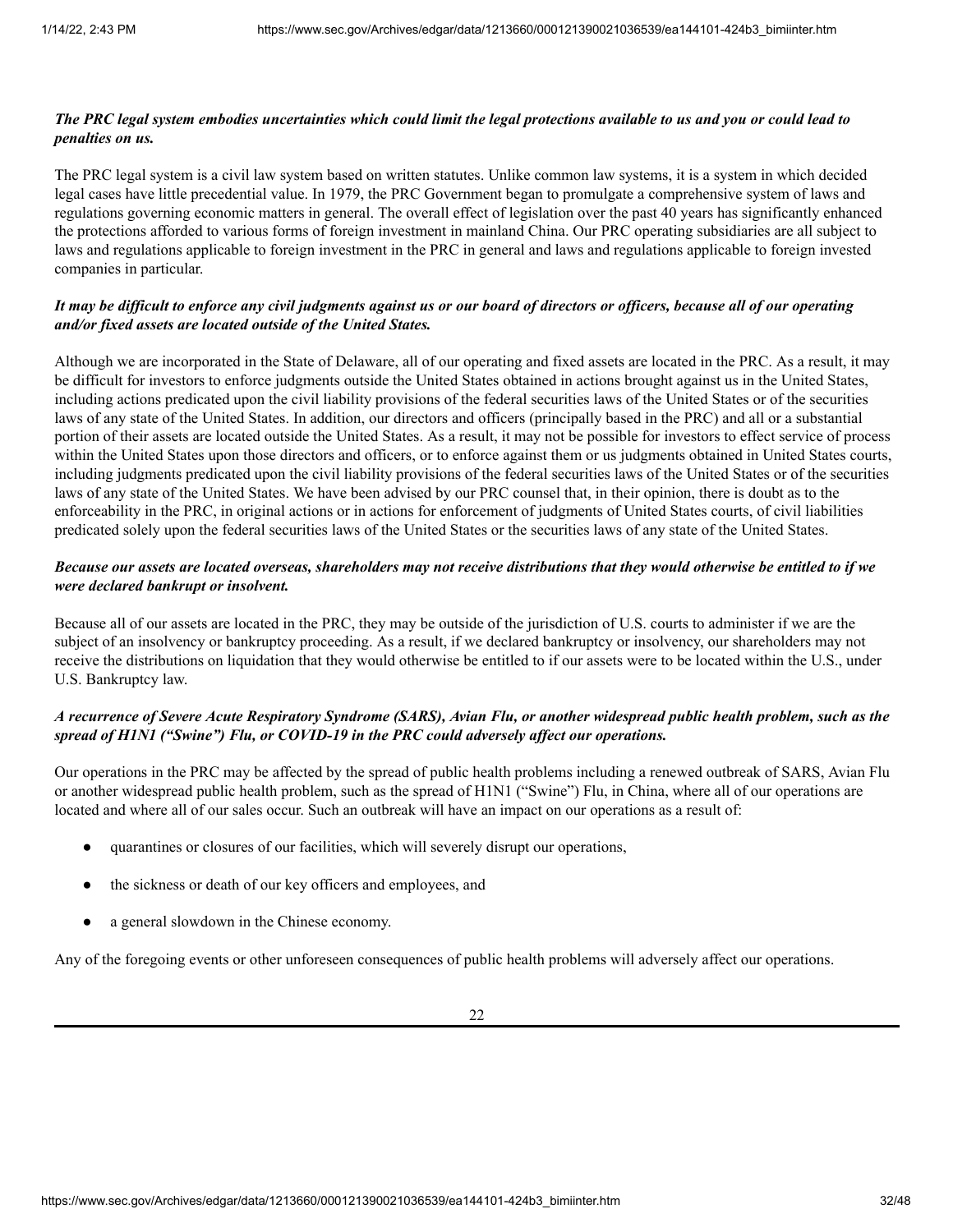## The PRC may establish complex procedures for some acquisitions of Chinese companies by foreign investors, which could make it *more dif icult for us to pursue growth through acquisitions in China.*

PRC regulations and rules concerning mergers and acquisitions including the Rules on Mergers and Acquisitions of Domestic Companies by Foreign Investors, or the M&A Rules, and other recently adopted regulations and rules with respect to mergers and acquisitions established additional procedures and requirements that could make merger and acquisition activities by foreign investors more time consuming and complex. For example, the M&A Rules require that the MOFCOM be notified in advance of any change-ofcontrol transaction in which a foreign investor takes control of a PRC domestic enterprise, if (i) any important industry is concerned, (ii) such transaction involves factors that have or may have impact on the national economic security, or (iii) such transaction will lead to a change in control of a domestic enterprise which holds a famous trademark or PRC time-honored brand. Moreover, according to the Anti-Monopoly Law of PRC promulgated on August 30, 2007 and the Provisions of the State Council on the Threshold of Filings for Undertaking Concentrations, or the Prior Notification Rules issued by the State Council in August 2008 and amended on September 2018, the concentration of business undertakings by way of mergers, acquisitions or contractual arrangements that allow one market player to take control of or to exert decisive impact on another market player must also be notified in advance to the MOFCOM when the threshold is crossed and such concentration shall not be implemented without the clearance of prior notification. In the future, we may grow our business by acquiring complementary businesses. Complying with the requirements of the above-mentioned regulations and other relevant rules to complete such transactions could be time consuming, and any required approval processes, including obtaining approval from the MOFCOM or its local counterparts may delay or inhibit our ability to complete such transactions. We believe that our business is not in an industry that raises "national defense and security" or "national security" concerns. However, the MOFCOM or other government agencies may publish explanations in the future determining that our business is in an industry subject to the security review, in which case our future acquisitions in the PRC, may be closely scrutinized or prohibited. Our ability to expand our business or maintain or expand our market share through future acquisitions would as such be materially and adversely affected.

### **Risks Related to Our Company's Common Stock**

### *We will need to raise additional capital that will likely cause dilution to our shareholders.*

We believe that we will need to raise additional capital to fund our ongoing operations, repay our debt and fund future acquisitions. To the extent that we raise additional capital through the sale of equity or convertible debt, our shareholders' ownership interest will be diluted.

## Trading volume of our common stock has fluctuated from time to time, which may make it difficult for investors to sell their shares *at times and prices that investors feel are appropriate.*

To date, the trading volume of our common stock has fluctuated, sometimes significantly. Generally, lower trading volumes adversely effects the liquidity of our common stock, not only in terms of the number of shares that can be bought and sold at a given price, but also through delays in the timing of transactions and reduction in security analysts' and the media's coverage of us. This may result in lower prices for our common stock than might otherwise be obtained and could also result in a larger spread between the bid and asked prices for our common stock.

## The Nasdaq Capital Market imposes listing standards on our common stock that we may not be able to fulfill, thereby leading to a *possible delisting of our common stock.*

As a listed Nasdaq Capital Market company, we are subject to rules covering, among other things, certain major corporate transactions, the composition of our Board of Directors and committees thereof, minimum bid price of our common stock and minimum stockholders equity. The failure to meet the Nasdaq Capital Market requirements may result in the de-listing of our common stock from the Nasdaq Capital Market, which could adversely affect the liquidity and market price thereof.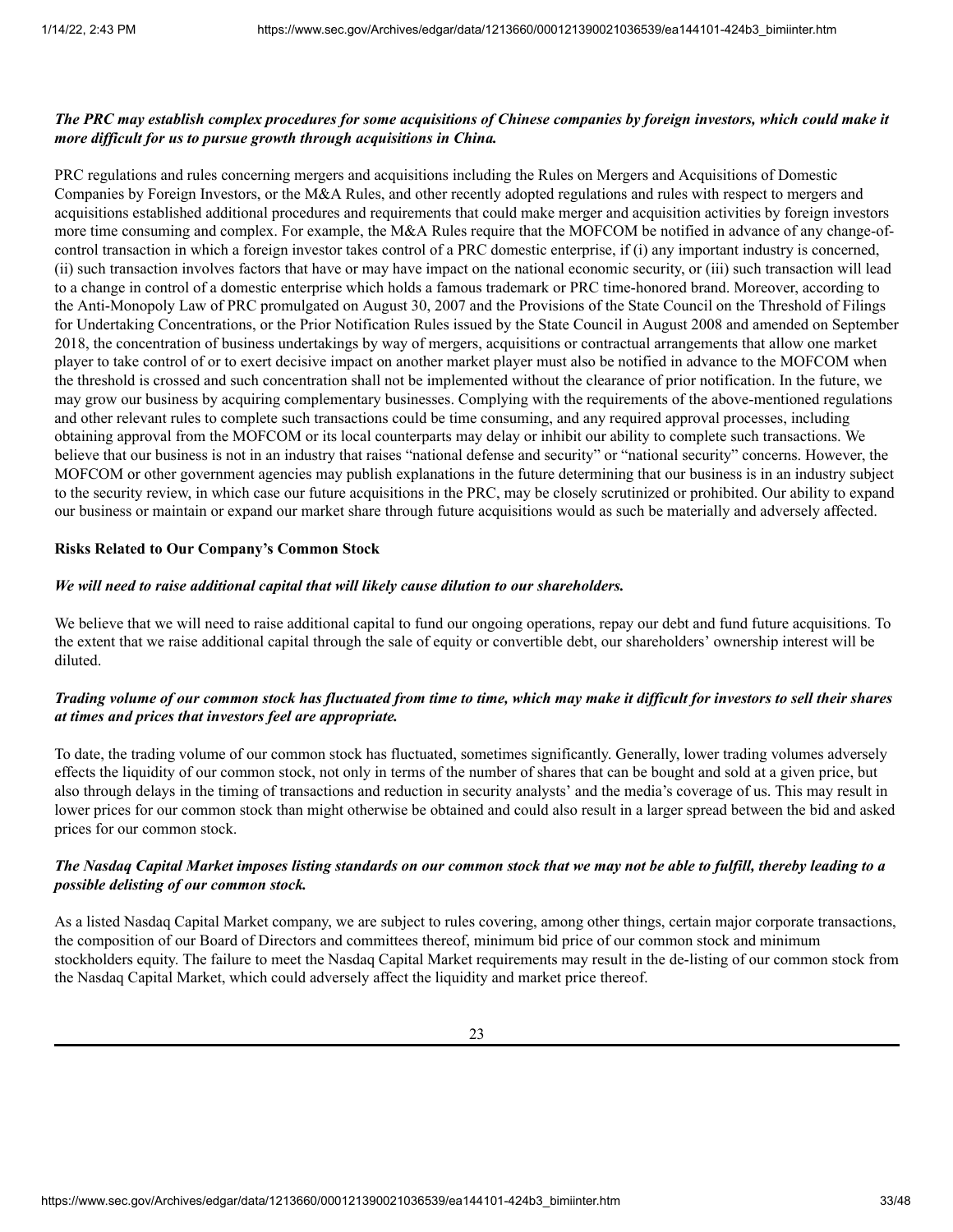If our common stock were to be de-listed, selling our common stock could be more difficult because smaller quantities of shares would likely be bought and sold, transactions could be delayed, and security analysts' coverage of us may be reduced. In addition, in the event our common stock is de-listed, broker-dealers have certain regulatory requirements imposed upon them, which may discourage brokerdealers from effecting transactions in our common stock, further limiting the liquidity thereof. These factors could result in lower prices for shares of our common stock and/or limit an investor's ability to execute a transaction. In addition, delisting from NASDAQ could also greatly impair our ability to raise additional necessary capital through equity or debt financing, and could lead to significant dilution to our stockholders caused by our issuing equity in financing or other transactions at a price per share significantly below the then market price.

#### We believe that period-to-period comparisons of our financial results will not necessarily be indicative of our future performance.

The price for our common stock may fluctuate in response to a number of events and factors, such as quarterly variations in operating results, announcements of technological innovations or new products and media reports by us or our competitors, changes in financial estimates and recommendations by securities analysts, the operating and stock price performance of other companies that investors may deem comparable to us, and news reports relating to trends in our markets or general economic conditions. The volatile price of our stock makes it difficult for investors to predict the value of our investment, to sell shares at a profit at any given time, or to plan purchases and sales in advance.

In addition, the stock market in general has experienced extreme price and volume fluctuations that may have been unrelated and disproportionate to the operating performance of individual companies. These broad market and industry factors may seriously harm the market price of our common stock, regardless of our operating performance.

## Because we have not paid dividends and have no present intention of paying dividends, investors will not realize any income from *an investment in our common stock unless and until investors sell their shares at profit.*

We have never paid any dividends on our common stock and do not anticipate paying any dividends in the near future. Investors will only realize income on an investment in our stock in the event they sell or otherwise dispose of their shares at a price higher than the price they paid for their shares. Such a gain would result only from an increase in the market price of our common stock, which is uncertain and unpredictable.

The payment of any future dividends will be at the discretion of the Board of Directors and will depend upon a number of factors, including future earnings, the success of our business activities, general financial condition, future prospects, general business conditions and such other factors as our Board of Directors may deem relevant.

## **USE OF PROCEEDS**

<span id="page-33-0"></span>We will not receive any of the proceeds from the sale of Shares by the Selling Shareholders. However, to the extent that the Warrants are exercised for cash, we will receive proceeds of up to \$3,897,650. We intend to use any such proceeds for working capital and other general corporate purposes.

## **MARKET PRICE AND DIVIDEND POLICY**

<span id="page-33-1"></span>Our shares of Common Stock are currently quoted on the Nasdaq Capital Market under the symbol "BIMI". On June 25, 2021, the last reported sales price of our Common Stock on Nasdaq was \$1.20.

We have not declared or paid dividends to shareholders since inception and do not plan to pay cash dividends in the foreseeable future. We currently intend to retain earnings, if any, to finance our growth.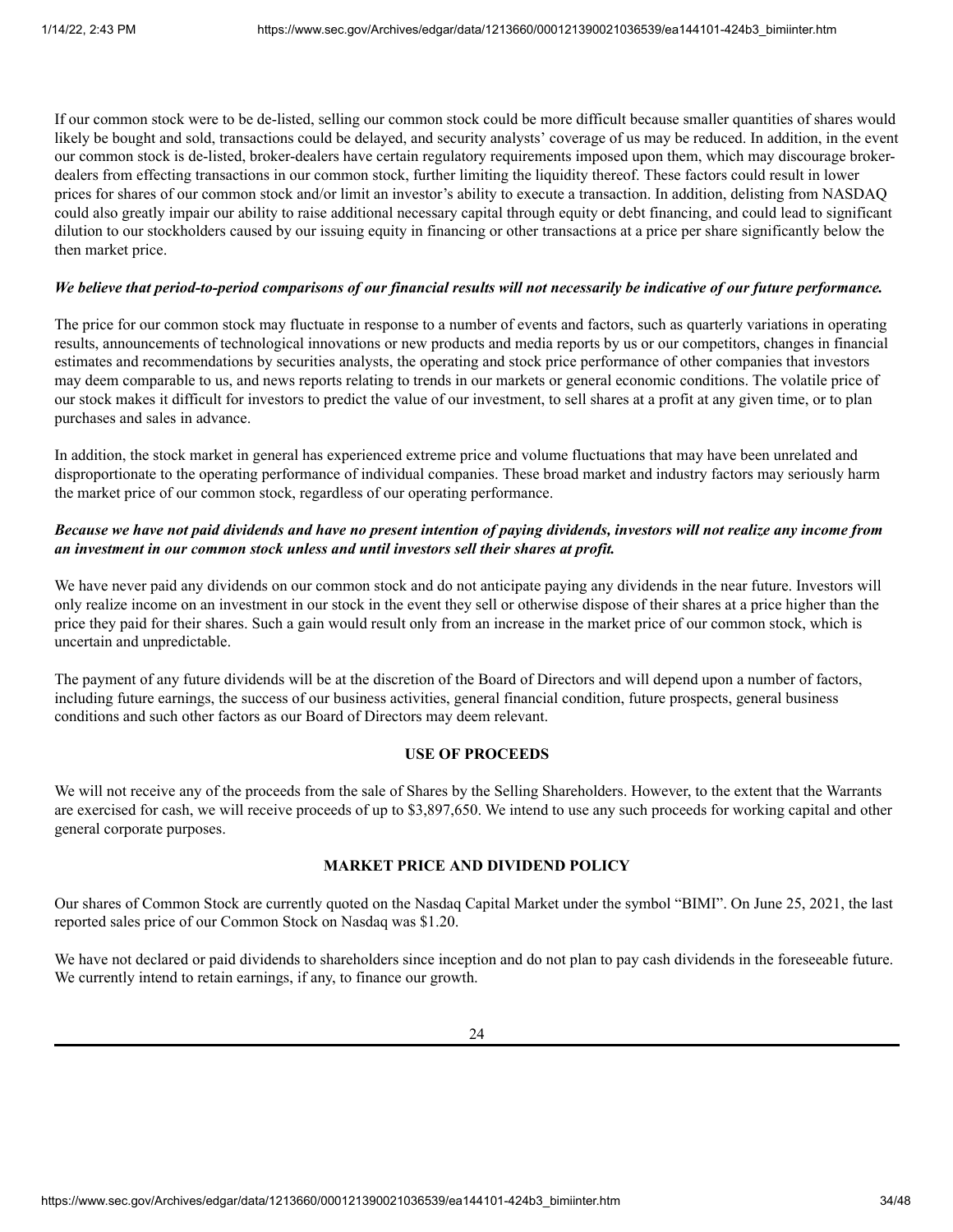## **CAPITALIZATION**

<span id="page-34-0"></span>The following table sets forth our capitalization as of March 31, 2021:

- on an actual basis;
- on a pro forma basis to give effect to the issuance of the Convertible Notes; and
- on a pro forma as adjusted basis to give effect to the conversion of the Convertible Notes into 5,400,000 shares of common stock.

The information in this table should be read in conjunction with and is qualified by reference to the financial statements and notes thereto and other financial information incorporated by reference into this prospectus.

|                                                                         | As of March 31, 2021 |             |                          |
|-------------------------------------------------------------------------|----------------------|-------------|--------------------------|
|                                                                         | Actual               | Pro Forma   | Pro Forma<br>As Adjusted |
|                                                                         |                      | (Unaudited) |                          |
| Cash and cash equivalents                                               | \$<br>2,830,834      |             | 2,830,834<br>\$          |
| Convertible Notes                                                       | 5,132,530            | (5,132,530) |                          |
| Total non-current Debt                                                  | 1,821,740            |             | 1,821,740                |
| Shareholders' equity:                                                   |                      |             |                          |
| Share capital, 50,000,000 shares of common stock authorized, 20,131,488 |                      |             |                          |
| shares issued, actual and issued, and 25,531,488, as adjusted           | \$<br>20,131         | 5,400       | 25,531<br>-S             |
| Additional paid-in Capital                                              | 37, 362, 809         | 5,394,600   | 42,757,409               |
| Accumulated deficit                                                     | (16, 248, 215)       | (267, 470)  | (16,515,685)             |
| Accumulated other comprehensive loss                                    | 853,795              |             | 853,795                  |
| Total mezzanine and shareholders' equity                                | 24,252,377           |             | 29,384,907               |
| Non-controlling interest                                                | 219,409              |             | 219,409                  |
| Total Long-term Liabilities and Stockholders' equity                    | 24,471,786           |             | 29,604,316               |

The number of issued and outstanding shares as of March 31, 2021 on an as adjusted basis in the table excludes:

- 1,370,000 shares of Common Stock issuable upon the exercise of the Warrants having an exercise price of \$2.845 per share.
- Up to 345,590 shares of Common Stock issuable upon conversion of warrants issued to the placement agent in the 2020 Private Placement and 2021 Private Placement, respectively, at an initial exercise price of \$2.845 per share, subject to increase based on the number of shares of common stock issued pursuant to the Convertible Notes.
- 500,000 shares of Common Stock issued on April 16, 2021 to contractors in the PRC in connection with the renovation of Guanzan's office building.
- 4,000,000 shares of Common Stock issued on May 6, 2021 in connection with our acquisition of three hospitals in the PRC.
- 162,500 shares of Common Stock issued on June 21, 2021 in connection with the exercise of 650,000 warrants.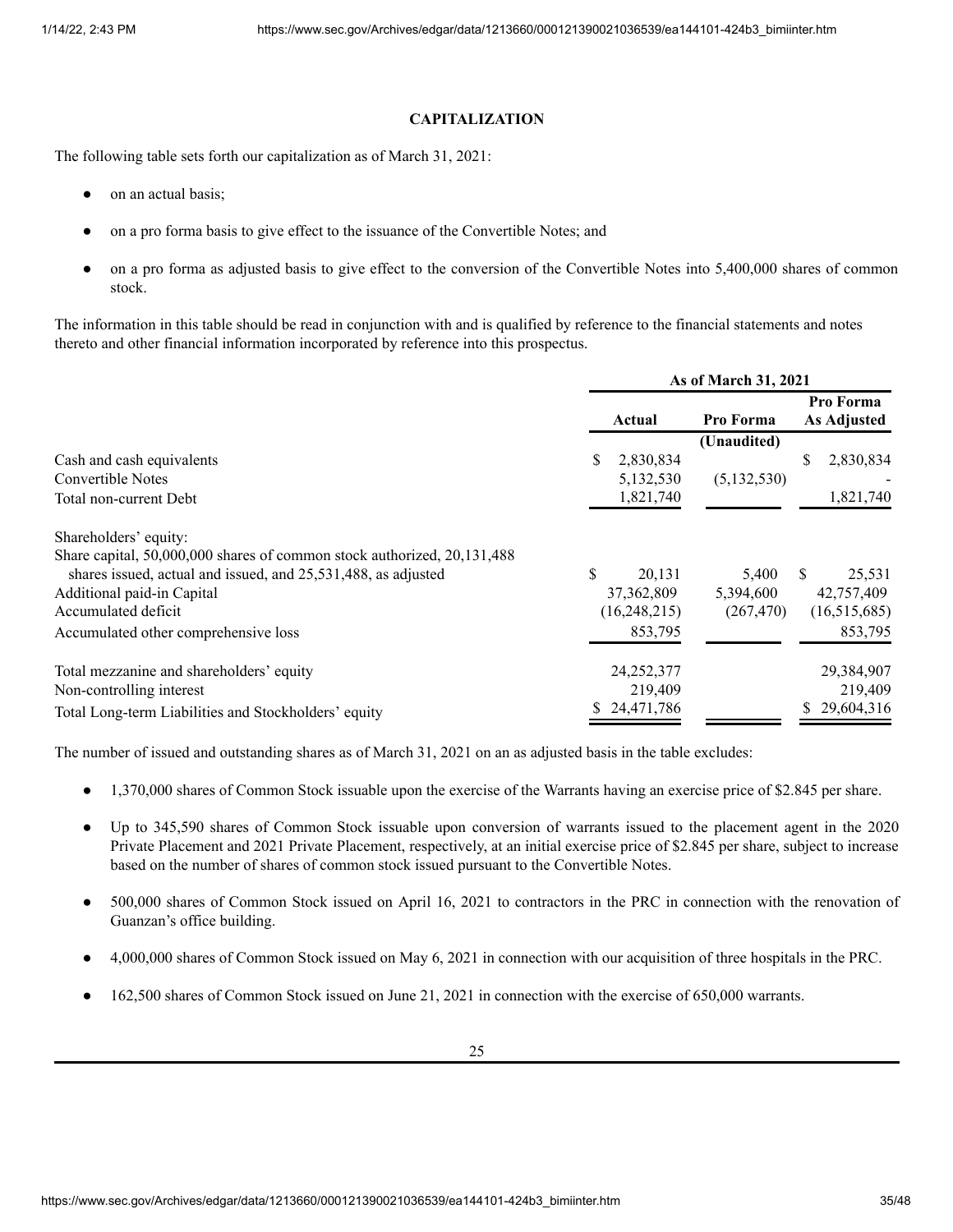## **SELLING SHAREHOLDERS**

<span id="page-35-0"></span>The Shares being offered by the Selling Shareholders are those issuable to them upon conversion of the Convertible Notes and the exercise of the Warrants. For additional information regarding the issuance of the Convertible Notes and the Warrants, see "Private Placement of Convertible Notes and Warrants" in the Summary above. We are registering the Shares in order to permit the Selling Shareholders to offer the Shares for resale from time to time. Except for the purchase of the 2020 Notes, the 2021 Notes and the Warrants and their ownership thereof, the Selling Shareholders have not had any material relationship with us within the past three years.

The table below lists the Selling Shareholders and other information regarding the beneficial ownership (as determined under Section 13(d) of the Exchange Act, and the rules and regulations thereunder) of the shares of Common Stock held by each of the Selling Shareholders. The second column lists the number of Shares beneficially owned by the Selling Shareholders, based on their respective ownership of shares of Common Stock, Convertible Notes and Warrants, as of June 25, 2021, assuming conversion of the Convertible Notes and exercise of the Warrants held by each such Selling Shareholders on that date without taking account of any limitations on conversion and exercise set forth therein.

The third column lists the Shares being offered by this prospectus by the Selling Shareholders and does not take in account any limitations on (i) conversion of the Convertible Notes set forth therein or (ii) exercise of the Warrants set forth therein.

In accordance with the terms of a registration rights agreement, as subsequently amended in April 2021 with the holders of the Convertible Notes and the Warrants, this prospectus covers the resale of the sum of (i) the maximum number of shares of Common Stock issued or issuable pursuant to the Convertible Notes, and (ii) the maximum number of shares of Common Stock issued or issuable upon exercise of the Warrants, in each case, determined as if the outstanding Convertible Notes and Warrants were converted or exercised (as the case may be) in full (without regard to any limitations on conversion or exercise contained therein solely for the purpose of such calculation) at a conversion price of \$1 for the Convertible Notes and exercise price \$2.845 per share for the Warrants. Because the conversion price of the Convertible Notes and the exercise price of the Warrants may be adjusted, the number of shares that will actually be issued may be more or less than the number of shares being offered by this prospectus. The fourth column assumes the sale of all of the shares offered by the Selling Shareholders pursuant to this prospectus.

Under the terms of the Convertible Notes and the Warrants, a Selling Shareholder may not convert the Convertible Notes or exercise the Warrants to the extent (but only to the extent) such Selling Shareholder or any of its affiliates would beneficially own a number of shares of Common Stock which would exceed 4.99% of the outstanding shares of Common Stock. The Selling Shareholders may sell all, some or none of their Shares in this offering. See "Plan of Distribution."

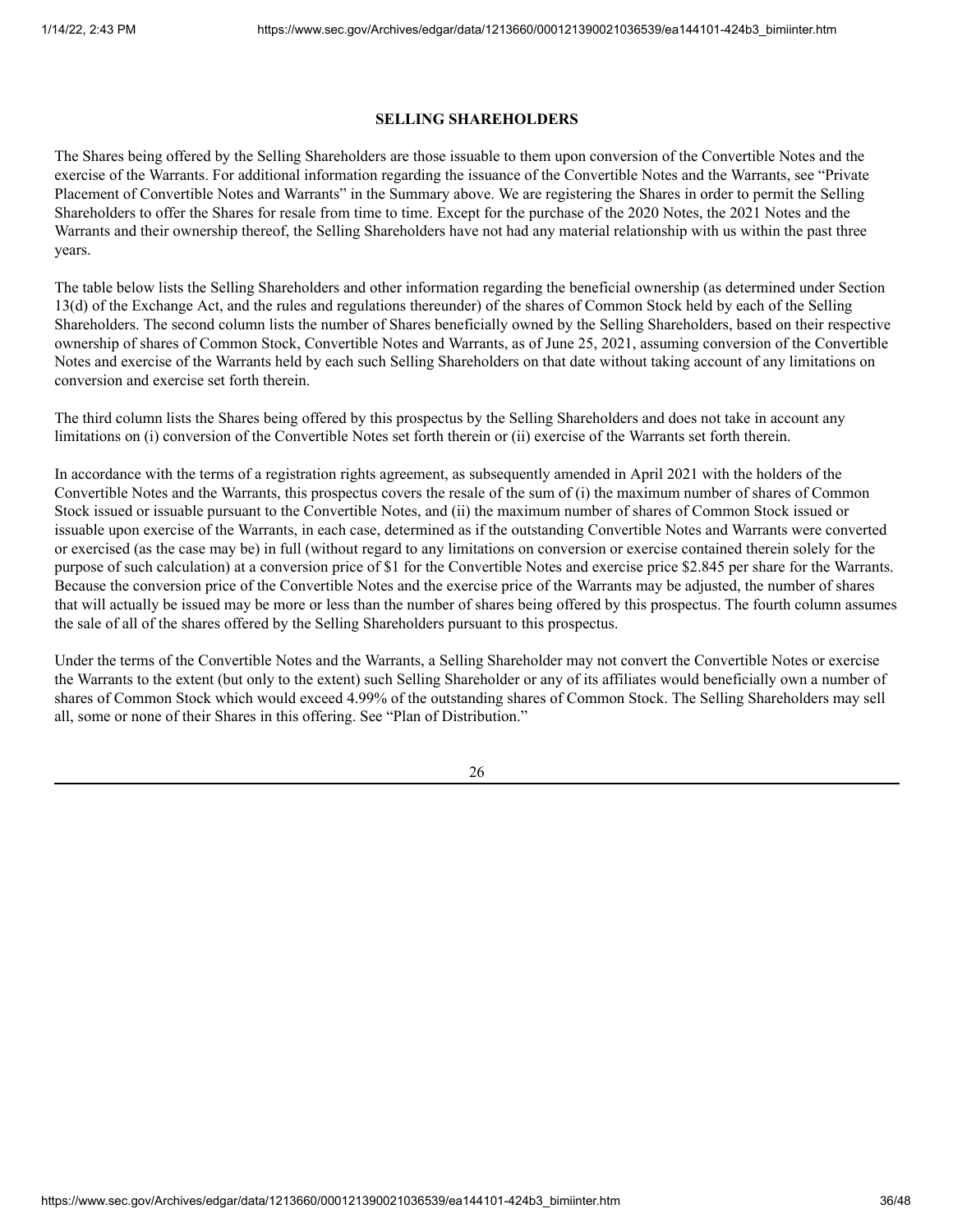| <b>Name of Selling Shareholder</b> | Number of<br><b>Shares of</b><br>Common<br><b>Stock</b><br><b>Beneficially</b><br>Owned<br><b>Prior</b> to<br><b>Offering</b> | <b>Maximum</b><br>Number of<br><b>Shares of</b><br>Common<br>Stock to be<br>Sold<br><b>Pursuant to</b><br>this<br><b>Prospectus</b> | Number of<br><b>Shares of</b><br>Common<br><b>Stock</b><br>Owned<br>After<br>Offering |
|------------------------------------|-------------------------------------------------------------------------------------------------------------------------------|-------------------------------------------------------------------------------------------------------------------------------------|---------------------------------------------------------------------------------------|
| CVI Investments, Inc. $(1)$        | 1,624,546                                                                                                                     | 3,400,000                                                                                                                           | $\mathbf{0}$                                                                          |
| Hudson Bay Master Fund Ltd. (2)    | 1,896,642                                                                                                                     | 3,370,000                                                                                                                           | $\mathbf{0}$                                                                          |
| Total                              | 3,521,188                                                                                                                     | 6,770,000                                                                                                                           | $\mathbf{0}$                                                                          |

- (1) Heights Capital Management, Inc., the authorized agent of CVI Investments, Inc. ("CVI"), has discretionary authority to vote and dispose of the shares held by CVI and may be deemed to be the beneficial owner of these shares. Martin Kobinger, in his capacity as Investment Manager of Heights Capital Management, Inc., may also be deemed to have investment discretion and voting power over the shares held by CVI. Mr. Kobinger disclaims any such beneficial ownership of the shares. CVI Investments, Inc.is affiliated with one or more FINRA members, none of whom are currently expected to participate in the sale pursuant to the prospectus contained in the Registration Statement of shares purchased by the Investor in this Offering. Includes 400,000 shares of Common Stock issuable upon the exercise of outstanding warrants. The address of the principal business office of CVI Investments, Inc. is C/O Heights Capital Management, Inc., 101 California Street, Suite 3250, San Francisco, California 94111.
- (2) Hudson Bay Capital Management LP, the investment manager of Hudson Bay Master Fund Ltd., has voting and investment power over these securities. Sander Gerber is the managing member of Hudson Bay Capital GP LLC, which is the general partner of Hudson Bay Capital Management LP. Each of Hudson Bay Master Fund Ltd. and Sander Gerber disclaims beneficial ownership over these securities. Includes 970,000 shares of Common Stock issuable upon the exercise of outstanding warrants. The address of the principal business office of each of these parties is c/o Hudson Bay Capital Management LP, 777 Third Avenue, 30th Floor, New York, NY 10017.

## **DESCRIPTION OF COMMON STOCK**

<span id="page-36-0"></span>The following description of our common stock, \$0.001 par value ("Common Stock") is a summary and does not purport to be complete. It is subject to and qualified in its entirety by reference to our Certificate of Incorporation (the "Certificate of Incorporation") and our Bylaws (the "Bylaws"), each of which are incorporated by reference as exhibits to the Annual Report on Form 10-K. We encourage you to read our Certificate of Incorporation, our Bylaws and the applicable provisions of the Delaware General Corporation Law, as amended, for additional information.

#### **Authorized Shares of Capital Stock**

Our authorized capital stock consists of 50,000,000 shares of Common Stock. The outstanding shares of our Common Stock are fully paid and nonassessable.

#### **Listing**

Our Common Stock is listed and principally traded on the Nasdaq Capital Market under the symbol "BIMI".

#### **Voting Rights**

Holders of shares of Common Stock are entitled to one vote per share on all matters voted on by the stockholders, including the election of directors. Our Common Stock does not have cumulative voting rights.

#### **Dividend Rights**

The holders of Common Stock are entitled to receive dividends, if any, as may be declared from time to time by the Board of Directors in its discretion out of funds legally available for the payment of dividends.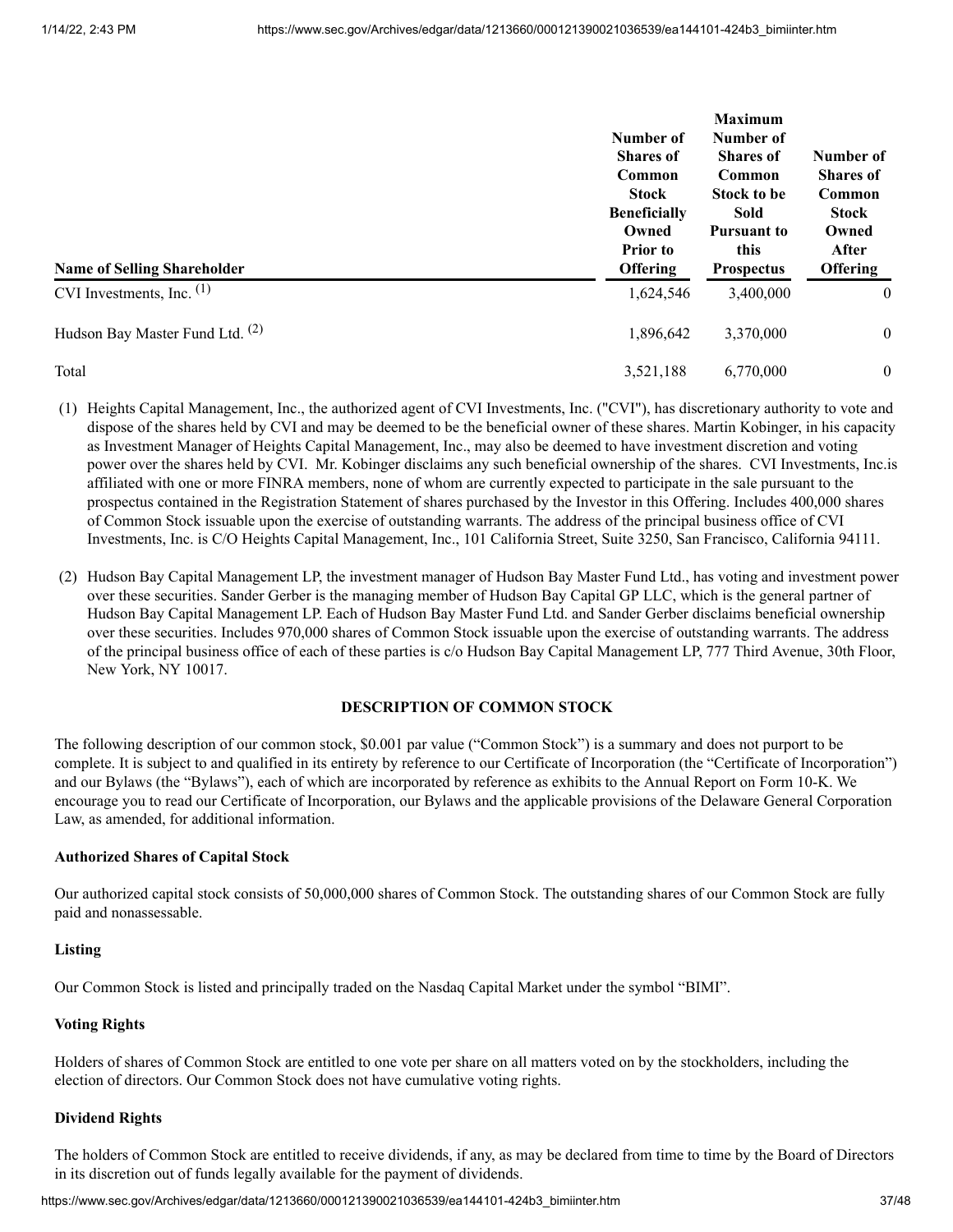## **Liquidation Rights**

Holders of Common Stock will share ratably in all assets legally available for distribution to our stockholders in the event of dissolution.

## **Other Rights and Preferences**

Our Common Stock has no sinking fund or redemption provisions or preemptive, conversion or exchange rights. Holders of Common Stock may act by unanimous written consent.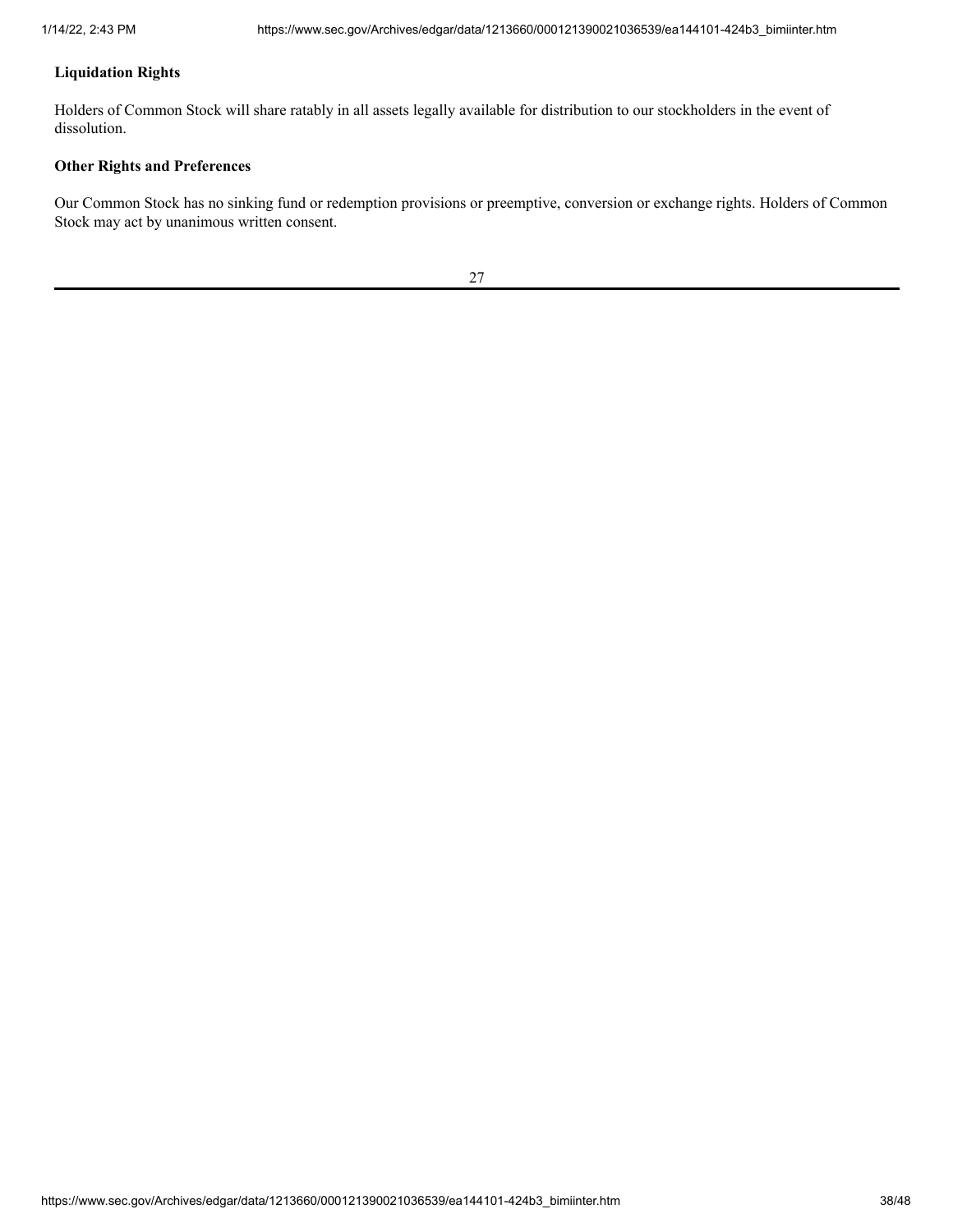#### **Transfer Agent and Registrar**

The transfer agent and registrar for our common stock is American Stock Transfer & Trust Company, LLC.

#### **Description of the Convertible Notes and Warrants**

#### *The Convertible Notes*

#### Maturity and Repayment Dates

The Convertible Notes mature eighteen months after February 26, 2021 (the "Maturity Date"), the date on which they were issued (the "Issuance Date"). The principal amount is payable in equal installments of 1/13<sup>th</sup> of the principal amount beginning on the six-month anniversary of the Issuance Date and each month thereafter until the Maturity Date. The Convertible Notes must be paid in cash, and we may not prepay any portion of the principal amount nor interest, if any.

#### Interest

The Convertible Notes were sold with an original issue discount and do not bear interest except upon the occurrence of an Event of Default (described below), in which event the applicable rate will be 13.00% per annum.

#### **Conversion**

The Convertible Notes are convertible at any time or times after the receipt of stockholders' approval of their issuance, in whole or in part, at the option of the holders thereof, into shares of Common Stock at a rate equal to the amount of principal, interest (if any) and unpaid late charges (if any), divided by a conversion price of \$2.59.

Commencing on the six-month anniversary of the Issuance Date, we shall repay the 2021 Notes every month by converting 1/13th of the principal amount thereof into shares of Common Stock, subject to the satisfaction of certain equity conditions, or, at our option, in cash. Such conversion of the Convertible Notes into Common Stock will be made at a 22% discount to the lowest volume weighted average price of the Common Stock during the prior 10 trading days, subject to a floor of \$0.554 with respect to the Base Additional Note, and a floor of \$0.372 with respect to the Excess Additional Note (each of such floor, the "Floor Price"). The Conversion Price is subject to standard adjustments in the event of any stock split, stock dividend, stock combination, recapitalization or other similar transaction.

If we enter into any agreement to issue any variable rate securities, the holders of the Convertible Notes have the additional right to substitute such variable price (or formula) for the conversion price.

In connection with the occurrence of Events of Default, the holders of the Convertible Notes will be entitled to convert all or any portion of the Convertible Notes at an alternate conversion price equal to the lower of (i) the conversion price then in effect, and (ii) the lower of (A) 70% of the lowest volume weighted average price ("VWAP") of the Common Stock during the ten (10) consecutive trading day period ending and including the trading day immediately preceding the delivery or deemed delivery of the applicable notice of conversion and (B) 70% of the VWAP of the Common Stock as of the date of the delivery or deemed delivery of the applicable notice of conversion, but not less than the Alternate Conversion Floor Amount, which is the product obtained by multiplying (A) the higher of (I) the highest price that the Common Stock trades at on the trading day immediately preceding the relevant Alternate Conversion Date (as defined in the Convertible Notes) and (II) the applicable Alternate Conversion Price (as defined in the Convertible Notes) and (B) the difference obtained by subtracting (I) the number of shares of Common Stock to be delivered to the holder on the applicable delivery deadline with respect to such Alternate Conversion Price from (II) the quotient obtained by dividing (x) the applicable Conversion Amount (as defined in the Convertible Notes) that the holder has elected to be the subject of the applicable Alternate Conversion, by (y) the applicable Alternate Conversion Price without giving effect to clause (x) of such definition (i.e. the Floor Price).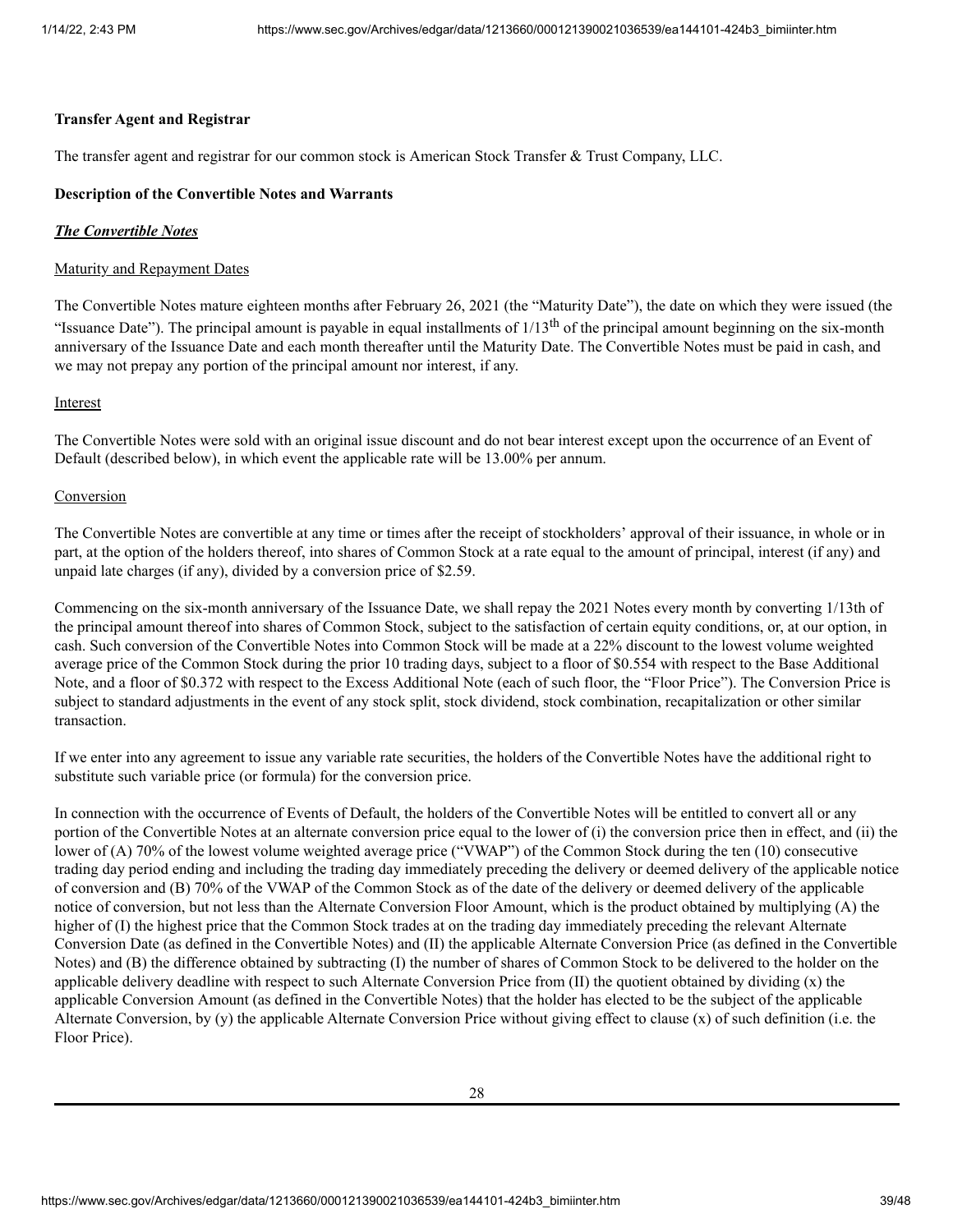## Conversion Limitation and Exchange Cap

The holders of the Convertible Notes will not have the right to convert any portion of the Convertible Notes, to the extent that, after giving effect to such conversion, such holder (together with certain related parties) would beneficially own in excess of 4.99% of the shares of the Common Stock outstanding immediately after giving effect to such conversion. A holder of the Convertible Notes may from time to time increase this limit to 9.99%, provided that any such increase will not be effective until the 61st day after delivery of a notice to us of such increase.

## Events of Default

Events of Default include: (i) the failure of the applicable registration statement (the "Registration Statement") for the shares issuable upon conversion of the Convertible Notes and exercise of the Warrants to be filed with the SEC; (ii) our failure to maintain the effectiveness of the Registration Statement; (iii) suspension of trading of the Common Stock on a national securities exchange for five days; (iv) uncured conversion failure; (v) our failure to maintain required share allocations for the conversion of the Convertible Notes and the exercise of the Warrants; (vi) our failure to pay principal when due; (vii) our failure to remove restricted legends from shares issued to the holder upon conversion of the Convertible Note or the Warrants; (viii) the occurrence of any default under, redemption of or acceleration prior to maturity of at least an aggregate of \$150,000 of our indebtedness; (ix) bankruptcy, insolvency, reorganization or liquidation proceedings or other proceedings for the relief of debtors shall be instituted by or against us or any of our subsidiaries and not dismissed within 30 days of initiation; (x) the commencement by us or any of our subsidiaries of a voluntary case or proceeding under any applicable federal, state or foreign bankruptcy, insolvency, reorganization or other similar law; (xi) commencement of any bankruptcy or similar proceeding, voluntary or involuntary, of our company or any of our subsidiaries ; (xii) final judgment for the payment of money aggregating in excess of \$150,000 are rendered against us or any of our subsidiaries and not bonded or discharged within 30 days; (xiii) failure by us or any of our subsidiaries to pay when due any debts in excess of \$150,000 due to any third party; (xiv) breaches by us or any of our subsidiaries of any representations or warranties in the May SPA or any document contemplated thereby; (xv) a false or inaccurate certification by us that either (A) the "Equity Conditions" (as defined in the Convertible Notes) are satisfied, (B) there has been no "Equity Conditions Failure," (as defined in the Convertible Notes), or (C) as to whether any Event of Default has occurred; (xvi) failure by us or any of our subsidiaries to comply with the covenants in the Note; any material adverse effect occurring; or (xvii) any Event of Default occurs under any other Convertible Note.

In connection with an Event of Default, the holders of the Convertible Notes may require us to redeem in cash any or all of the Convertible Notes. The redemption price will equal the greater of (i) 110% of the outstanding principal of the Convertible Note to be redeemed and accrued and unpaid interest and unpaid late charges thereon, and (ii) an amount equal to market value of the shares of the Common Stock underlying the Convertible Notes, as determined in accordance with the Convertible Notes. Upon the occurrence of certain Events of Default relating to the bankruptcy of our company, whether occurring prior to or following the maturity date, we will be required to immediately redeem the Convertible Notes, in cash, for an amount equal to 110% of the outstanding principal of the Convertible Notes, and accrued and unpaid interest and unpaid late charges thereon, without the requirement for any notice or demand or other action by any holder or any other person or entity.

#### Change of Control

In connection with a Change of Control (as defined in the Convertible Notes), the holders of the Convertible Notes may require us to redeem all or any portion of the Convertible Notes. The redemption price per share will equal the greatest of (i) 110% of the outstanding principal of the Convertible Notes to be redeemed, and accrued and unpaid interest and unpaid late charges thereon, (ii) 110% of the market value of the shares of the Common Stock underlying the Convertible Notes, as determined in accordance with the Convertible Notes, and (iii) 110% of the aggregate cash consideration that would have been payable in respect of the shares of the Common Stock underlying the Convertible Notes, as determined in accordance with the Convertible Notes.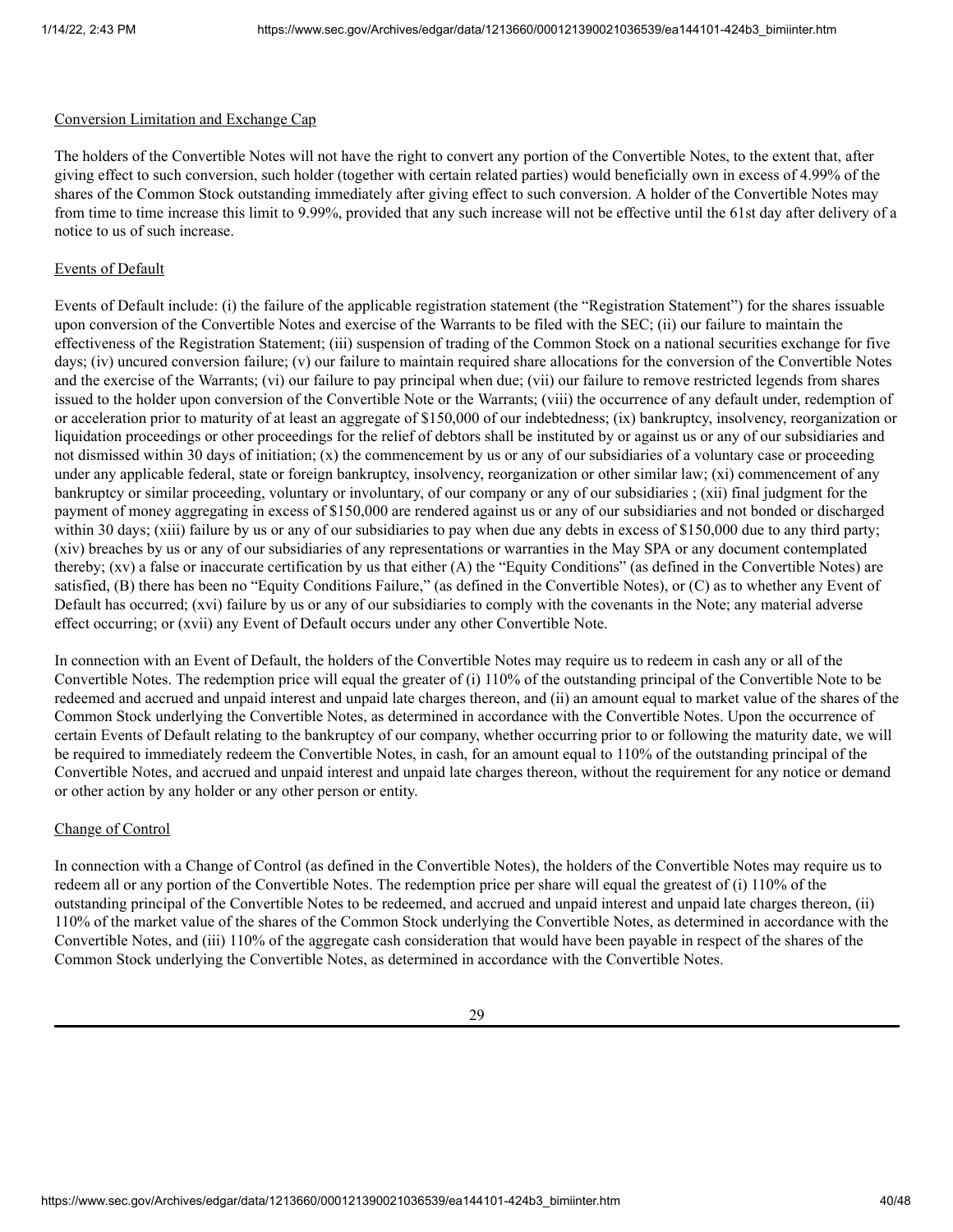### Other Corporate Events

We may not enter into a Fundamental Transaction (as defined in the Convertible Notes), unless the successor entity assumes all of the obligations under the Convertible Notes pursuant to written agreements satisfactory to the holder of the Convertible Notes, and the successor entity is a publicly traded corporation whose shares of Common Stock are quoted or listed on a national securities exchange. If at any time we grant any Purchase Rights (as defined in the Convertible Notes) or makes any distribution of assets pro rata to all or substantially all of the holders of any class of its Common Stock, then the holders of the Convertible Notes will be entitled to acquire the aggregate Purchase Rights (as defined in the Convertible Notes) or assets which such holder could have acquired if such holder had held the number of shares of the Common Stock acquirable upon complete conversion of the Convertible Notes (without taking into account any limitations on conversion) held by such holder immediately prior to the date as of which the record holders are to be determined for such grant of purchase rights or distributions. To the extent any such grant of rights or distribution would result in the holders exceeding the maximum percentage described in first paragraph of "Conversion Limitation and Exchange Cap" above, such rights shall be held in abeyance for up to ninety trading days.

### Installment Conversions and Redemptions

The Convertible Notes require that, on each Installment Date, we will pay an amount of the Notes equal to the lesser of 1/13th of the principal amount and the outstanding principal amount of the Convertible Notes then outstanding on such Installment Date, less amounts already converted or paid (the "Installment Amount"), together with interest and late charges, if any, thereon, in shares of the Common Stock, subject to the satisfaction of customary equity conditions (including minimum price and volume thresholds) (an "Installment Conversion").

If we satisfy such equity conditions (subject to the holders' right to waive any such condition), we will convert the portion of the Installment Amount subject to such Installment Conversion into shares of our Common Stock at a price per share equal to the lower of lowest of (i) the conversion price then in effect, (ii) the greater of (x) the Floor Price and (y) 78% of the lowest VWAP of the Common Stock during the ten (10) consecutive trading day period ending and including the trading day immediately preceding the applicable Installment Date. All such determinations to be appropriately adjusted for any stock split, stock dividend, stock combination or other similar transaction during any such measuring period, but not less than the Floor Price. If we elect to effect and Installment Redemption (as defined in the Convertible Notes) or if an Installment Conversion is not permitted because certain equity conditions are not met, we must redeem the Installment Amount in cash at a price equal to 106% of its aggregate value.

The holders of the Convertible Notes may elect to defer conversion until a subsequent Installment Date selected by each such holder or accelerate the conversion of future Installment Amounts to the current Installment Date, with the amount to be accelerated subject to certain restrictions as set forth in the Convertible Notes.

#### Redemptions at Company Election

At any time after the later of (x) thirty (30) calendar days after the Applicable Date (as defined in the SPA) and (y) the date no Equity Conditions Failure exists, we have the right to redeem all, but not less than all, of the Conversion Amount then remaining under Convertible Notes at a cash price equal to 200% of the greater of (i) the Conversion Amount being redeemed and (ii) the product of (1) the Conversion Rate with respect to the Conversion Amount being redeemed multiplied by (2) the greatest Closing Sale Price (as defined in the Convertible Notes) of the Common Stock on any trading day during the period commencing on the date immediately preceding such redemption notice date and ending on the Trading Day (as defined in the Convertible Notes) immediately prior to the date we make the entire payment required to be made for the redemption.

#### **Covenants**

We will be subject to certain customary affirmative and negative covenants regarding the incurrence of indebtedness, the existence of liens, the repayment of indebtedness, the payment of cash in respect of dividends, distributions or redemptions, and the transfer of assets, among other matters. We will also be subject to a financial covenant that requires it to maintain available cash in the amount of \$1,500,000 at the end of each fiscal quarter.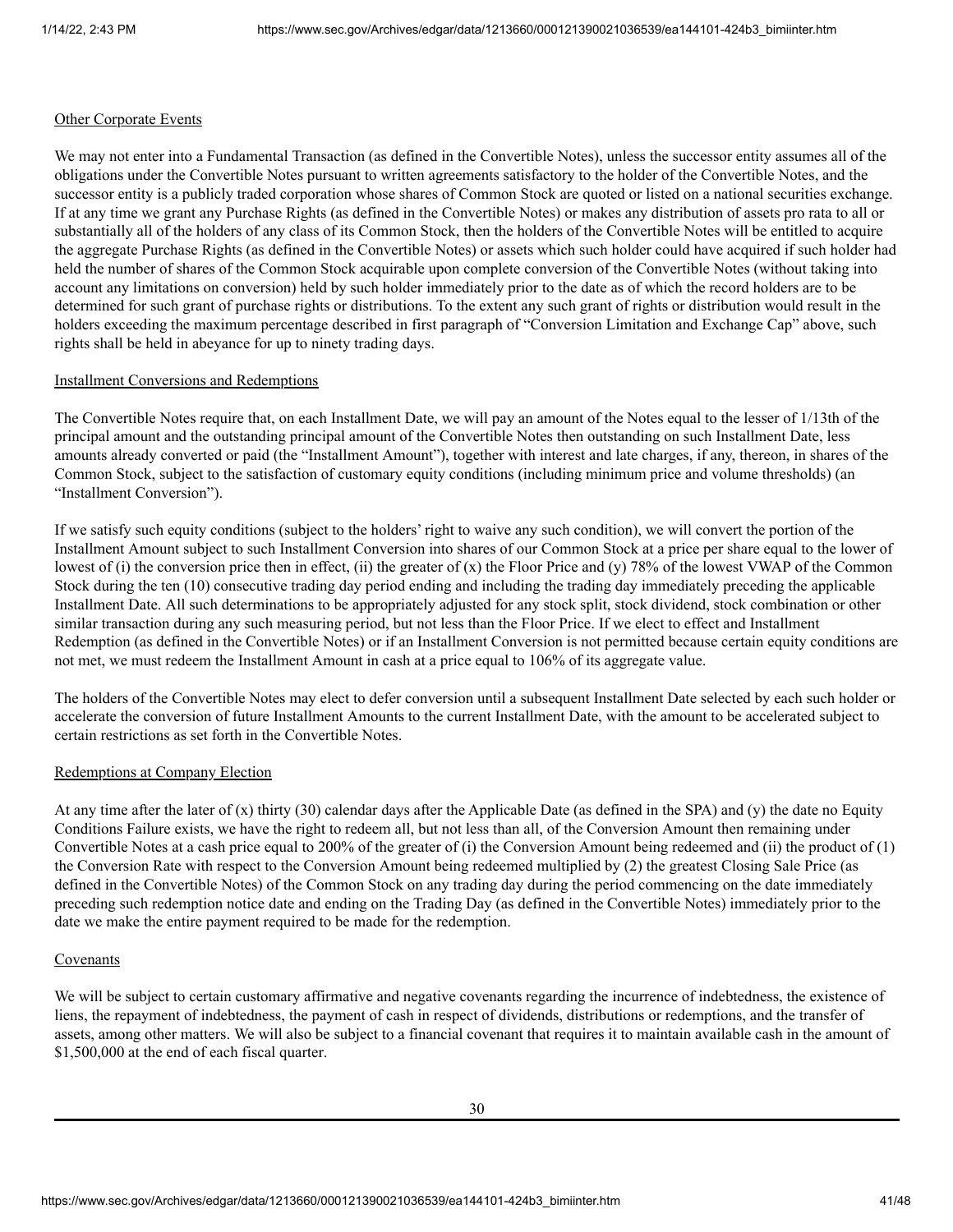## *The Warrants*

#### Expiration and Exercise

The Warrants, for the purchase of an aggregate of 1,370,000 shares of Common Stock (subject to standard adjustments in the event of any stock split, stock dividend, stock combination, recapitalization or other similar transaction), expire on the fourth anniversary of the Issuance Date. The Warrants are exercisable until their expiration date, in whole or in part, at the option of the holders. Cashless exercise is available to the holders of the Warrants. On June 21, 2021, 650,000 Warrants of the 2,020,000 Warrants were exercised by means of a cashless exercise.

The exercise price for the Warrants (subject to possible standard adjustments in the event of any stock split, stock dividend, stock combination, recapitalization or other similar transaction) is \$2.845.

#### Exercise Limitation and Exchange Cap

The holders of the Warrants will not have the right to exercise any portion of the Warrants to the extent that, after giving effect to such exercise, such holder (together with certain related parties) would beneficially own in excess of 4.99% of the shares of our Common Stock outstanding immediately after giving effect to such exercise. A holder may from time to time increase this limit to 9.99%, provided that any such increase will not be effective until the 61st day after delivery of a notice to us of such increase.

### Events of Default

Events of Default are cross-referenced to the definition contained in the Convertible Notes (see summary of the Convertible Notes above in the paragraph "Events of Default").

At any time after the occurrence of an Event of Default, at the request of a holder, we or a successor entity (as the case may be) shall purchase the Warrant from the holder on the date of such request by paying to the holder cash in an amount equal to the Event of Default Black Scholes Value (as defined in the Warrants).

#### Other Corporate Events

We may not enter into a Fundamental Transaction (as defined in the Warrants), unless the successor entity assumes all of the obligations under the Warrants pursuant to written agreements satisfactory to the holder of the Warrants, and the successor entity is a publicly traded corporation whose shares of Common Stock are quoted or listed on a national securities exchange. If at any time we grant any Purchase Rights (as defined in the Warrants) or makes any distribution of assets pro rata to all or substantially all of the holders of any class of its Common Stock, then the holders of the Warrants will be entitled to acquire the aggregate Purchase Rights or assets which such holder could have acquired if such holder had held the number of shares of our Common Stock acquirable upon complete exercise of the Warrants held by such holder immediately prior to the date as of which the record holders are to be determined for such grant of purchase rights or distributions. To the extent any such grant of rights or distribution would result in the holders exceeding the maximum percentage described in first paragraph of "Exercise Limitation and Exchange Cap" above, such rights shall be held in abeyance for up to ninety trading days.

Notwithstanding the foregoing, at the request of a holder of the Warrants delivered at any time commencing on the earliest to occur of (x) the public disclosure of any Fundamental Transaction, (y) the consummation of any Fundamental Transaction and (z) the holder first becoming aware of any Fundamental Transaction through the date that is ninety (90) days after the public disclosure of the consummation of such Fundamental Transaction by us pursuant to a Current Report on Form 8-K filed with the SEC, we or a successor entity (as the case may be) shall purchase the Warrants from the holder on the date of such request by paying to the holder cash in an amount equal to the Black Scholes Value (as defined in the Warrants). Payment of such amounts shall be made by us (or at our direction) to the holder on or prior to the later of  $(x)$  the second trading day after the date of such request and  $(y)$  the date of consummation of such Fundamental Transaction.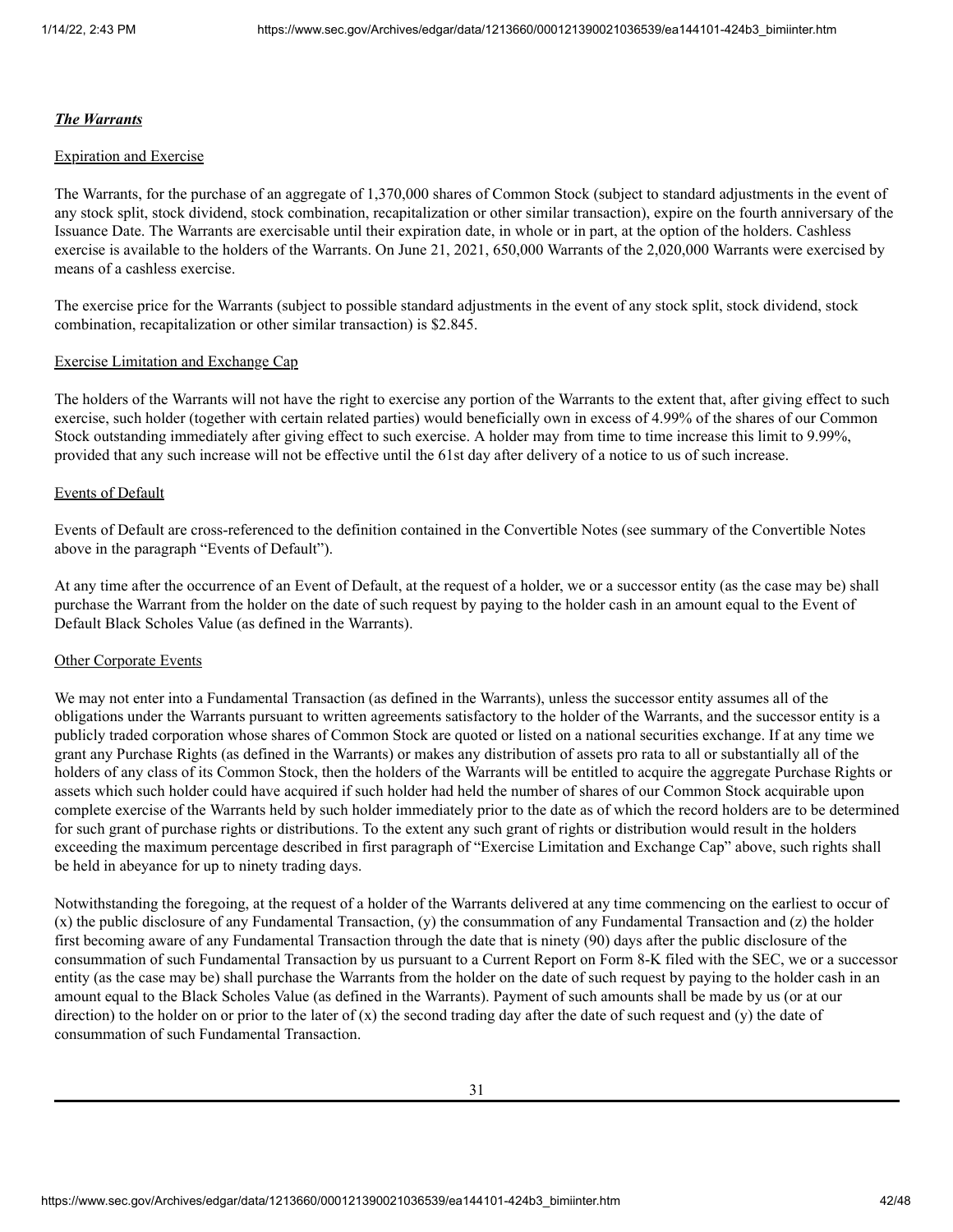## **PLAN OF DISTRIBUTION**

<span id="page-42-0"></span>We are registering the Shares issuable upon conversion of the Convertible Notes and exercise of the Warrants to permit the resale of these shares of Common Stock by the holders of the Convertible Notes and the Warrants from time to time after the date of this prospectus. We will not receive any of the proceeds from the sale by the Selling Shareholders of the Shares, although we will receive the exercise price of any Warrants not exercised by the Selling Shareholders on a cashless exercise basis. We will bear all fees and expenses incident to our obligation to register the Shares.

The Selling Shareholders may sell all or a portion of the Shares held by them and offered hereby from time to time directly or through one or more underwriters, broker-dealers or agents. If the Shares are sold through underwriters or broker-dealers, the Selling Shareholders will be responsible for underwriting discounts or commissions or agent's commissions. The Shares may be sold in one or more transactions at fixed prices, at prevailing market prices at the time of the sale, at varying prices determined at the time of sale or at negotiated prices. These sales may be effected in transactions, which may involve crosses or block transactions, pursuant to one or more of the following methods:

- on any national securities exchange or quotation service on which the securities may be listed or quoted at the time of sale;
- in the over-the-counter market;
- in transactions otherwise than on these exchanges or systems or in the over-the-counter market;
- through the writing or settlement of options, whether such options are listed on an options exchange or otherwise;
- ordinary brokerage transactions and transactions in which the broker-dealer solicits purchasers;
- block trades in which the broker-dealer will attempt to sell the shares as agent but may position and resell a portion of the block as principal to facilitate the transaction;
- purchases by a broker-dealer as principal and resale by the broker-dealer for its account;
- an exchange distribution in accordance with the rules of the applicable exchange;
- privately negotiated transactions;
- short sales made after the date the Registration Statement is declared effective by the SEC;
- broker-dealers may agree with a selling security holder to sell a specified number of such Shares at a stipulated price per share;
- a combination of any such methods of sale; and
- any other method permitted pursuant to applicable law.

The Selling Shareholders may also sell the Shares under Rule 144 promulgated under the Securities Act of 1933, as amended, if available, rather than under this prospectus. In addition, the Selling Shareholders may transfer the shares of common stock by other means not described in this prospectus. If the Selling Shareholders effect such transactions by selling shares of common stock to or through underwriters, broker-dealers or agents, such underwriters, broker-dealers or agents may receive commissions in the form of discounts, concessions or commissions from the Selling Shareholders or commissions from purchasers of the shares of common stock for whom they may act as agent or to whom they may sell as principal (which discounts, concessions or commissions as to particular underwriters, broker-dealers or agents may be in excess of those customary in the types of transactions involved). In connection with sales of the shares of common stock or otherwise, the Selling Shareholders may enter into hedging transactions with broker-dealers, which may in turn engage in short sales of the shares of common stock in the course of hedging in positions they assume. The Selling Shareholders may also sell shares of common stock short and deliver shares of common stock covered by this prospectus to close out short positions and to return borrowed shares in connection with such short sales. The Selling Shareholders may also loan or pledge shares of common stock to broker-dealers that in turn may sell such Shares.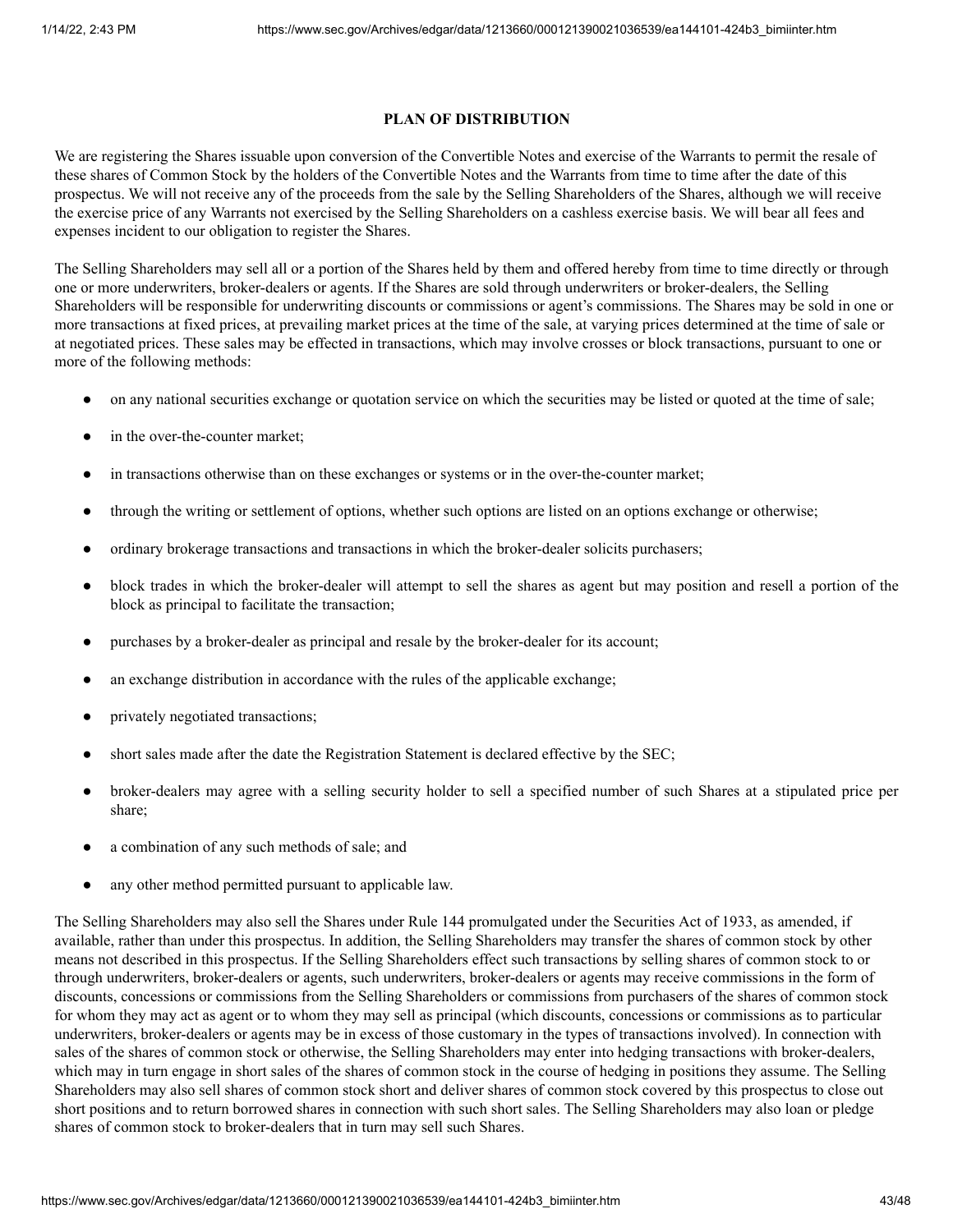#### 1/14/22, 2:43 PM https://www.sec.gov/Archives/edgar/data/1213660/000121390021036539/ea144101-424b3\_bimiinter.htm

The Selling Shareholders may pledge or grant a security interest in some or all of the Convertible Notes, Warrants or Shares owned by them and, if they default in the performance of their secured obligations, the pledgees or secured parties may offer and sell the shares of common stock from time to time pursuant to this prospectus or any amendment to this prospectus under Rule 424(b)(3) or other applicable provision of the Securities Act amending, if necessary, the list of Selling Shareholders to include the pledgee, transferee or other successors in interest as Selling Shareholders under this prospectus. The Selling Shareholders also may transfer and donate the shares of common stock in other circumstances in which case the transferees, donees, pledgees or other successors in interest will be the selling beneficial owners for purposes of this prospectus.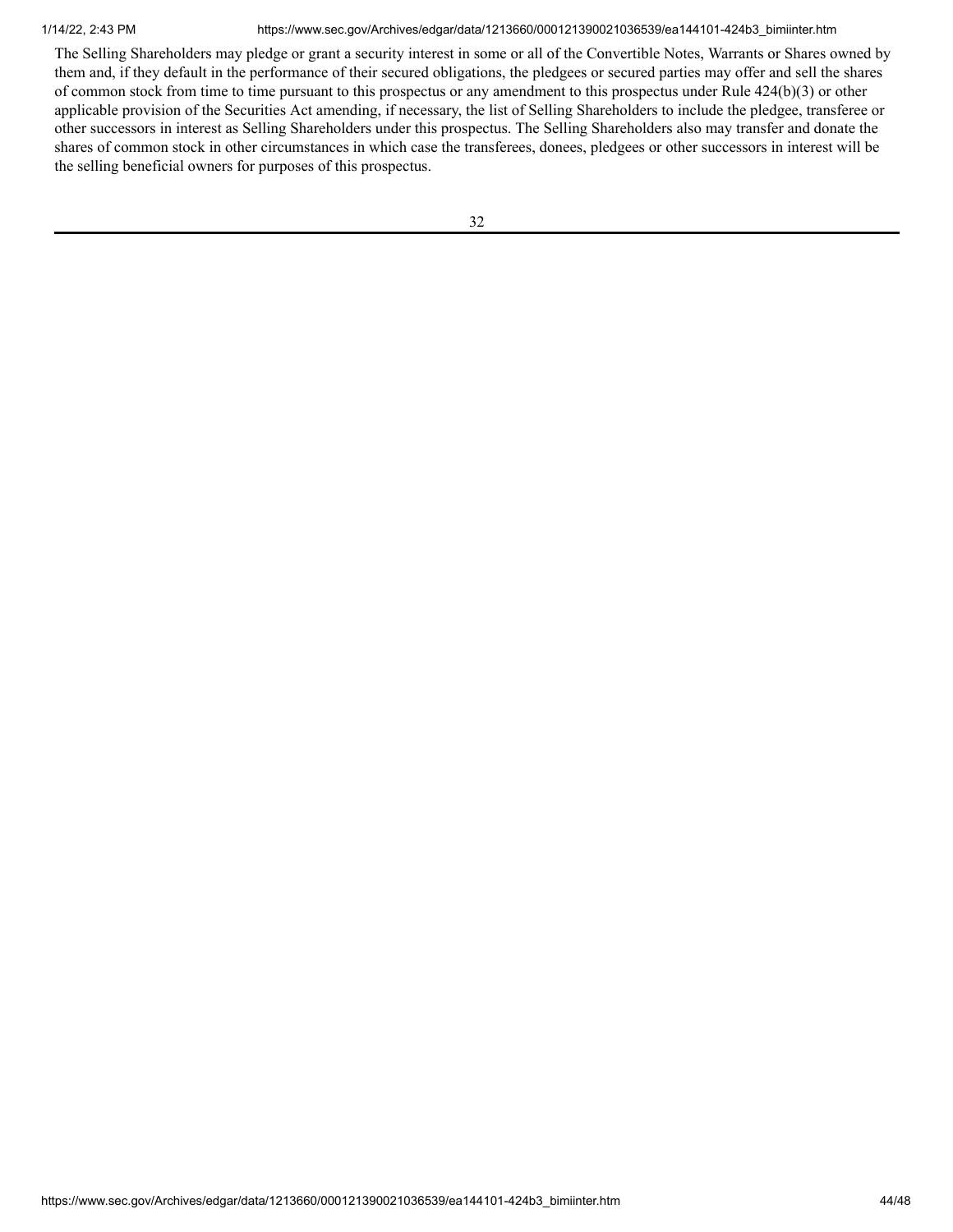To the extent required by the Securities Act and the rules and regulations thereunder, the Selling Shareholders and any broker-dealer participating in the distribution of the shares of common stock may be deemed to be "underwriters" within the meaning of the Securities Act, and any commission paid, or any discounts or concessions allowed to, any such broker-dealer may be deemed to be underwriting commissions or discounts under the Securities Act. At the time a particular offering of the shares of common stock is made, a prospectus supplement, if required, will be distributed, which will set forth the aggregate amount of shares of common stock being offered and the terms of the offering, including the name or names of any broker-dealers or agents, any discounts, commissions and other terms constituting compensation from the Selling Shareholders and any discounts, commissions or concessions allowed or re-allowed or paid to broker-dealers.

Under the securities laws of some states, the Shares may be sold in such states only through registered or licensed brokers or dealers. In addition, in some states the shares of common stock may not be sold unless such shares have been registered or qualified for sale in such state or an exemption from registration or qualification is available and is complied with. There can be no assurance that any Selling Shareholder will sell any or all of the shares of common stock registered pursuant to the registration statement, of which this prospectus forms a part.

The Selling Shareholders and any other person participating in such distribution will be subject to applicable provisions of the Exchange Act and the rules and regulations thereunder, including, without limitation, to the extent applicable, Regulation M of the Exchange Act, which may limit the timing of purchases and sales of any of the shares of common stock by the Selling Shareholders and any other participating person. To the extent applicable, Regulation M may also restrict the ability of any person engaged in the distribution of the shares of common stock to engage in market-making activities with respect to the shares of common stock. All of the foregoing may affect the marketability of the shares of common stock and the ability of any person or entity to engage in marketmaking activities with respect to the shares of common stock.

We will pay all expenses of the registration of the Shares pursuant to the registration rights agreement, estimated to be \$102,872 in total, including, without limitation, Securities and Exchange Commission filing fees and expenses of compliance with state securities or "blue sky" laws; provided, however, a Selling Shareholder will pay all underwriting discounts and selling commissions, if any. We will indemnify the Selling Shareholders against liabilities, including some liabilities under the Securities Act in accordance with the registration rights agreements or the Selling Shareholders will be entitled to contribution. We may be indemnified by the Selling Shareholders against civil liabilities, including liabilities under the Securities Act that may arise from any written information furnished to us by the Selling Shareholder specifically for use in this prospectus, in accordance with the related registration rights agreements or we may be entitled to contribution.

Once sold under the registration statement, of which this prospectus forms a part, the Shares will be freely tradable in the hands of persons other than our affiliates.

## **LEGAL MATTERS**

<span id="page-44-1"></span><span id="page-44-0"></span>The validity of the securities offered hereby will be passed upon for us by Carter Ledyard & Milburn LLP, New York, New York.

## **EXPERTS**

The consolidated financial statements and schedules of BIMI International Medical Inc. as of December 31, 2020 and 2019 and for each of the two years in the period ended December 31, 2020 incorporated by reference into this Prospectus and in the Registration Statement, have been so incorporated in reliance upon the reports dated March 31 2021 of Audit Alliance LLP, and May 14, 2020 of HHC, independent registered accounting firms (the report on the consolidated financial statements as of December 31, 2020 contains an explanatory paragraph regarding our company's ability to continue as a going concern), incorporated herein by reference, given upon the authority of said firms as experts in accounting and auditing.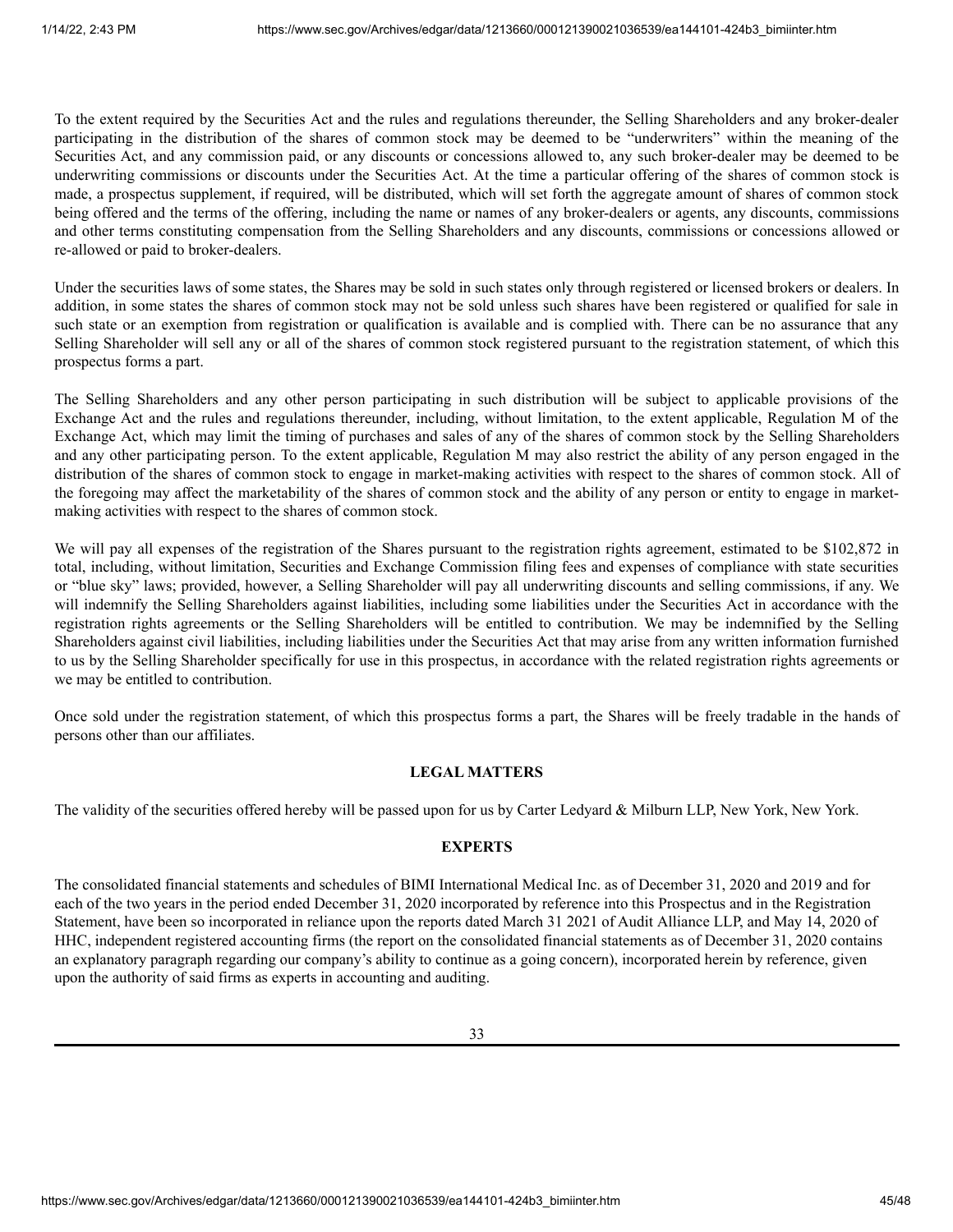#### **Change in Accountants**

On September 7, 2020, our board of directors resolved to release HHC, a registered public accounting firm, as our independent accountants. We informed HHC of this determination on September 8, 2020, which was effective September 9, 2020.

HHC was engaged by us on April 16, 2019 and rendered reports on our financial statements for the years ended December 31, 2018 and 2019. During the period of their engagement HHC neither provided any adverse opinion or qualifications on our financial statements nor had a disagreement with our company on any matter of accounting principles or practices, financial statement disclosure, or auditing scope or procedure, which disagreements that, if not resolved to HHC's satisfaction, would have caused HHC to make reference to the subject matter of the disagreement in connection with the audit of our company's financial statements.

We appointed Audit Alliance LLP as our independent registered public accounting firm, effective September 10, 2020, for our fiscal year ended December 31, 2020. The decision to engage Audit Alliance LLP as our independent registered public accounting firm was approved by our audit committee and board of directors.

The disclosure relating to the termination of our relationship with HHC and the appointment of Audit Alliance LLP was included in a current report on Form 8-K filed with the Securities and Exchange Commission on September 10, 2020. We provided HHC with a copy of this report prior to its filing with the Securities and Exchange Commission. HHC provided a letter to us, dated September 10, 2020 and addressed to the SEC, which was included as an exhibit to the Form 8-K, indicating that it was in agreement with the disclosure in the Form 8-K relating to it.

## **WHERE YOU CAN FIND ADDITIONAL INFORMATION**

<span id="page-45-0"></span>We have filed with the Securities and Exchange Commission a registration statement on Form S-1 under the Securities Act with respect to the securities offered by this prospectus. This prospectus, which is part of the registration statement, omits certain information, exhibits, schedules and undertakings set forth in the registration statement. For further information pertaining to us and the securities offered hereby, reference is made to the registration statement and the exhibits and schedules to the registration statement. Statements contained in this prospectus as to the contents or provisions of any documents referred to in this prospectus are not necessarily complete, and in each instance where a copy of the document has been filed as an exhibit to the registration statement, reference is made to the exhibit for a more complete description of the matters involved.

Registration statements and certain other filings made with the Securities and Exchange Commission electronically are publicly available through the Securities and Exchange Commission's website at www.sec.gov. The registration statement, including all exhibits and amendments to the registration statement, has been filed electronically with the Securities and Exchange Commission. You may also read all or any portion of the registration statement and certain other filings made with the Securities and Exchange Commission on our website at *http://www.usbimi.com*. The information contained in, and that can be accessed through, our website is not incorporated into and is not part of this prospectus.

We are subject to the information and periodic reporting requirements of the Exchange Act and, accordingly, are required to file annual reports containing financial statements audited by an independent public accounting firm, quarterly reports containing unaudited financial data, current reports, proxy statements and other information with the Securities and Exchange Commission. You will be able to inspect and copy such periodic reports, proxy statements and other information at the website of the Securities and Exchange Commission referred to above, and our website at *http://www.usbimihc.com*. Except for the specific incorporated reports and documents listed above, no information available on or through our website shall be deemed to be incorporated in this prospectus or the registration statement of which it forms a part.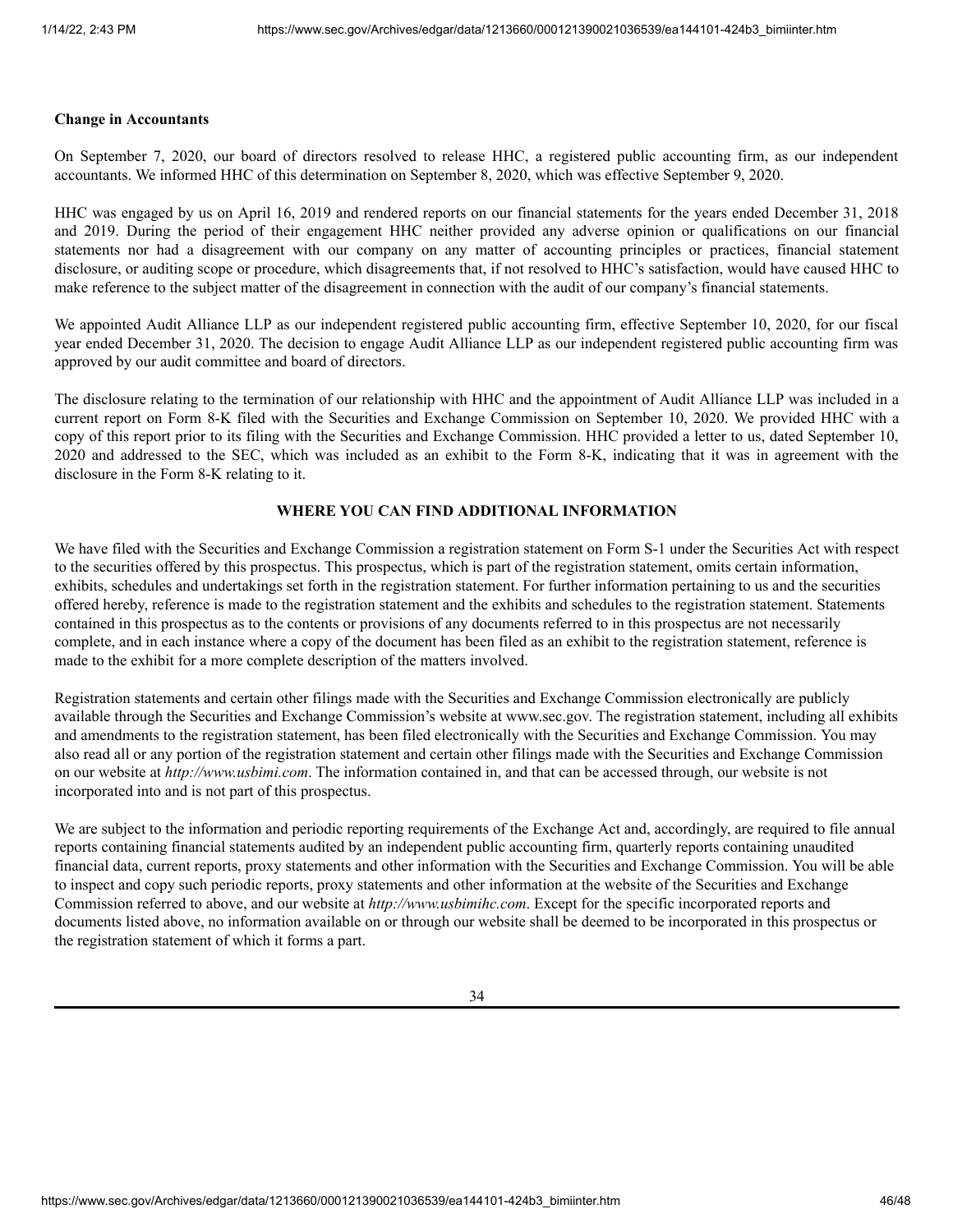## **INCORPORATION OF CERTAIN DOCUMENTS BY REFERENCE**

<span id="page-46-0"></span>The SEC allows us to "incorporate by reference" into this prospectus the information we file with it, which means that we can disclose important information to you by referring you to those documents. The information we incorporate by reference is an important part of this prospectus, and later information that we file with the SEC will automatically update and supersede some of this information. We incorporate by reference the documents listed below and any future filings we make with the SEC under Section 13(a), 13(c), 14 or 15(d) of the Exchange Act, including filings made after the date of the initial registration statement, until we sell all of the shares covered by this prospectus or the sale of shares by us pursuant to this prospectus is terminated. In no event, however, will any of the information that we furnish to, pursuant to Item 2.02 or Item 7.01 of any Current Report on Form 8-K (including exhibits related thereto) or other applicable SEC rules, rather than file with, the SEC be incorporated by reference or otherwise be included herein, unless such information is expressly incorporated herein by a reference in such furnished Current Report on Form 8-K or other furnished document. The documents we incorporate by reference are:

- Our Annual Report on [Form](http://www.sec.gov/Archives/edgar/data/1213660/000121390021019186/f10k2020_boqiinter.htm) 10-K, for the year ended December 31, 2020, filed with the SEC on March 31, 2021;
- Our Quarterly Report on [Form](https://www.sec.gov/Archives/edgar/data/1213660/000121390021028596/f10q0321_boqiinternational.htm) 10-Q, for the quarter ended March 31,2021, filed with the SEC on May 24, 2021;
- Our Current [Reports](https://www.sec.gov/Archives/edgar/data/1213660/000121390021025736/ea140728-8k_boqiinter.htm) on Form 8-K, filed with the SEC on [April](http://www.sec.gov/Archives/edgar/data/1213660/000121390021022567/ea139806-8k_boqiinter.htm) 1, 2021, April 12, 2021, April 13, 2021, April 22, 2021, May 12, 2021, May 24, [2021,](https://www.sec.gov/Archives/edgar/data/1213660/000121390021028599/ea141537-8k_boqiinter.htm) May 25, [2021,](https://www.sec.gov/Archives/edgar/data/1213660/000121390021029069/ea141627-8k_boqiinter.htm) June 2, [2021](https://www.sec.gov/Archives/edgar/data/1213660/000121390021030542/ea141857-8ka1_boqiinter.htm), June 16, [2021](http://www.sec.gov/Archives/edgar/data/1213660/000121390021032639/ea142802-8k_boqiintnl.htm) and June 25, [2021;](http://www.sec.gov/Archives/edgar/data/1213660/000121390021034231/ea143335-8k_boqiintl.htm) and
- The description of the Common Stock contained in **[Exhibit](https://www.sec.gov/Archives/edgar/data/1213660/000121390020012223/f10k2019ex4-1_boqiinter.htm) 4.1** to our Annual Report on Form 10-K, for the year ended December 31, 2020, filed with the SEC on March 31, 2021.

Any statement contained in a document incorporated or deemed to be incorporated by reference into this prospectus will be deemed to be modified or superseded for purposes of this prospectus to the extent that a statement contained in this prospectus or any other subsequently filed document that is deemed to be incorporated by reference into this prospectus modifies or supersedes the statement. Any statement so modified or superseded will not be deemed, except as so modified or superseded, to constitute a part of this prospectus.

Upon written or oral request, we will provide without charge to each person to whom a copy of the prospectus is delivered a copy of the documents incorporated by reference herein (other than exhibits to such documents unless such exhibits are specifically incorporated by reference herein). You may request a copy of these filings, at no cost, by writing or telephoning us at the following address: BIMI International Medical Inc., No. 10, Huasheng Road, Floor 21, Yuzhong District, Chongqing,P. R. China, 404100, (+86) 0411-8220-9211.

35